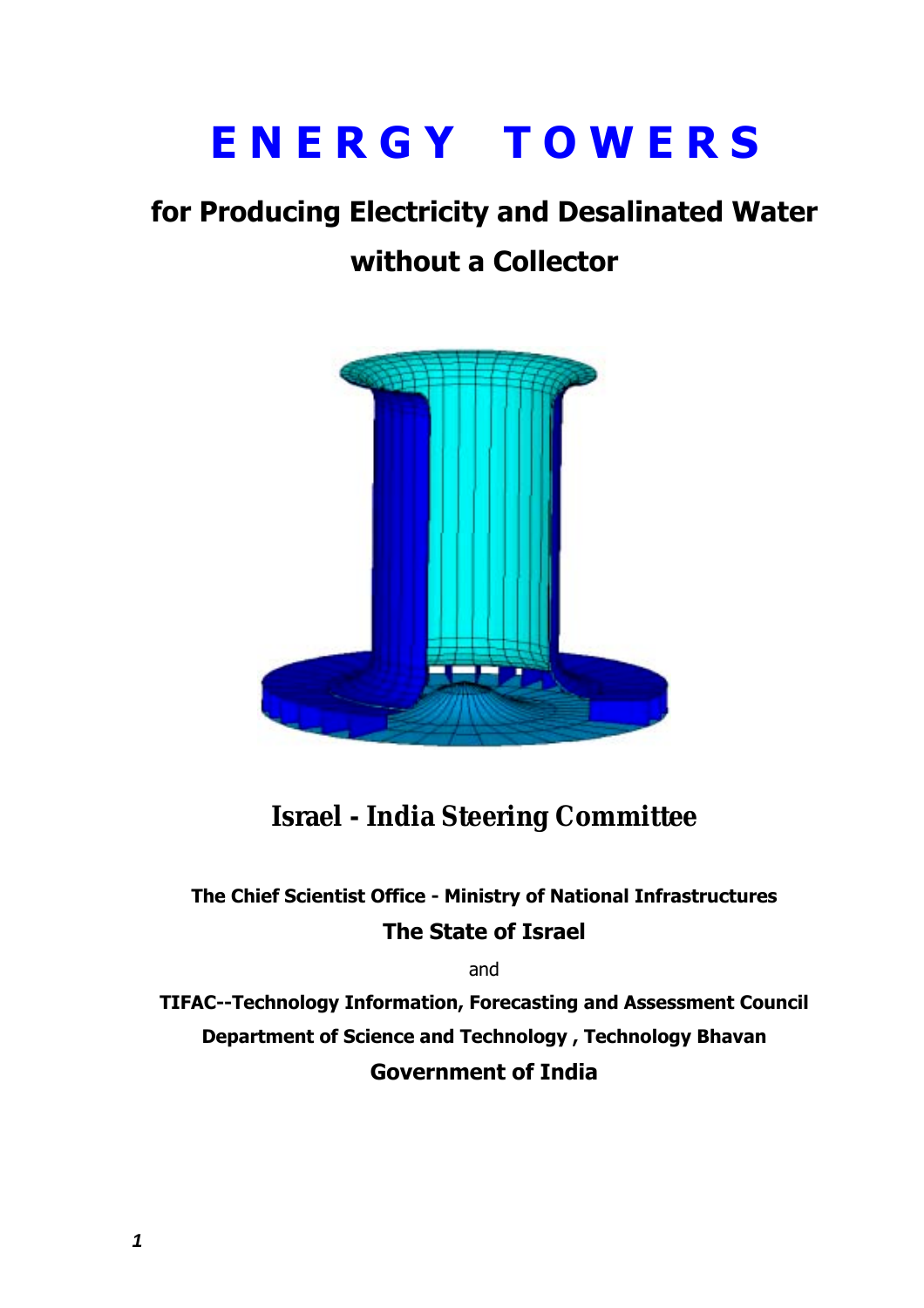Updated December 2001 **(Our ref.: ET-BROCHURE)** 



*Figure 1 - The Energy Tower principle*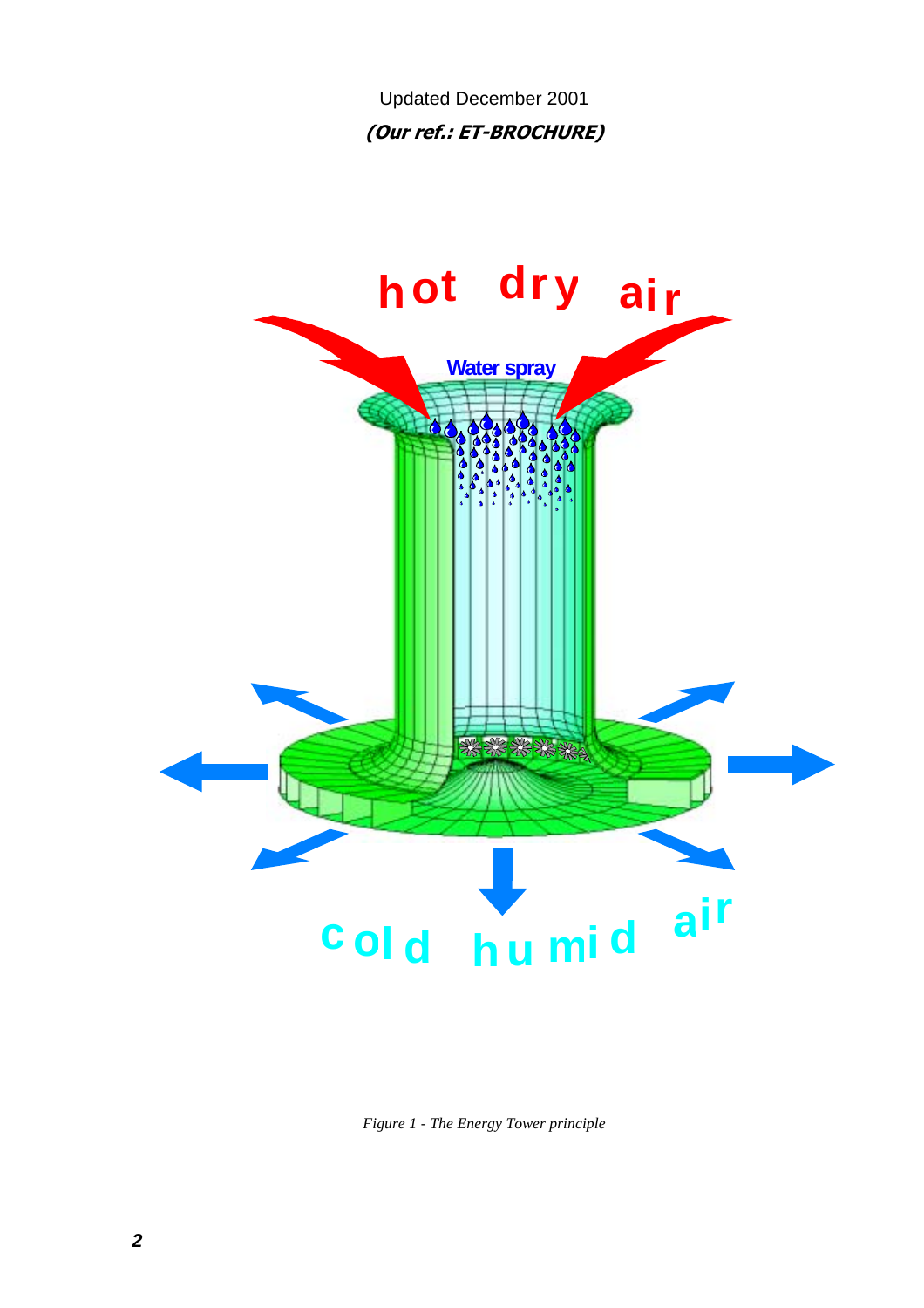# **Table of contents**

| <b>Chapter</b> | <b>Name</b>                                                           | Page |
|----------------|-----------------------------------------------------------------------|------|
|                | <b>Executive summary</b>                                              | 4    |
| 1.             | <b>Main story</b>                                                     | 7    |
| 1.1            | Brief history                                                         | 7    |
| 1.2            | Themes for project consideration or review                            | 9    |
| 1.3            | The thermodynamic principles and the power source of energy           | 10   |
| 1.4            | The electricity costs                                                 | 20   |
| 1.5            | The source of energy and estimated potential                          | 21   |
| 1.6            | Pumped storage and base load                                          | 25   |
| 1.7            | Different parts of the system                                         | 26   |
| 2.             | The economy                                                           | 31   |
| 3.             | Benefits of the Energy Towers in addition to electricity sale         |      |
|                | production                                                            | 34   |
| 3.1            | Pumped storage                                                        | 34   |
| 3.2            | Overall environmental contribution, or the Kyoto Protocol             | 34   |
| 3.3            | Desalination of sea water                                             | 34   |
| 3.4            | Prevention of salinity in large irrigation projects                   | 35   |
| 3.5            | Fish farming                                                          | 37   |
| 3.6            | Cooling of thermal power units                                        | 37   |
| 3.7            | Pre-cooling of compressed air for gas turbines                        | 37   |
| 3.8            | Saving fuel import                                                    | 38   |
| 3.9            | Alleviation of limits for power use                                   | 38   |
| 3.10           | Protection against price fluctuations                                 | 38   |
| 3.11           | Avoiding the need for strategic reserves and other strategic expenses | 38   |
| 3.12           | Summary of added benefits                                             | 39   |
| 3.13           | Technological improvements                                            | 39   |
| 4.             | <b>Anticipated markets</b>                                            | 40   |
| 5.             | The need for a pilot plant and the design stage                       | 42   |
| 6.             | Some organizational notes                                             | 44   |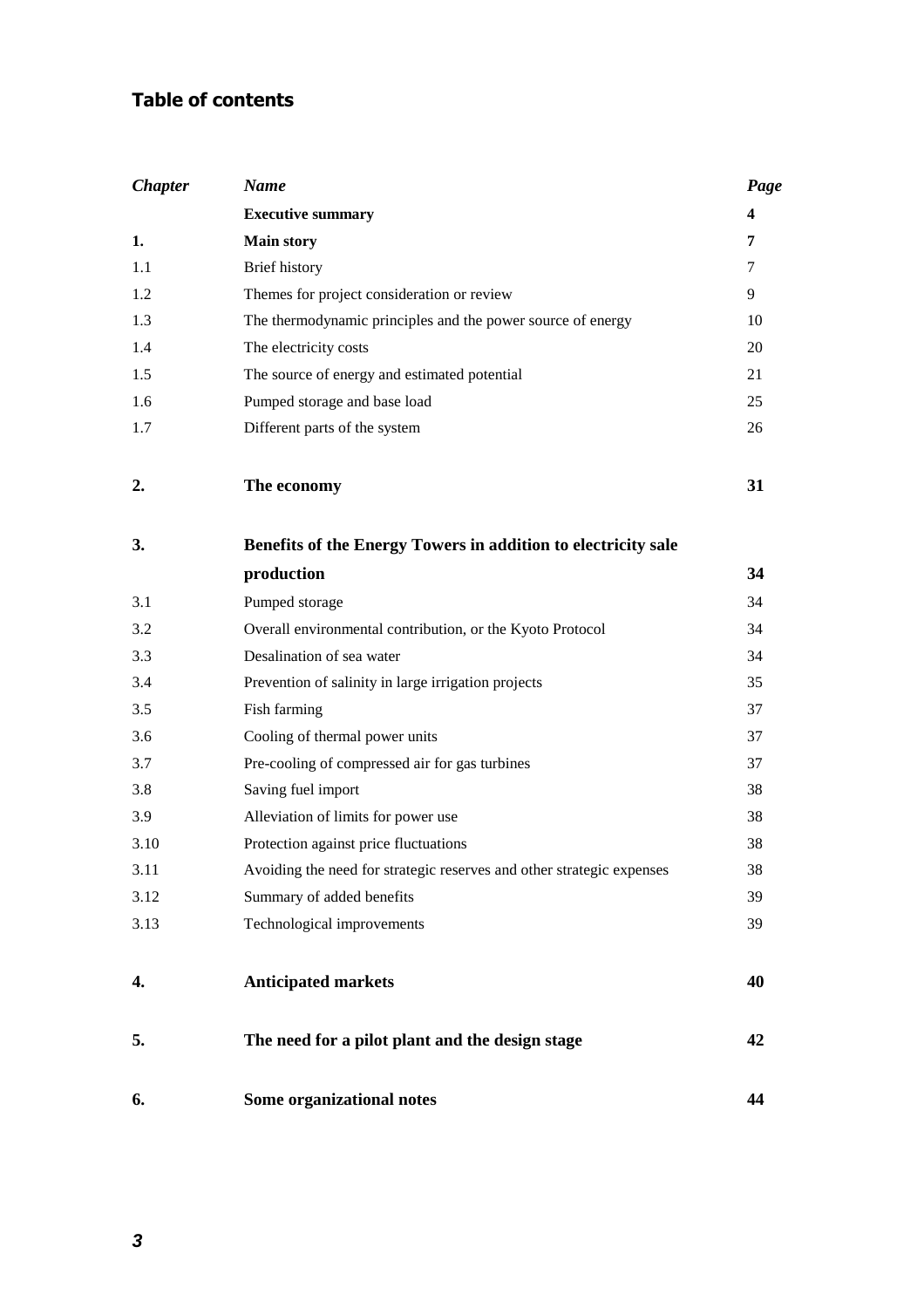# **Executive summary**

#### Name

ìEnergy Towers" is the name of a technology which was developed at the Technion--Israel Institute of Technology, to produce electricity in arid lands, taking its predicament - a lot of hot and dry air - and turning it into an asset.

Over and above the age old sources of wind, hydro-power and bio-mass, the "Energy Towers", as far as we can judge, is the most economically promising technology of all the technologies which are being developed to produce environmentally clean electricity using renewable sources. Moreover, it does not require a solar radiation collector and it works continuously day and night. It is also capable of producing very large quantities, an order of magnitude more than all the electricity produced today around the world, or even when the whole world would consume at the level of Western Europe.

#### The principle

A vertical hollow shaft will be constructed in heights larger than 400 m and diameters larger than 100m. Optimal dimensions can reach four to five hundred meters in diameter and over 1000 m in height. Water (usually sea water or brackish water) will be sprayed at the top opening. The water will partially evaporates, cooling the air. The cool air is heavier and will sink down, producing an effect which is opposite to the effect which happens in common chimneys. When properly designed, the air will flow at high rates, moving turbines and electricity generators through openings near the shaft's bottom.

#### Proof of the physical principle and the technologies

The basic principles have been repeatedly reviewed by top outside experts. The reviews indicate that the physical principles have been fully confirmed, including the calculation of net electricity output. It has also been assessed that the Energy Towers can be built mostly by proven technologies. Furthermore, the unusually large dimensions of the shaft may not seem to pose any serious technical problems."

#### Renewable energy without the need for a solar collector

The most outstanding feature of the Energy Towers is that like wind energy, hydropower and biomass it needs no collectors in order to capture the solar radiation.

This fact leads towards several very important results:

There is a very significant cost saving.

 A commercial power station will operate 24 hours a day. By contrast, best solar thermal units work only 6-8 hours a day. Storage of energy would further reduce the efficiency and add to the cost of the solar methods.

In the Energy Towers, there is a minimal need for backup by fuel or expensive storage.

 The land area needed is no more than twice the area for a conventional power station, but only one tenth of what is needed for all other solar technologies.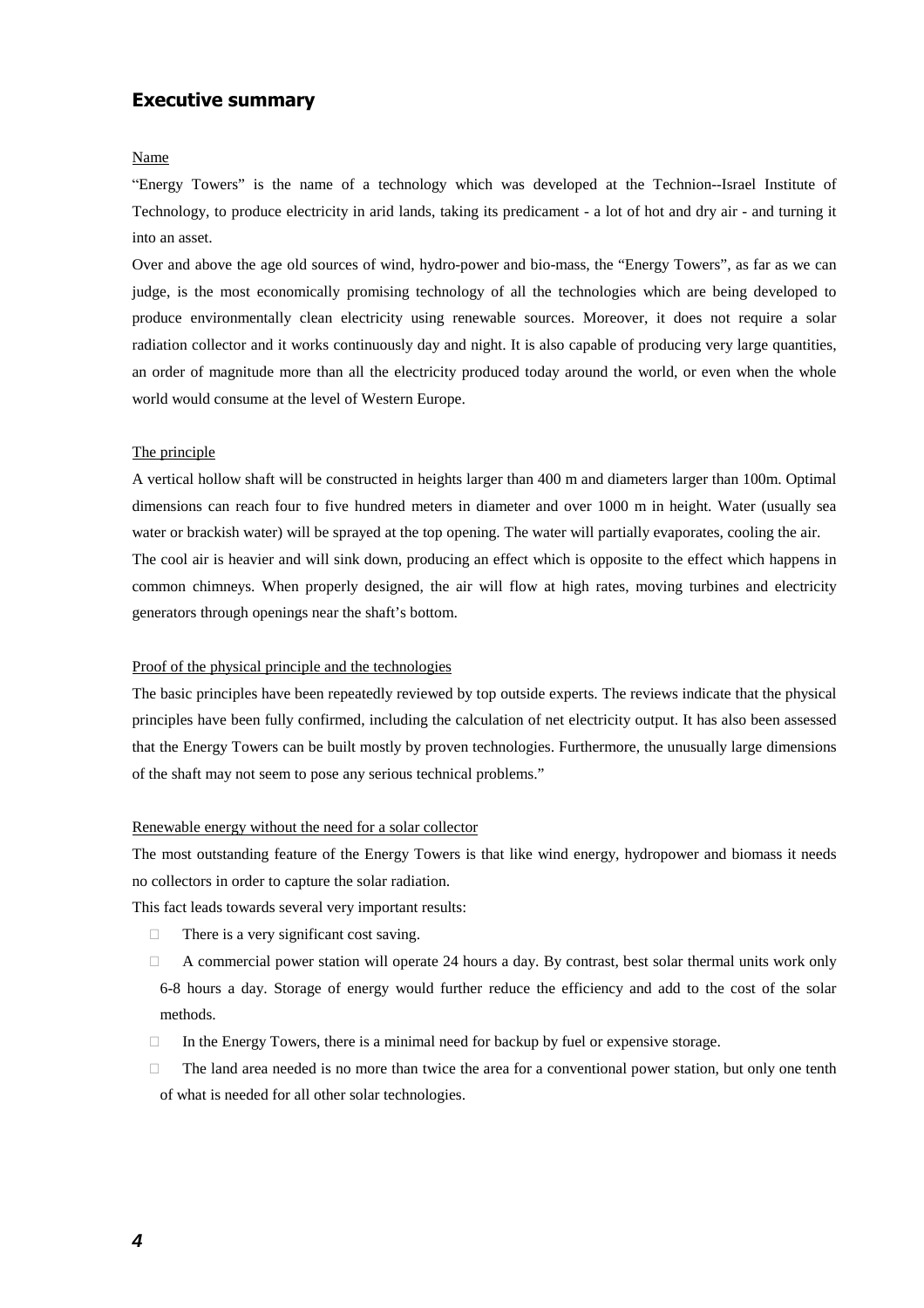#### Economy

The expert review committee, nominated by the Israeli Ministry of Energy, found that there is a wide favorable economic margin compared with electricity from conventional fuel sources (coal or natural gas) even without including any external community costs due to environmental damages by fuel burning.

The projected electricity production cost with optimal dimensions in Eilat, in the south part of Israel, was found to be 2.47  $\ell$ /kWh at 5% discount rate and 3.88  $\ell$ /kWh with 10% discount rate (for 30 years and 4 years station construction). In a most recent evaluation by the group of professionals who have prepared a business plan, the electricity cost of the Energy Towers is slightly less than the average representative electricity costs of coal fired and natural gas combined cycle stations. The range of possible costs widely overlaps the costs from the new technology. However, several added benefits for the Energy Towers can economically outweigh even the best available conventional power sources. The production cost reduces in sites with better climatic conditions. Eilat is not the best site on the earth. There are sites where the electricity production cost reduces to 1.68  $\varphi$ /kWh at 5% discount rate and 2.51 ¢/kWh at 10% discount rate.

#### Compared with other solar technologies

The Energy Towers projected cost of electricity is the lowest among all renewable sources with the exception of some large hydro power stations under very favorable conditions.

As an example, electricity from photovoltaics cost in the order of 30-40 cents per kWh. The investment per average kW from photovoltaics is in the order of \$50,000 as compared with \$2,300 per average kW from the Energy Towers. The investment for an average kW for a coal fired power station is \$1,800-\$2,000 (at about 2/3 capacity factor). The projected cost of electricity from the best solar thermal technology under development is 12-15 cents per kWh for only 6-8 hours a day.

#### The "Energy Towers" potential

In Israel, the potential is to provide all the electricity for the year 2020 and much more (in order of 50 billion kWh per year in the Arava ). In India, the Energy Towers' potential may provide electricity to over half a billion people at the West European level of consumption. In the world, there are about 40 lands which have good conditions to install Energy Towers. The theoretical potential found in a recent global estimate for Towers with an average output of 200-600 MW was found to be (conservatively) 230,000 billion kWh per year. The present global consumption is mere 8,000 billion kWh. If 6 billion people consume electricity at the level of Western Europe, the total consumption will be in the order of 32,000 billion kWh. With modern long transmission lines, electricity can be provided to the majority of the global population.

#### Other benefits

#### *Pumped storage*

A built in capacity with no energy losses and very small investment may improve the economy by more than 30% (in the order of 2 cents per kWh over and above the average tariff that can be obtained in many sites).

 *The use of clean renewable energy will avoid the penalty for greenhouse gas emission or gain the equivalent compensation.* 

These first two benefits are expected to range between 2 and 3  $\mathcal{C}/kWh$  practically in all or most sites.

*Desalinization*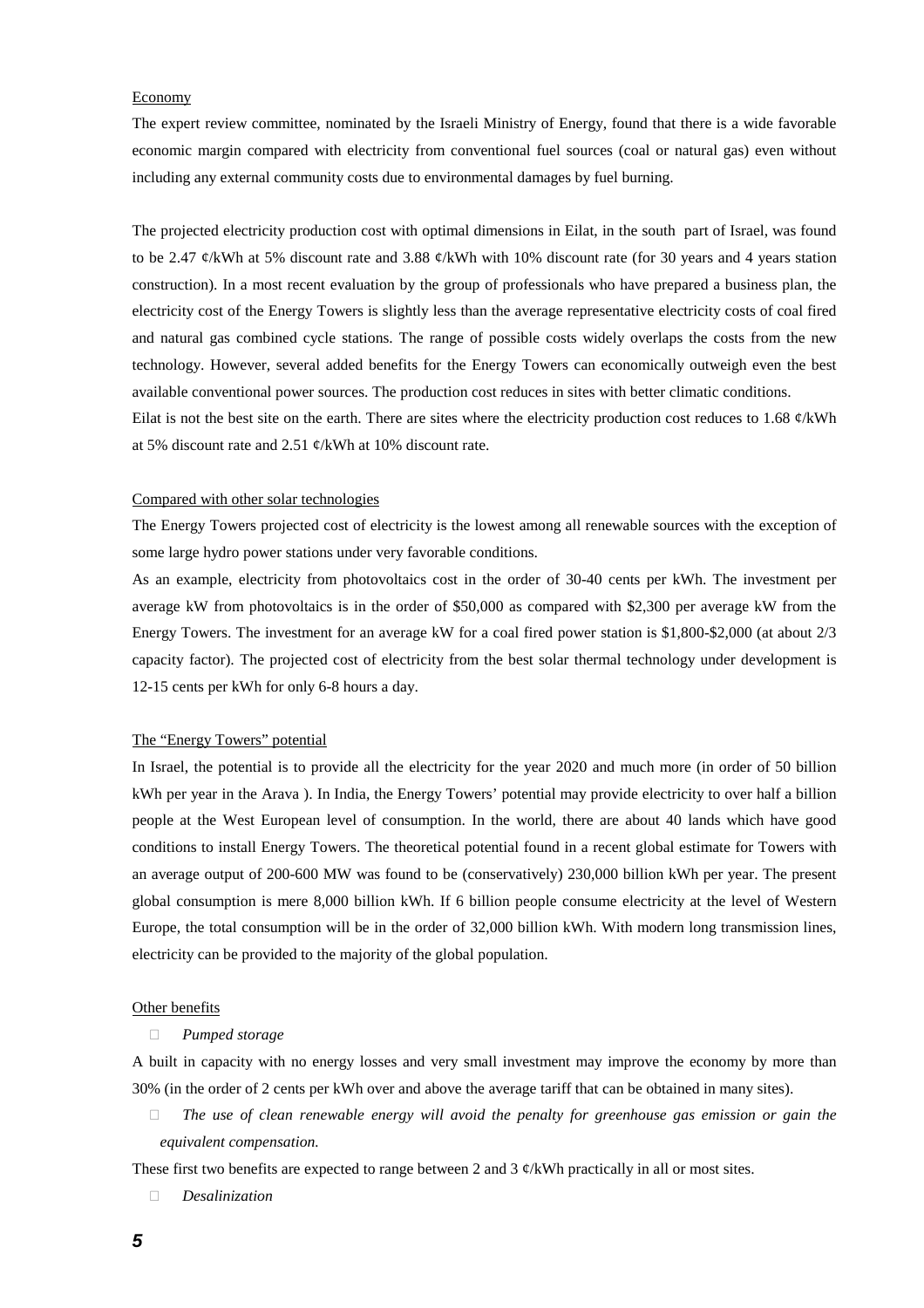Desalinization of sea water can be incorporated into the Tower, and it can be installed gradually in small modules. The projected investment is 1/2 and the energy outlay is 2/3, compared with conventional Reverse Osmosis. The cost saving in sea water desalination can reach 45%. With about 20% of the Tower's energy, in its base line dimensions, it is possible to desalinate 200 million cubic meters of water per year.

#### *Sea fish growing*

Alleviating environmental and economic problems by using the water en-route to the Tower, each Tower has a potential of \$90X10<sup>6</sup> up to \$450x10<sup>6</sup> fish production per year (15,000 to 75,000 tons per year).

*Elimination of salinity now destroying some of the largest irrigation projects*

This is by utilizing the brackish drainage water to produce electricity (about 10 kWh for each cubic meter of evaporated water) and by disposing of the brine.

 There are some more benefits. Among them: cooling water for thermal stations; air cooling for gas turbines; bonus for eliminating the greenhouse gas emission; avoidance of fuel import; immunity against fuel cost rise and fluctuations; no need for strategic fuel reserves; improved balance of payment etc.

#### *Reliability*

The cost of electricity production was computed in a highly reliable fashion. Furthermore, the future plan of work intends as a first stage to obtain quotations from suppliers, thus reducing even further the uncertainty in the projected electricity production cost.

#### *Authorities' attitude*

After reviewing the project, the Government of India suggested to the Government of Israel that the two countries join forces, and together, with the developing company "Sharav Sluices Ltd.", undertake completion of the project. A joint Steering Committee for India and Israel was formed, and meetings took place in Jerusalem between May  $21^{st}$  to May  $24^{th}$ , 2001. The recommendations were:

- One) To build a demonstration plant with an average output between 6.5 and 10 MW, that may be later used to produce electricity and the prices obtained to cover at least the running expenses.
- Two) The Indian delegation suggested that the Indian Government may provide 50% of the total investment which was initially estimated at 100 million dollars.
- Three) Consequently, the demo-plant will be erected in India (probably in the State of Gujarat or Rajasthan).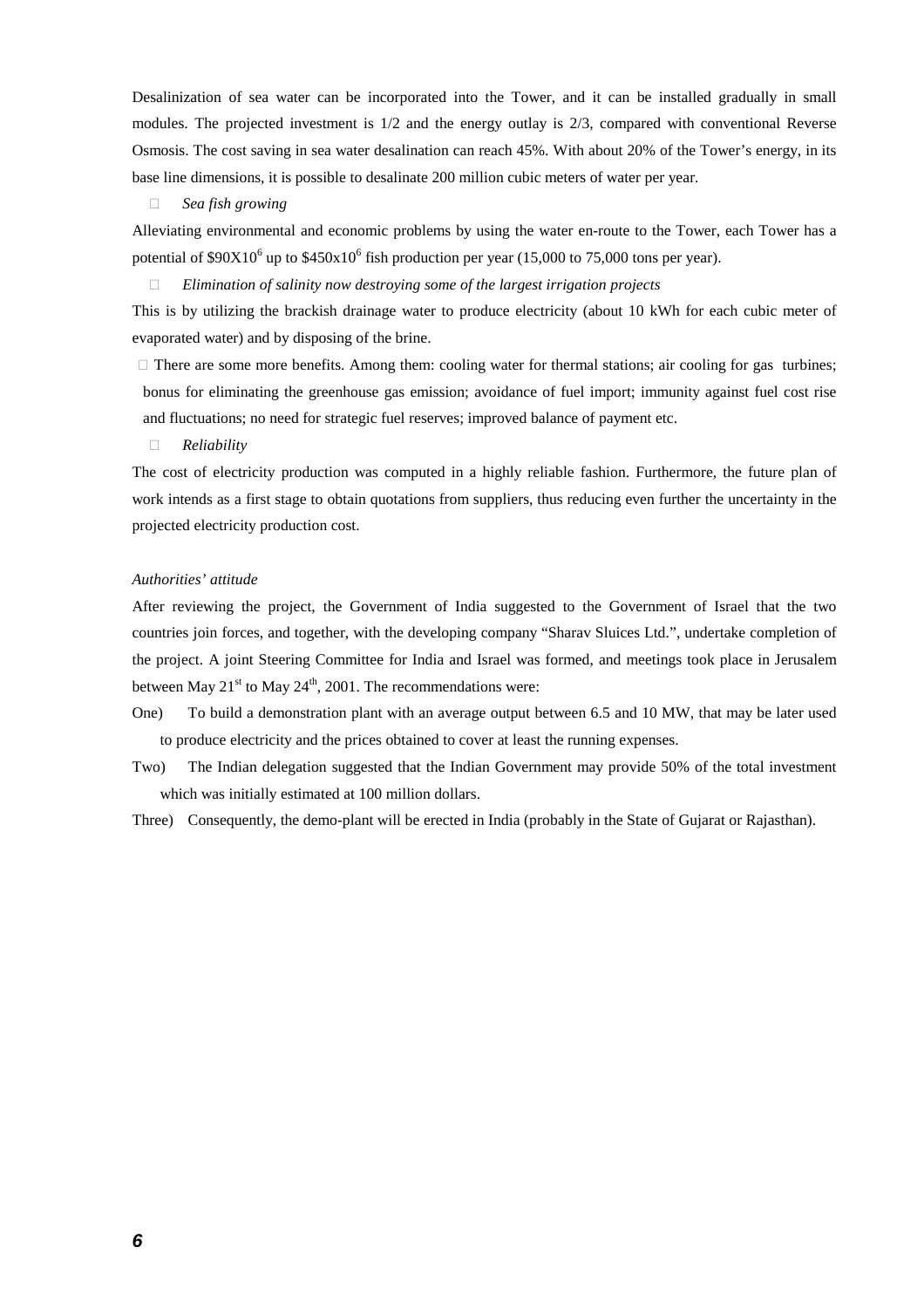### **1. Main story**

#### **1.1 Brief history**

The project started in 1982. Prof. Zaslavsky's interest was aroused when working on the engineering of the so called stratified, or density gradient, "solar ponds" with "Ormat" in the northern end of the Dead Sea. He became convinced that renewable energy for electricity would be more efficient and, in all possibility, more economical if it did not require the installation of a solar radiation collector. There is no theoretical proof of this; but, so far, there is no practical exception.

The oldest forms of energy used by man are renewable (wind, hydro-power, bio-mass), and do not require the use of a structured solar collector. The construction of a convective Tower with air downdraft, as described here, is another possible source of this type.

Prof. Zaslavsky of the Technion--Israel Institute of Technology in Haifa, later found out that Dr. Philip Carlson had used the main principles required to implement and develop such an idea. He has been granted a U.S. patent in 1975. Several very important improvements were added by the Technion team headed by Zaslavsky to reduce the cost effectiveness ratio by a factor of about 1:7.

The project was supported mainly by the Israeli Ministry of National Infrastructures (formerly the Ministry of Energy), by financial contributions of the American Technion Society - Baltimore Chapter, different research foundations and primarily by the Technion itself. The Israeli Electric Corporation followed the project's progress, reviewed it and helped financially and professionally.

Scientists and engineers of 5 departments, including 13 professors and 8 engineers with Doctorate degrees, participated in the project. Nearly 20 theses for higher degrees were involved. All in al, over 100 men-years were spent on the Energy Towers development.

A patent was requested in 15 countries and already approved in some, and close to be formally confirmed in other countries.

The first expert reviewing committee included 12 members. This committee was nominated by Prof. Haim Eilata and Gur Arieh Eitan, then the Chief Scientist of the Ministry of Energy and the head of R&D division, respectively(early 1983). All their conclusions were positive.

In 1994, the Israeli Minister of Energy nominated a 7 member expert committee, headed by Prof. M. Sokolov of Tel Aviv University, to review the project. Among the committee members were: two experts in thermodynamics and hydrodynamics; an expert in weather physics (climate in general and rain formation in particular); a structural engineer; the Chief Scientist of the Ministry of Energy; an electrical engineer with wide experience in erecting different types of power stations; and the head of the R and D division of the Israeli Electric Corporation. Each one of them employed his own professional team. The Committee also hired professionals for special tasks such as redesign of the main shaft construction. It also consulted representatives of the Water Commission for the State of Israel, the Ministry of Commerce and Industry and the Ministry of Environment. The work continued over more than one year and 18 special brochures were prepared for the benefit of the reviewer. The committee conclusions' were:

All physical principles were proven and re-proven beyond doubt.

The project can be built completely by proven technologies.

There is a wide economic advantage compared to the conventional sources of energy.

 There are several know-how gaps that could be bridged with good chances to further improve the economy.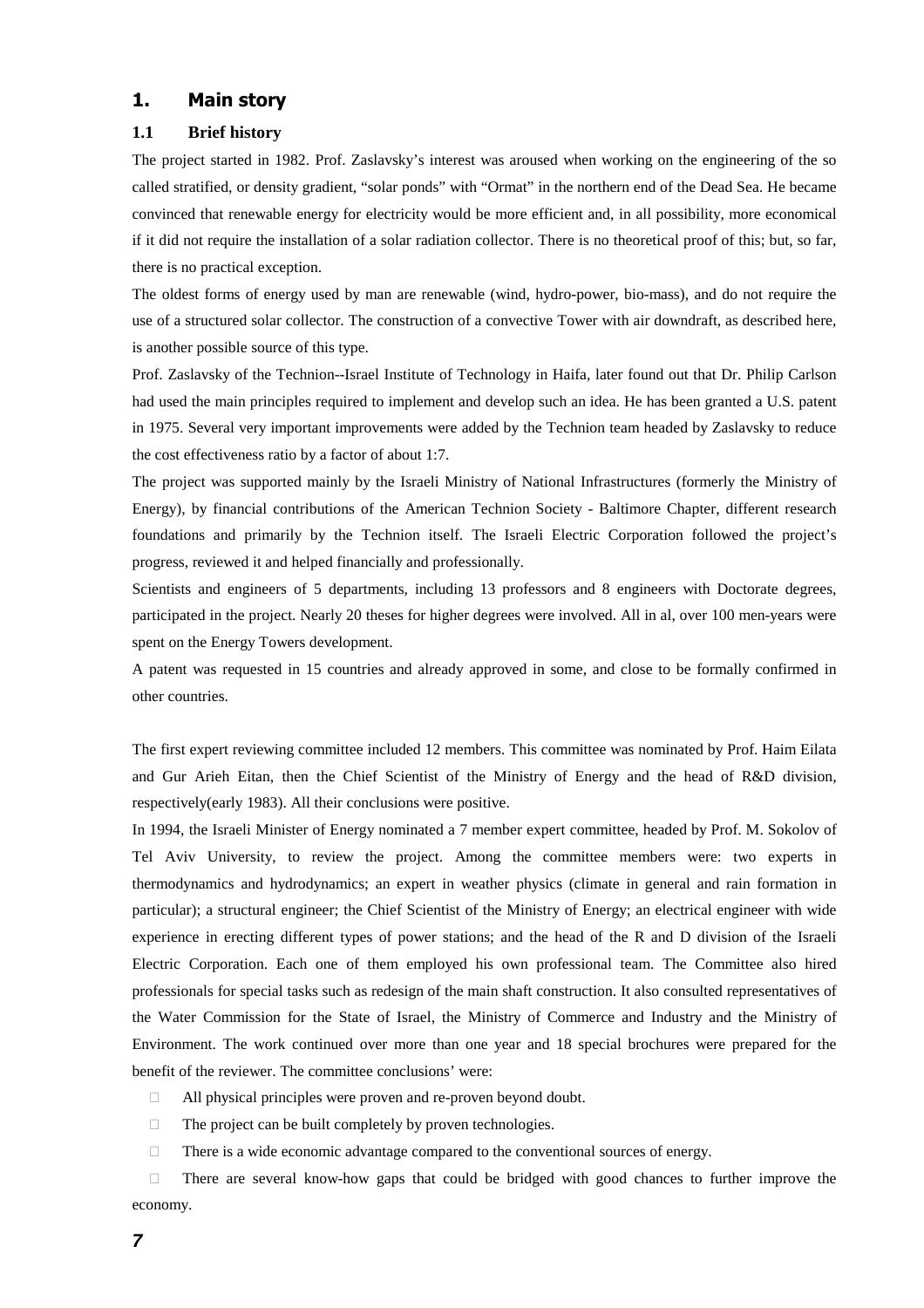Much work has been done since. Different aspects of the idea were confirmed and re-confirmed and significant improvements were made. At the request of the Israeli Ministry of National Infrastructures, a 13 volume documentation of about 2500 pages was prepared by the development team. The net deliverable output was estimated by different teams using 8 different computation methods. The differences were no more than 2-3% over a range of parameters.

Recently, the project was confirmed by a review of over 70 scientists and technologists from India's TIFAC-- Technology, Information, Forecasting and Assessment Council. On May  $10<sup>th</sup>$ , 2000, TIFAC approached the State of Israel to cooperate in future work to build a large demonstration plant and commercialize the project. A positive answer was given by Israel through a letter from the Minister of National Infrastructures.

A mutual Steering Committee convened in Jerusalem a year later, on May 21-24, and came to the following main conclusion points of action and decisions:

- One) Both governments of Israel and India should take action to promote the project for the benefit of the two countries;
- Two) A demonstrable plant should be built with an average output power of 6.5-10 MW. The dimensions should be such that once constructed, the demo-plant could recover at least the running expenses from future electricity production;
- Three) The development team estimated that the dimensions of the demo-plant should be about 400 m height and 150 m diameter. The investment needed for all the preparatory activity to the point where the full scale commercial erection could be initiated is about 100 million dollars. Of course, this includes the cost of demo-plant erection which would cost about half of this sum.
- Four) A site should be chosen for the development and for the full scale commercial unit. Extra benefits of the Energy Towers should be utilized as many as possible, without loosing sight of the main purpose of producing cheap and reliable electricity.
- Five) The Indian delegation declared their intent to raise about half of the needed investment. In the immediate stage and over a maximum of 18-24 months cooperation between teams in Israel and India will be initiated as much as it is possible by an intermediate budget (up to 3 million dollars) and bound to mutual secrecy agreements.
- Six) More comprehensive agreement on rights should be prepared at a later stage when the large sum financing becomes a reality.

The company "Energy Towers" which was registered and it owns the intellectual properties is actively involved in searching for investors / strategic partners.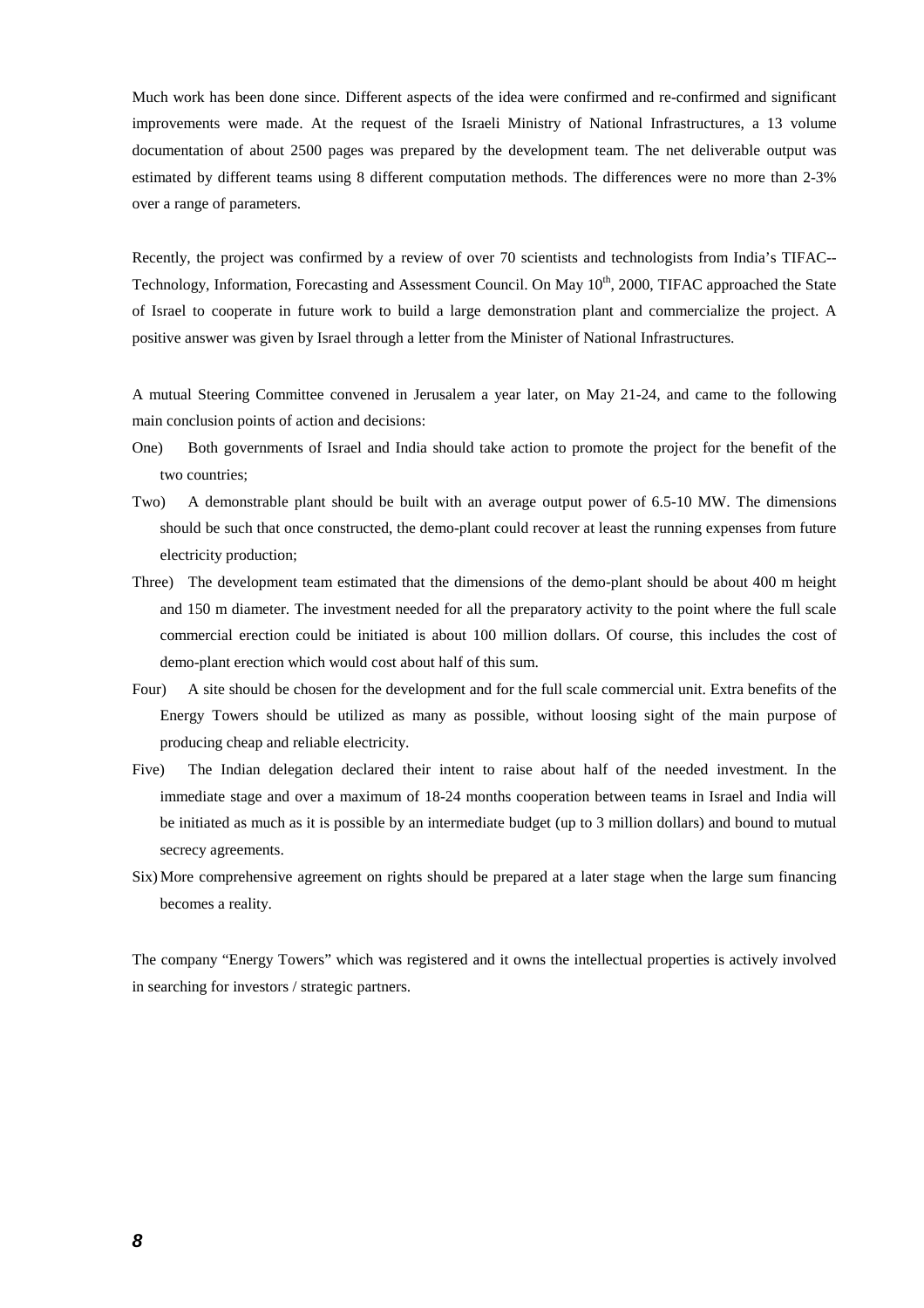#### **1.2 Themes for project consideration or review**

An interested reviewer should probe into several series of questions in order to form an educated opinion, however, it should be kept in mind that a complete judgement must utilize a multiple number of experts. The detailed review work is long and costly. It is, therefore, recommended that before undertaking a very expensive test, maximum use of former reviews and existing evaluation should be made.

#### *Question series no.1 - Computation of the net power production and desalination output*

This is a long list of highly diversified questions related, among others, to the following: sources of the energy which is the famous Hadley Cell atmospheric circulation that produces the world's arid land and carries in the order of  $2-4X10^{16}$  kWh heat per year; the thermodynamic principles; the transformation from heat to mechanical energy; climatic conditions temperature, humidity and wind speed in the Tower's profile up to some 1.5 km above ground every hour of the day and all days of the year; the effect of prevailing wind in enhancing or reducing the net power output; measurement and computation of energy loss coefficients; experimental coefficients of the rate of evaporation of water sprays; geometry of the air flow in the shaft; the type of turbines and method of their control; different areas' proportions; water supply design and pumping energy; water spraying method and collection of salt spray, spray excess and distribution over the top entrance, etc.

The answers to these questions fill several volumes of different computation methods, wind tunnel tests and actual tests in the Tower. They require several optimization decisions. Unfortunately, many attempts to compute the net deliverable power made by reviewers were intuitive, and short of physical and engineering reasoning.

#### *Question series no. 2 - Available technologies*

The policy of the development team was to avoid, if at all possible, the need to develop new basic technologies. With the exception of one case, this rule was maintained. A superficial review led some to think that the dimensions of the structure pose a serious problem. This is not necessarily the case. The one problem where the team came closest to walking on untreaded ground was the clearance of the unevaporated spray of brine droplets from the air. This problem could have turned to become an impasse. All engineering decisions were made in a conservative way. Rules of dimensional analysis were used when necessary, having different scales for different processes. Finally, commonly used factors of safety were used here as well.

## *Question series no. 3 – What are the environmental problems which are being eliminated and what others are created*

An absolute determination was arrived at in this case. There are at least three major environmental problems which will be reduced by the Towers: environmental damages due to the use of fuel and conventional power stations; water shortage and salinity damages due to over-pumping, and over-fishing. There are 10 environmental problems which are created by the Energy Towers erection and use. The overall conclusion is extremely positive by any measure. However, this did not prevent the development team from handling and overcoming the most important parts of the 10 specific environmental problems posed by the Tower. Among them: salinization by water spray; sea water leakage from the canals; effect of returning brine into the sea; cold and humid wind; visual pollution; noise; disturbance to air traffic; disturbance to free movement of animals; sucking nomad birds into the tower and shadow projection around the Tower. The really most serious problems are the first three, and they can be eliminated by a proper design.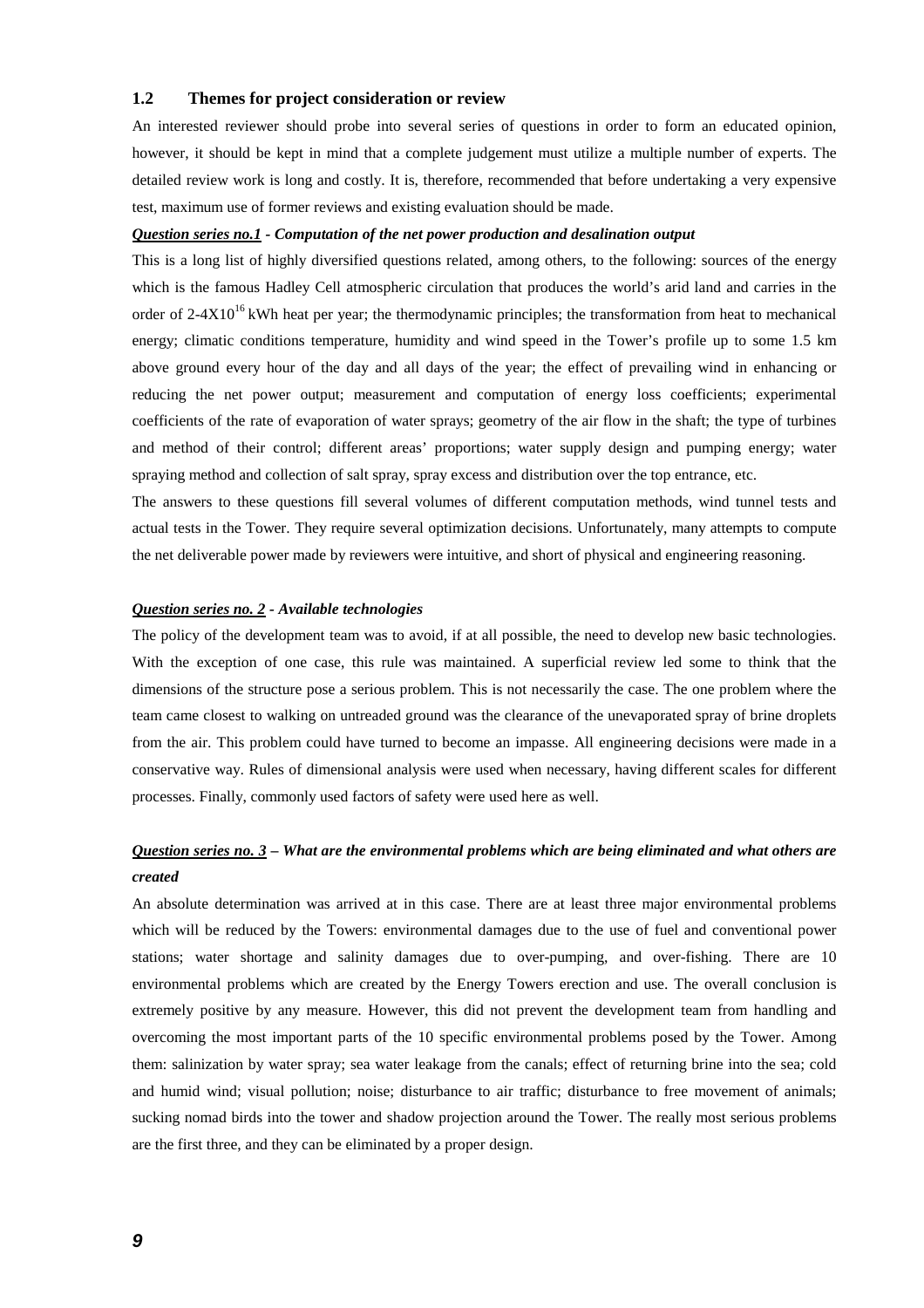# *Question series no. 4 - What is the economy of this technology, measured by common economic yard sticks, compared to the economy of conventional energy sources without any ideological reasoning or support*

The economic justification was based on electricity production and sale only. Electricity from the Towers is competitive with conventional electricity from coal and natural gas. However, added benefits may more than double the income over and above the opportunity prices for the electricity. The internalization of the communal external costs from environmental damages and strategic problems add another dimension to the economic evaluation. Some items add to the commercial value of the Towers and some have a national importance of a macro economic nature. There is always the question of risk in investing in general, and in new technologies in particular. This risk can be estimated. Furthermore, one can minimize it by being prudent. We have attempted to determine the cost for heights from 300 to 1400 m shafts and for various diameters, and also estimated the risk that the cost of electricity production will be larger than projected. The risk is small and it becomes even smaller after the first stage in the suggested work program.

#### *Question series no. 5 - The potential of the technology in Israel and around the world and possible marketing*

How much hot and dry air is being provided, and what part of it can be exploited; how far can the electricity be shipped from the lands where it can be produced; to what extent do the Energy Towers need backup by conventional fuel, etc. The new electricity demand in different parts of the world put another upper bound to the potential marketing extent.

#### *Question series no. 6 - What is the state of the project and what steps are necessary to complete it*

The development has been essentially completed, and preparations should be made to start erecting the first commercial unit.

In order to answer some of the questions in this category, a very detailed work program was prepared with 7 major work groups and some 70 different tasks. The original plan of work was to design a full scale, to do the statutory effort necessary to allocate sites for both pilot plant and the early commercial units. The work included also further improvement of the technology and marketing efforts.

Some experts considered the erection of a pilot plant (scale 1:7) and above 1 MW average output as redundant. The Israeli-Indian Steering Committee has decided upon a 1:3 demonstration plant to proceed to the full scale commercial unit. The demo-plant is defined by its residual value that justifies at least by its future electricity production and the electricity sale. The size of this demo-plant was estimated in a preliminary way to be of 400 m height and 150 m diameter and a net energy power above 6.5 MW and up to about 10 MW.

The first stage of the work program includes the design, specifications and quotations by qualified contractors. By then, the deviation of the electricity production cost from projections, would become even smaller.

#### **1.3 The thermodynamic principles and the power source of energy**

The phenomenon of a downdraft by a water spray has been well known for centuries. In the last three decades it has been studied extensively due to its effect on aviation. It is often referred to as "wind shear". The "Energy Towers" technology is an attempt to contain the process inside a tall and large diameter hollow shaft with an open top and openings around the bottom (see figure 1). The rain is replaced by a continuous spray of water at the top. The water partially evaporates and cools the air from dry bulb temperature to close to its "wet bulb" temperature. The cooled air is denser. As an example, air cooled by 12 centigrade is approximately 4% heavier than the ambient air. The heavier air then falls down and comes out at the bottom. More dry and warm air is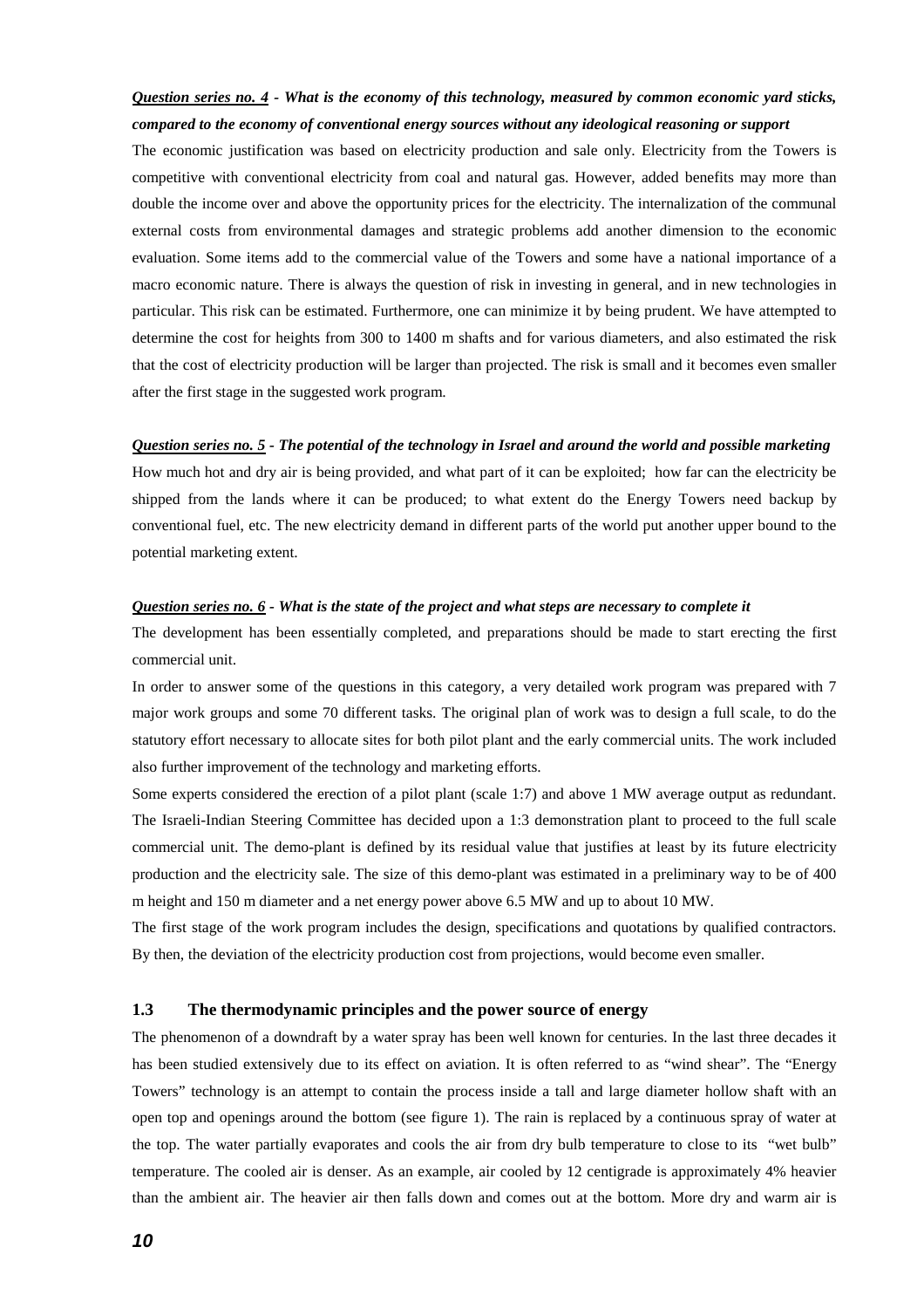sucked in from the top and the process continues endlessly. It is exactly the opposite of an updraft of hot air in a regular chimney. The flowing air moves turbines and generators that produce electricity. A part of this power is used by pumps that push water from a water source to the bottom of the tower and then to the top of the tower to be sprayed across the diameter of the shaft. A rough partition of the energy components under conditions in the south part of the Arava Valley in Israel (1200 m tower, 40 km away from the sea and 80 m above the sea level is given in figure 2.



*Figure 2 - Components of the mechanical energy* 

Using several independent methods of analysis, a medium size model (21 m high), experiments and wind tunnel models, we have proven the following statements:

Under a wide range of conditions one can produce more electricity than is needed for pumping.

a) For example, in the south Arava, north of Eilat, the mechanical energy is divided about 4/9 for electricity delivery, 3/9 for pumping and 2/9 energy losses as the air flows through the shaft. (See figure 2).

b) The mechanical energy is a certain fraction of the heat taken out of the air and is about 0.7 to 0.8 times the highly familiar term  $(T_{maximum} - T_{minimum})/T_{maximum}$  which is in our case dependent only on the Tower height  $H_c$ . T<sub>max</sub> is the outside air temperature at the shaft bottom and T<sub>min</sub> is the outside air temperature at the shaft top. The whole efficiency term of turning heat to mechanical energy is roughly

equal to  $0.7$  $30000$  where H<sub>c</sub> (the shaft's effective height) is in meters. Interestingly, the overall efficiency for turning heat into mechanical energy for 1200 m cooling height is only 2.8% and the efficiency to net deliverable electricity is about 1.2%.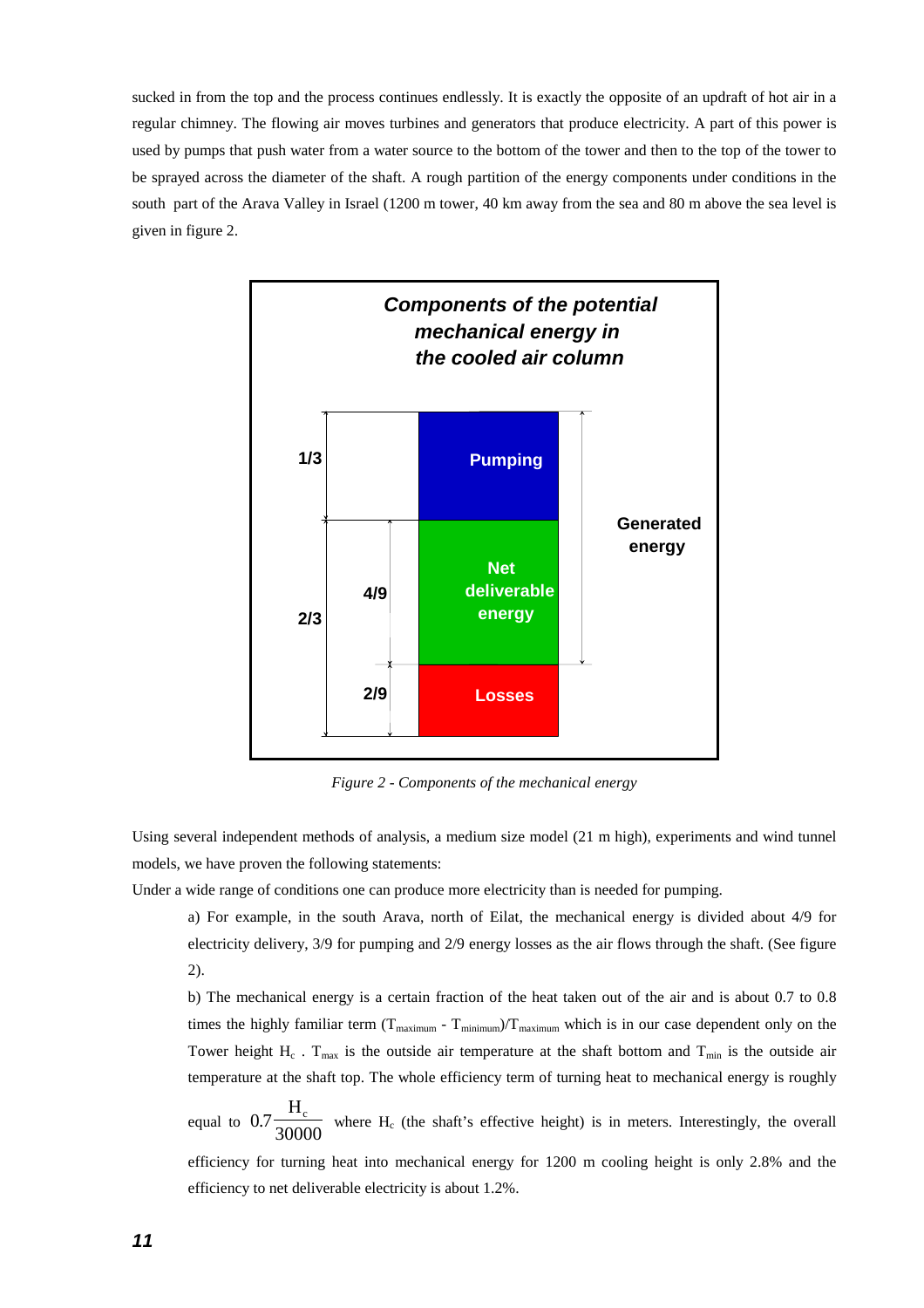The following explains the futility of the updraft chimney, called the "Solar Chimney", promoted by Prof. Schlaich of Stuttgart, Germany. Assuming 50% efficiency of a solar collector, which is needed to heat the air in the updraft case, the overall efficiency would be at best 0.6% The value was actually measured by Prof. Schalich's team in south of Spain. From about 2000 kWh per year solar incidence on a horizontal square meter in Israel, one then gets at most  $11.5 \text{ kWh/m}^2$ /year electricity. The actual figure will be less. If the solar collector cost is only 50 dollars per square meter, or 5 dollars per year per square meter, then the contribution of the collector alone to the electricity cost is 42 cents per kWh - a hopeless case.

c) The net deliverable power N [Watts] of an Energy Tower can be expressed very closely by the following:

(1) 
$$
N = A_c \eta_t \left(\frac{2}{3} E_{net}\right)^{3/2} \frac{1}{\sqrt{F\rho}}
$$

Where:

-  $A_c$  is the cross-sectional area of the main shaft  $[m^2]$ ;

 $-\eta_t$  is the efficiency of the turbine - transmission - generator aggregate [-] (say 0.85);

- E<sub>net</sub> is the net mechanical specific energy [Pascals] which can be computed as the sum of the excess static pressure of a cooled air column  $(E<sub>C</sub>)$  minus the pumping energy required for spraying a certain amount of water per cubic meter of air  $(E_n)$  plus the recovered energy of the non-evaporated sprayed water  $(E_{\text{Ri}})$ ;

- $\rho$  is the average air density [kg/m<sup>3</sup>];
- F is the energy loss coefficient [-].

This formula is a result of an analysis showing that the term 2  $\frac{1}{3}$  E<sub>net</sub> in parenthesis gives the theoretical maximum possible deliverable power and that exactly 1  $\frac{1}{3}$  E<sub>net</sub> is devoted to energy losses. The rate of air flow Q  $[m^3/\text{sec}]$  can be expressed by:

$$
(2) \qquad \mathbf{Q} = \mathbf{A}_{\rm c} \left(\frac{2}{3} \mathbf{E}_{\rm net}\right)^{1/2} \frac{1}{\sqrt{\mathrm{F}\rho}}
$$

Interestingly, the ratio N/Q is

$$
(3) \qquad \frac{N}{Q} = \eta_t \left(\frac{2}{3} E_{\text{net}}\right)
$$

independent on the loss coefficient F.

Enet increases more or less in proportion to the Tower height and the extent of average air cooling. Thus, the taller the Tower the more electricity is produced per cubic meter of air or per unit weight of sprayed water.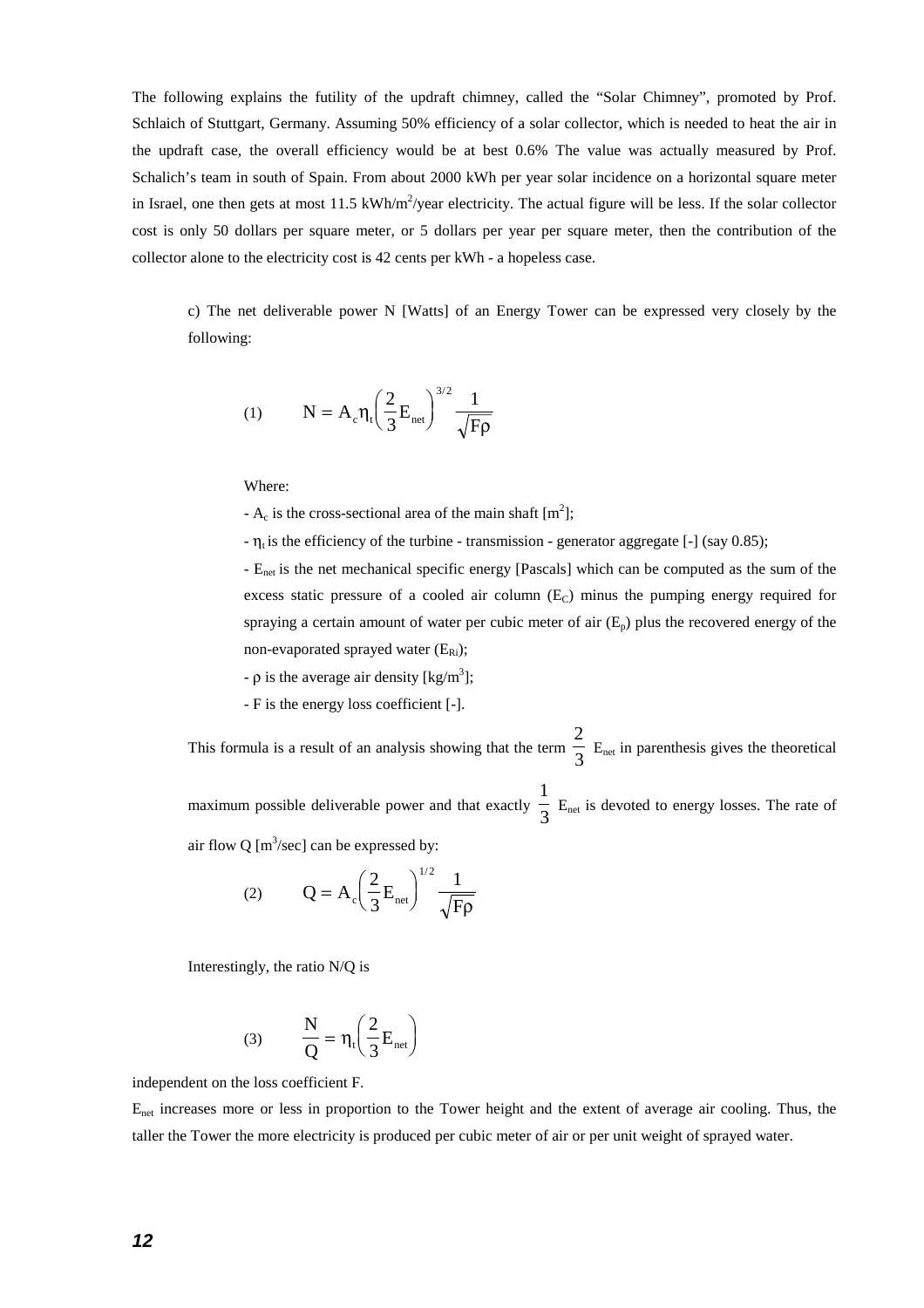While equations 1 and 2 can be proven analytically, the loss coefficient has been the subject of extensive experiments in wind tunnels, and subject to several independent efforts of Computational Fluid Mechanics (C.F.D.).

In a 1000 m Tower, the net power N for delivery makes about 1% of the heat involved in the water evaporation which is provided by the hot air. The amount of electricity produced is about 6 kWh per cubic meter of sprayed water. It is closer to 9 kWh per cubic meter of evaporated water.

Great efforts have been made to estimate each one of the parameters in equation 1. Most of the calculations were made for the average values of the climatic conditions. This renders some degree of conservatism (over 3% power) because the average power is in reality, higher than the power at the average conditions. F - the energy loss coefficient, was measured in wind tunnel models. Here too, it is certain that the real loss coefficient will be smaller and the net power higher. A characteristic value of F in the wind tunnel model was 0.85. Using a computational Fluid Dynamics Model, it is estimated that F may be decreased in the full scale to 0.7 mainly due to Reynolds numbers in the order of  $10^8$  compared with  $10^5$  in the wind tunnel. The net power increase may be 10%.

The loss coefficient F is made up of two parts. One part is due to friction losses, which in the full scale can be reduced to about 0.5, and a second part depends on the amount of kinetic energy lost in the out-flowing air. To be exact, this part is almost exactly equal to the ratio of outlet areas  $(A<sub>D</sub>)$  to the cross sectional area of the Tower  $(A<sub>C</sub>)$  squared.

It may be enlightening to some reviewers that regardless how high is the loss coefficient F, it is impossible to obtain a negative figure for N, the deliverable power from equation 1. As long as  $E_{net} > 0$ , large F can reduce the net deliverable output to the point where it is not commercially attractive. However, it cannot turn the net deliverable electricity negative. High losses do not lead to a negative net outcome.

The fundamental question is whether the produced electricity exceeds the electricity consumed for pumping. There is no general answer to this question. It has to be checked in each case. As an example, in the base line design, 40 km from the Eilat Bay, 80 m above sea level, we get positive net deliverable energy and every additional 100 m elevation of the tower base above sea level, will reduce the net deliverable electricity by about 5%.



*Figure 3 - Temperature change with elevation (Left - inside air, Right - outside air)*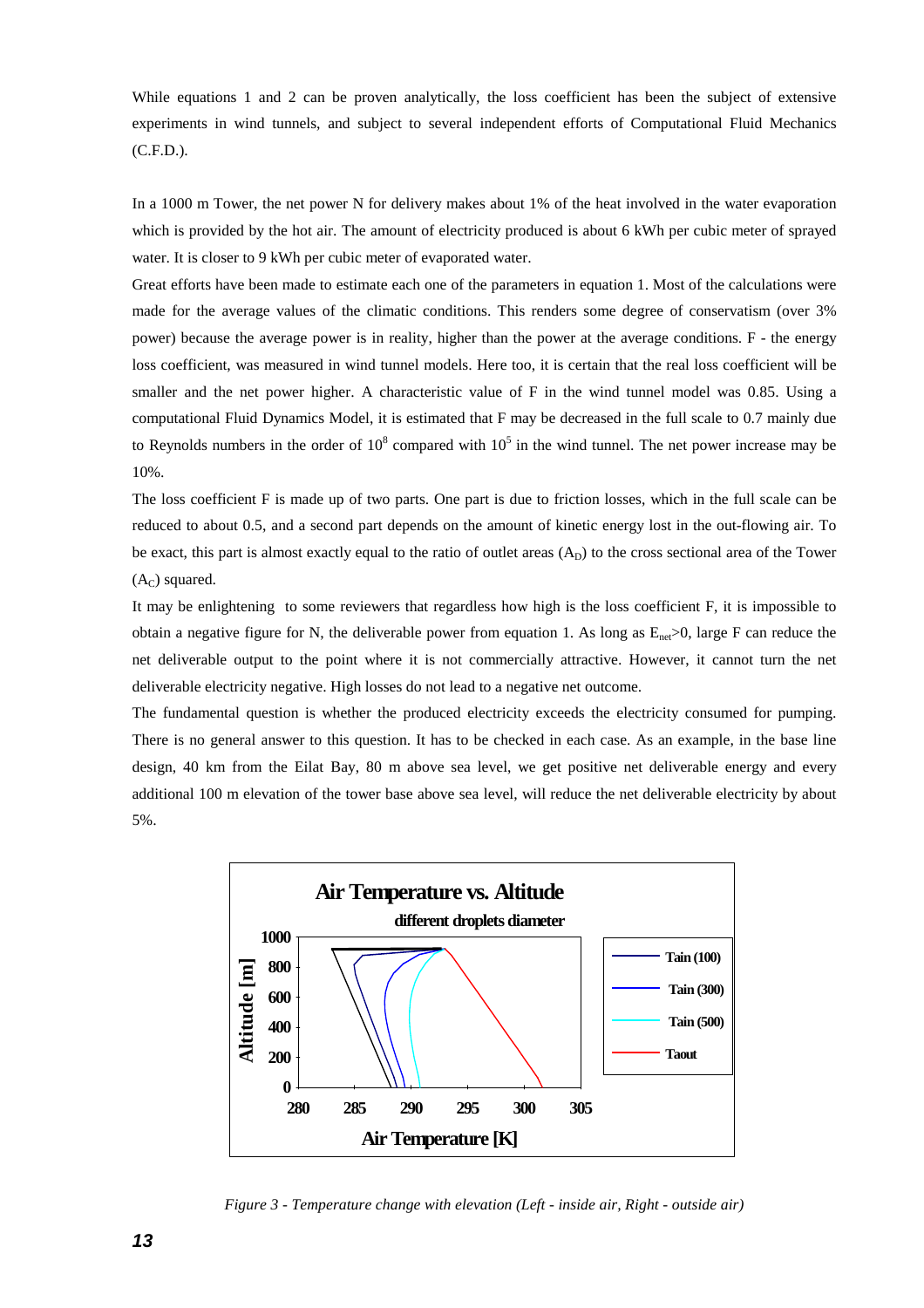

*Figure 4 - Gross and net power vs. spray rate in grams of water per kg air* 

The cooling of the air is gradual as in figure 3. The right hand line shows the temperature of the outside air, assuming here that it follows a dry adiabat or about one centigrade over per 100 m. The other lines on the left are the cooler inside air. These lines approach asymptotically a wet adiabatic line with a temperature gradient of approximately 0.5 centigrade per 100 meters.

In figure 3, the cooling rates with spray droplets of 100 microns in diameter, 300 microns and 500 microns are observed. The more water sprayed and the finer the droplets, the more efficient the cooling. However, more energy is then used for pumping. The extent of the usable potential of the mechanical work depends on the area between the left side lines and the right side line which expresses how much the inside air column is cooler and heavier than the outside air.

The optimal droplet size must be chosen between smaller droplets for better cooling, and larger droplets for lower energy spending for pumping and spraying. Figure 4 shows another optimization of spray rate for net deliverable power of a given Tower at given climate conditions and a given droplet size. In figure 4 one can see the gross power as a function of the spray intensity. The gross power is extremely important because it can be used when pumped storage is utilized. For an explanation, see section 1.5. It is possible to fill an elevated reservoir with water during hours of relatively low electricity demand. During hours of high electricity demand, there will be no need for all or part of the power for pumping. Thus, the electricity delivery rate can come close to the upper line in figure 4. This is a dramatic advantage over other forms of renewable energy sources which have no way of conforming the supply to the demand. It is a built-in capacity of the so called "pumped storage". The economic value of this quality is nearly 2 cents per kWh under the conditions of south Arava and the electricity tariffs in Israel.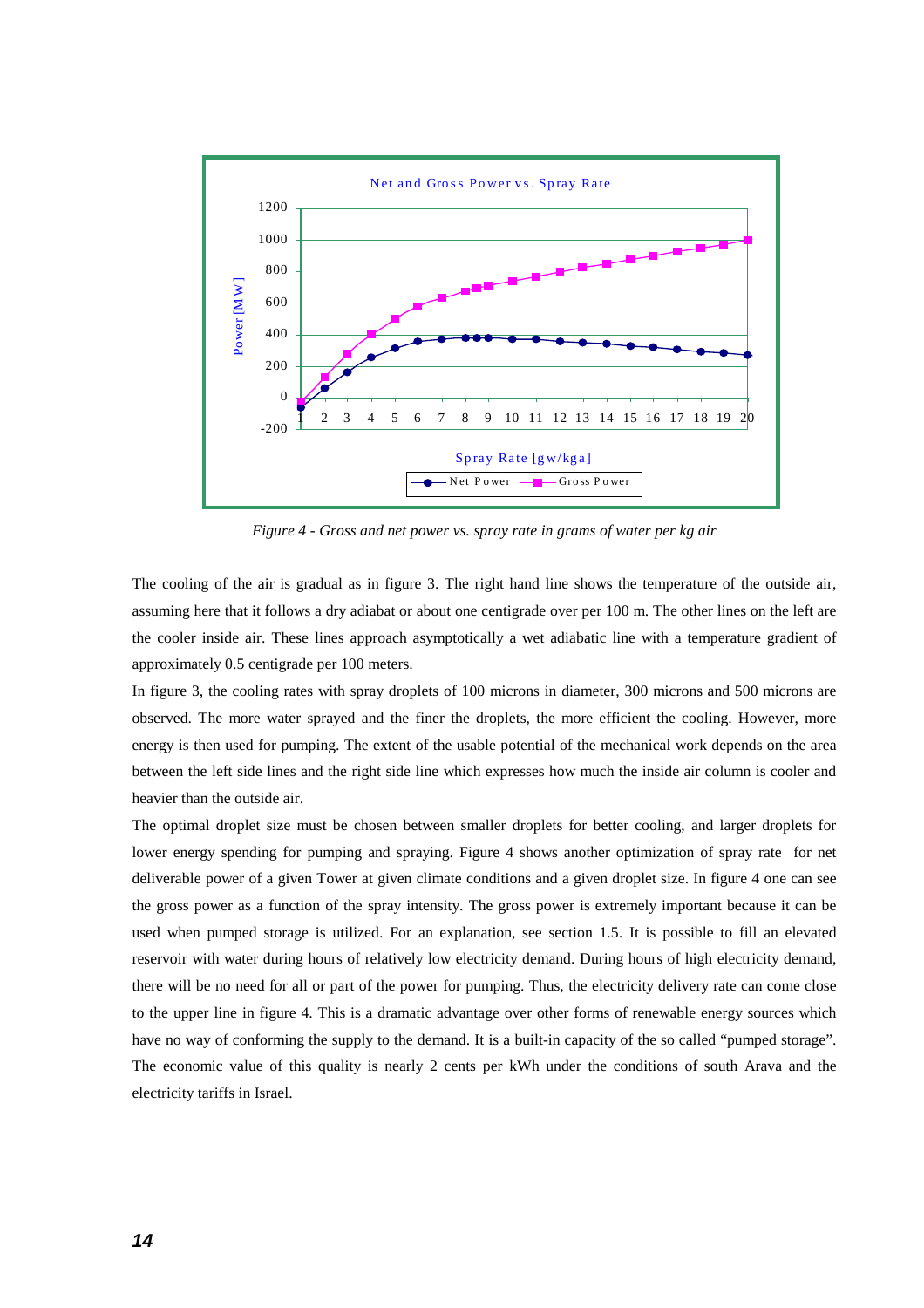In summary, it is necessary to optimize the Energy Towers by choosing the right size droplets and the right amount of excess water spray. This is in addition to optimization of the turbine settings that determine, among

other things, that the energy loss will be very nearly the optimal value of  $\frac{1}{3}E_{net}$ .

Finally, the power and the flow were computed using 8 different methods: an analytic method which was indispensable in order to understand the physics of the whole process; 2 calculations of a one-dimensional model that simulates in reality a three dimensional flow by using the energy loss coefficient from wind tunnel model simulations; 4 different two-dimensional formulations of the flow with cylindrical symmetry and a three dimensional flow simulation using modern techniques of computerized fluid dynamics. The cylindrical symmetric computations and the three dimensional computations employed a turbulence model  $(k - \varepsilon)$ . We obtained practically the same results using all eight methods. Recently, a new more advanced grid has been composed to compute more complicated cases of tower operation which may be especially useful for cases with strong outside wind and for regulating the water spray distribution at the top and the turbines around the bottom for maximum net deliverable electricity output. We hope to further refine and improve our geometrical design and power control methods.

Several other optimization cycles were a part of the design effort. These include among others:

a) A choice of the right type of turbines, decisions about the speed control and control of the guide vanes and runner blades.

b) Choice of optimal aperture area of the turbines.

c) Choice of optimal slowing ratio (AR) due to diffuser sizes and opening angles downstream from the turbines.

d) The shape of the top air inlet to minimize the high energy losses which are possible in the presence of outside wind.

e) Choice of optimal height and diameter of the Tower.

Figures 5 and 6 show the average net output and the annual energy output as a function of the tower net cooling height  $H_C$  and the diameter  $D_C$  for a slowing ratio AR=2. The site is 40 km north of Eilat and 80 m above sea level.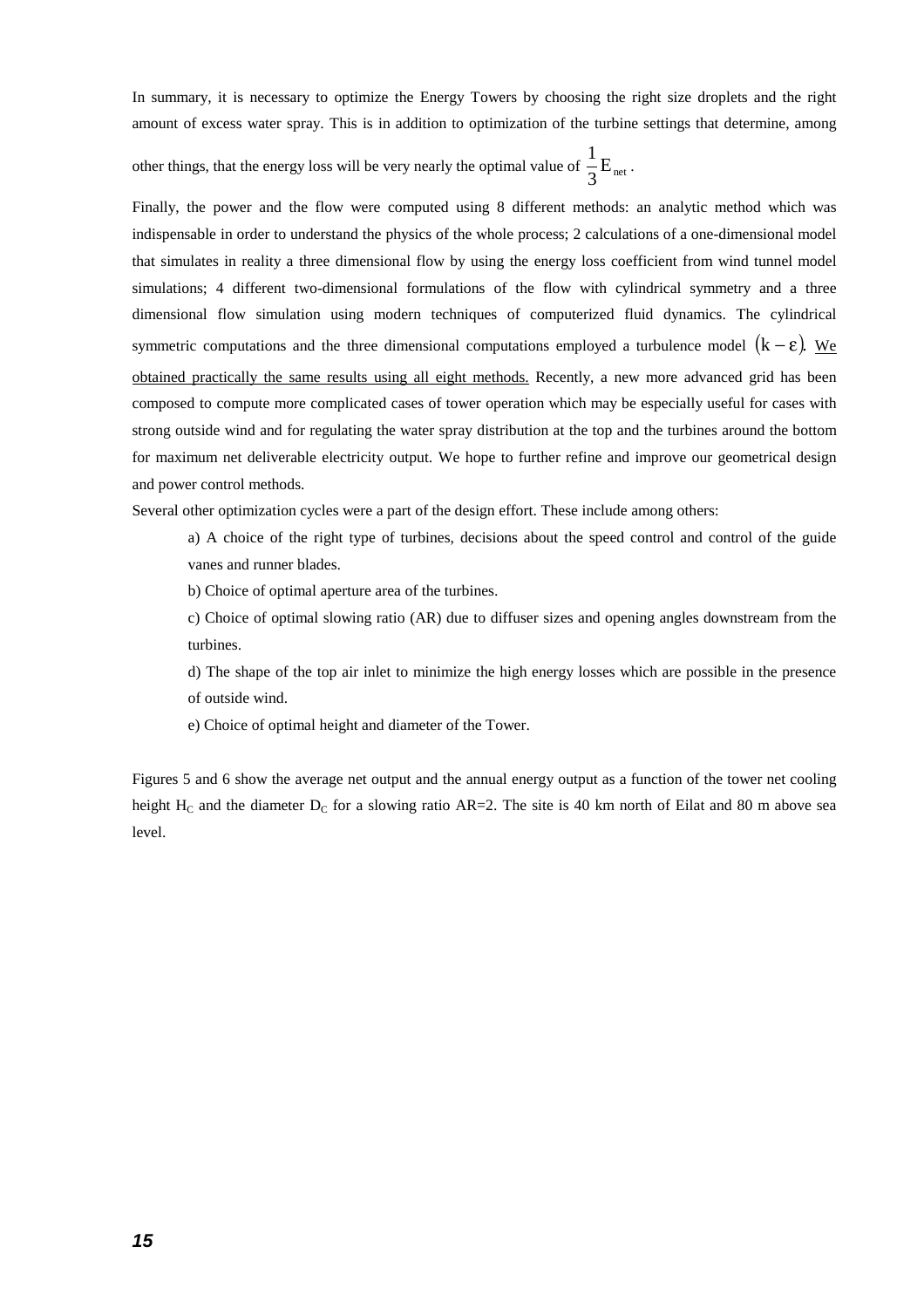

*Figure 5 - Net average power vs. tower height for different diameters (AR=2)* 



*Figure 6 - Annual energy output vs. tower height for different diameters (AR=2)*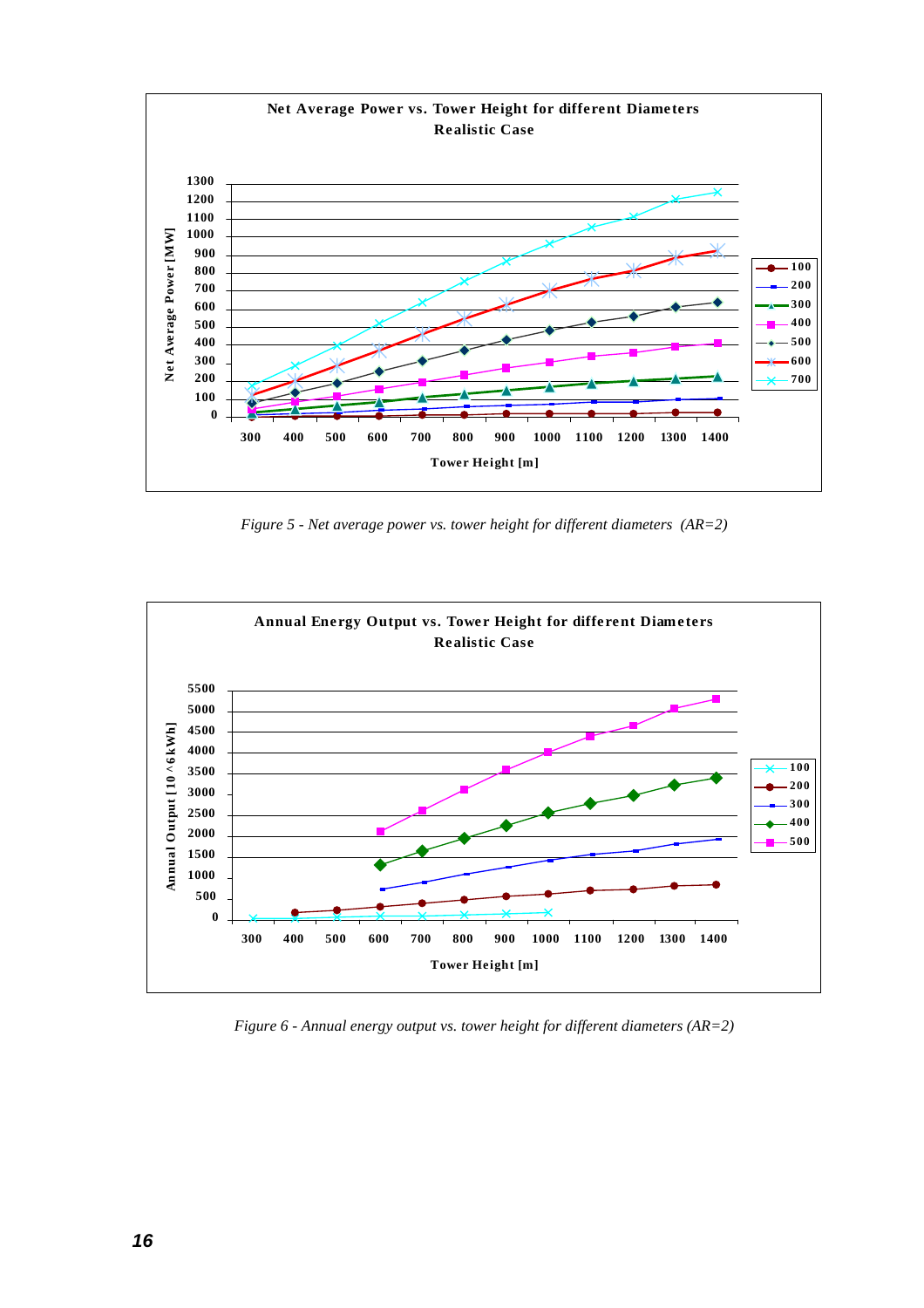

*Figure 7a - Electricity production cost from Energy Towers with 5% discount rate* 



*Figure 7b - Electricity production cost from Energy Towers with 10% discount rate* 

Tables 1 and 2 show the computed net deliverable power and the annual net electricity delivered. The investment in the tower construction is given in table 3. The electricity production cost is given for 5% discount rate and 10% discount rate in tables 4 and 5.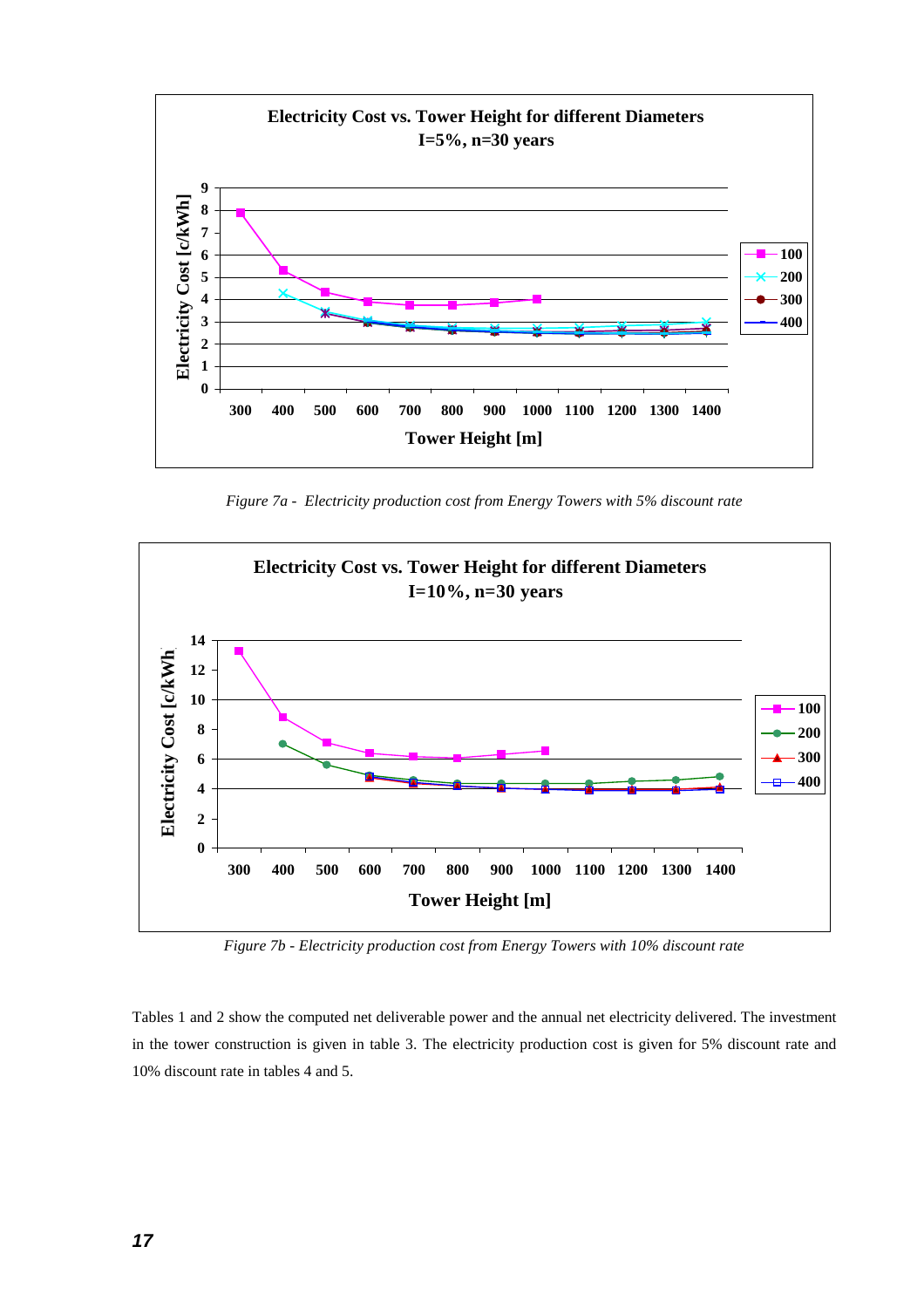|                 |     |     |                                                                                |      |      |       |       | Height (m) |       |       |       |       |       |
|-----------------|-----|-----|--------------------------------------------------------------------------------|------|------|-------|-------|------------|-------|-------|-------|-------|-------|
|                 |     | 300 | 500<br>1400<br>700<br>800<br>900<br>1000<br>1100<br>1200<br>1300<br>400<br>600 |      |      |       |       |            |       |       |       |       |       |
|                 | 100 | 2.4 | 4.6                                                                            | 7.0  | 9.5  | 12.1  | 14.6  | 17.0       | 19.3  | 21.3  | 22.7  | 24.7  | 26.4  |
|                 | 150 | 5.7 | 10.7                                                                           | 16.1 | 21.7 | 27.4  | 33.1  | 38.6       | 43.7  | 48.2  | 51.2  | 55.8  | 59.6  |
|                 | 200 |     | 19.5                                                                           | 29.0 | 39.1 | 49.3  | 59.4  | 69.0       | 78.0  | 86.0  | 91.3  | 99.7  | 106.1 |
| $\binom{m}{m}$  | 250 |     |                                                                                | 46.1 | 61.8 | 77.8  | 93.5  | 108.6      | 122.6 | 135.0 | 143.3 | 156.4 | 166.1 |
| <b>Diameter</b> | 300 |     |                                                                                |      | 90.2 | 113.1 | 135.8 | 157.4      | 177.5 | 195.3 | 207.2 | 226.1 | 239.4 |
|                 | 350 |     |                                                                                |      |      | 155.6 | 186.3 | 215.7      | 242.9 | 266.9 | 283.2 | 309.0 | 326.3 |
|                 | 400 |     |                                                                                |      |      |       | 245.3 | 283.6      | 318.9 | 350.0 | 371.4 | 405.2 | 426.5 |
|                 | 450 |     |                                                                                |      |      |       |       | 361.3      | 405.7 | 444.8 | 472.1 | 514.9 | 540.2 |
|                 | 500 |     |                                                                                |      |      |       |       |            | 503.5 | 551.3 | 585.4 | 638.1 | 667.2 |

*Table 1 - Net average output (MW) for different tower dimensions for AR=2* 

*Table 2 - The annual energy output (10<sup>6</sup> kWh) for different dimensions and for AR=2 availability is 0.95*

|                 |     |     |     |     |     |      |      | Height (m) |      |      |      |      |      |
|-----------------|-----|-----|-----|-----|-----|------|------|------------|------|------|------|------|------|
|                 |     | 300 | 400 | 500 | 600 | 700  | 800  | 900        | 1000 | 1100 | 1200 | 1300 | 1400 |
|                 | 100 | 20  | 39  | 58  | 79  | 100  | 121  | 142        | 161  | 177  | 189  | 206  | 220  |
|                 | 150 | 48  | 89  | 134 | 180 | 228  | 276  | 321        | 363  | 401  | 426  | 465  | 496  |
|                 | 200 |     | 162 | 242 | 325 | 410  | 494  | 575        | 649  | 716  | 760  | 829  | 883  |
| $\widehat{a}$   | 250 |     |     | 384 | 515 | 647  | 778  | 904        | 1020 | 1124 | 1193 | 1301 | 1382 |
|                 | 300 |     |     |     | 750 | 942  | 1130 | 1310       | 1477 | 1625 | 1724 | 1882 | 1993 |
| <b>Diameter</b> | 350 |     |     |     |     | 1295 | 1551 | 1795       | 2021 | 2221 | 2357 | 2572 | 2715 |
|                 | 400 |     |     |     |     |      | 2042 | 2360       | 2654 | 2913 | 3091 | 3372 | 3550 |
|                 | 450 |     |     |     |     |      |      | 3007       | 3376 | 3702 | 3929 | 4285 | 4495 |
|                 | 500 |     |     |     |     |      |      |            | 4190 | 4588 | 4872 | 5310 | 5552 |

*Table 3 - Total investment in towers (M\$) of different dimensions, for AR=2* 

|                 |     |     |                                                                                |     |     |     |      | Height (m) |      |      |      |      |      |
|-----------------|-----|-----|--------------------------------------------------------------------------------|-----|-----|-----|------|------------|------|------|------|------|------|
|                 |     | 300 | 500<br>600<br>700<br>800<br>900<br>1000<br>1100<br>1200<br>1300<br>1400<br>400 |     |     |     |      |            |      |      |      |      |      |
|                 | 100 | 21  | 26                                                                             | 32  | 38  | 46  | 56   | 67         | 80   |      |      |      |      |
|                 | 150 | 42  | 51                                                                             | 60  | 71  | 83  | 97   | 113        | 131  | 149  | 168  | 192  | 220  |
|                 | 200 |     | 87                                                                             | 101 | 117 | 135 | 156  | 178        | 201  | 225  | 247  | 277  | 310  |
| $\mathbf{m}$    | 250 |     |                                                                                | 156 | 179 | 205 | 234  | 264        | 295  | 325  | 352  | 388  | 428  |
| <b>Diameter</b> | 300 |     |                                                                                |     | 260 | 296 | 335  | 375        | 415  | 452  | 485  | 530  | 579  |
|                 | 350 |     |                                                                                |     | 359 | 407 | 458  | 511        | 562  | 609  | 648  | 705  | 763  |
|                 | 400 |     |                                                                                |     | 483 | 546 | 613  | 680        | 745  | 803  | 851  | 921  | 992  |
|                 | 450 |     |                                                                                |     | 636 | 717 | 801  | 886        | 966  | 1038 | 1097 | 1183 | 1268 |
|                 | 500 |     |                                                                                |     | 822 | 923 | 1028 | 1133       | 1231 | 1319 | 1392 | 1497 | 1598 |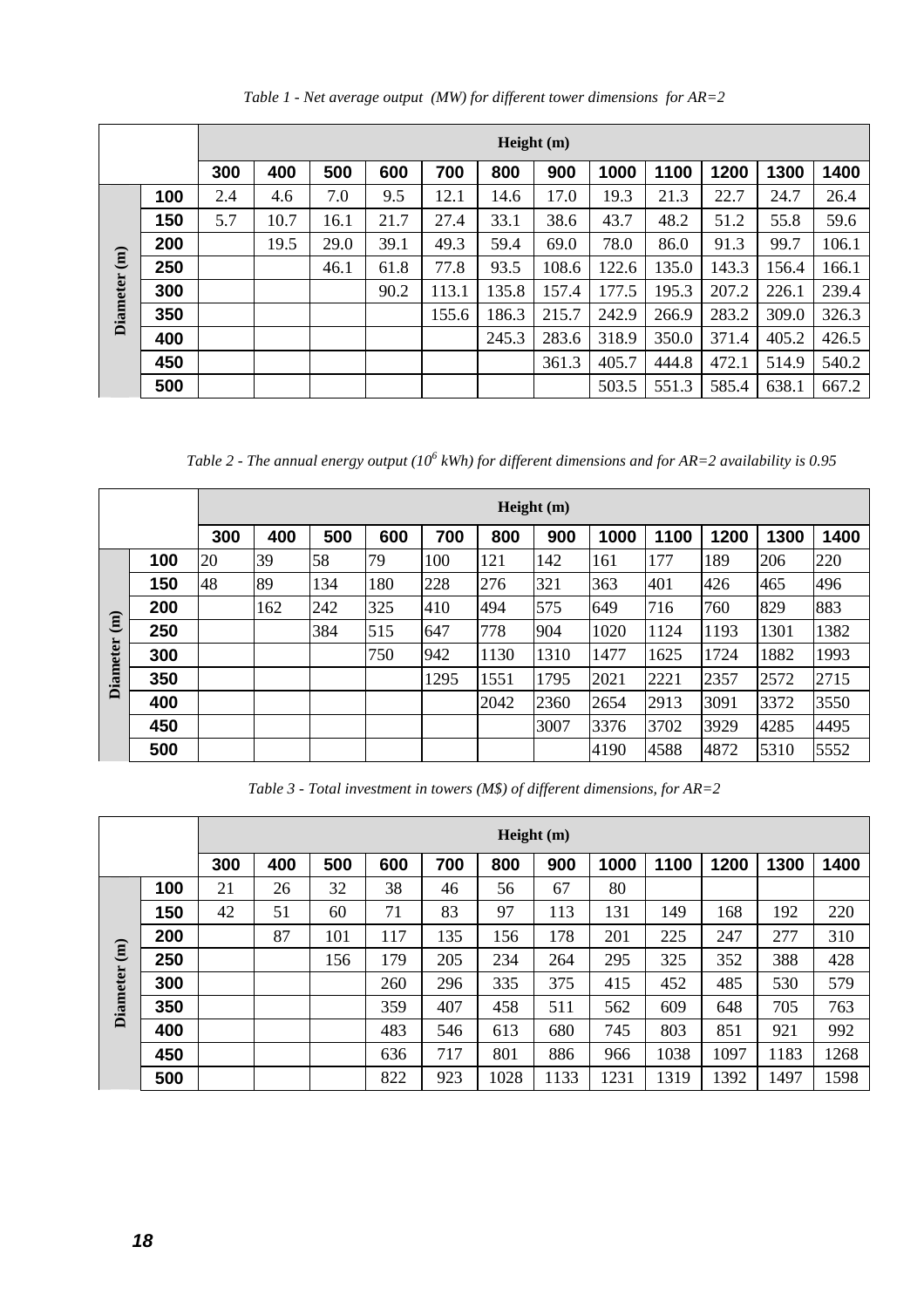*Table 4 - Cost of electricity production in Towers of different dimensions; discount rate 5%; operations and maintenance taken as 0.556 ¢/kWh; construction time - 4 years, with investment spread over 4 years: 20%, 20%, 30%, 30% ; project life - 30 years*

|                 |     |      |      |      |      |      |      | Height (m) |      |      |      |      |      |
|-----------------|-----|------|------|------|------|------|------|------------|------|------|------|------|------|
|                 |     | 300  | 400  | 500  | 600  | 700  | 800  | 900        | 1000 | 1100 | 1200 | 1300 | 1400 |
|                 | 100 | 7.88 | 5.29 | 4.32 | 3.90 | 3.74 | 3.74 | 3.84       | 4.01 |      |      |      |      |
|                 | 150 | 6.67 | 4.53 | 3.68 | 3.27 | 3.08 | 3.00 | 3.00       | 3.05 | 3.14 | 3.30 | 3.43 | 3.63 |
|                 | 200 |      | 4.27 | 3.46 | 3.05 | 2.84 | 2.74 | 2.71       | 2.71 | 2.74 | 2.81 | 2.87 | 2.99 |
| $\binom{m}{m}$  | 250 |      |      | 3.38 | 2.97 | 2.76 | 2.64 | 2.58       | 2.56 | 2.56 | 2.60 | 2.63 | 2.71 |
| <b>Diameter</b> | 300 |      |      |      | 2.96 | 2.74 | 2.61 | 2.54       | 2.50 | 2.49 | 2.51 | 2.51 | 2.57 |
|                 | 350 |      |      |      |      | 2.74 | 2.61 | 2.53       | 2.48 | 2.46 | 2.47 | 2.46 | 2.51 |
|                 | 400 |      |      |      |      |      | 2.64 | 2.56       | 2.50 | 2.47 | 2.47 | 2.45 | 2.50 |
|                 | 450 |      |      |      |      |      |      | 2.60       | 2.54 | 2.50 | 2.49 | 2.47 | 2.51 |
|                 | 500 |      |      |      |      |      |      |            | 2.60 | 2.55 | 2.54 | 2.51 | 2.55 |

*Table 5 - Cost of electricity production in Towers of different dimensions; discount rate 10%; operation and maintenance taken as 0.556 ¢/kWh; construction time - 4 years, with investment spread over 4 years: 20%, 20%, 30%, 30% ; project life - 30 years* 

|                 |     |       |                                                                                |      |      |      |      | Height (m) |      |      |      |      |      |
|-----------------|-----|-------|--------------------------------------------------------------------------------|------|------|------|------|------------|------|------|------|------|------|
|                 |     | 300   | 500<br>700<br>1400<br>400<br>800<br>900<br>1000<br>1100<br>1200<br>1300<br>600 |      |      |      |      |            |      |      |      |      |      |
|                 | 100 | 13.29 | 8.79                                                                           | 7.10 | 6.37 | 6.10 | 6.10 | 6.26       | 6.57 |      |      |      |      |
|                 | 150 | 11.19 | 7.48                                                                           | 5.99 | 5.27 | 4.94 | 4.81 | 4.81       | 4.90 | 5.05 | 5.33 | 5.56 | 5.91 |
|                 | 200 |       | 7.02                                                                           | 5.60 | 4.90 | 4.54 | 4.36 | 4.29       | 4.30 | 4.35 | 4.48 | 4.59 | 4.80 |
| $\binom{m}{m}$  | 250 |       |                                                                                | 5.47 | 4.76 | 4.39 | 4.19 | 4.08       | 4.04 | 4.04 | 4.12 | 4.16 | 4.30 |
| <b>Diameter</b> | 300 |       |                                                                                |      | 4.74 | 4.35 | 4.13 | 4.01       | 3.94 | 3.92 | 3.95 | 3.96 | 4.06 |
|                 | 350 |       |                                                                                |      |      | 4.35 | 4.12 | 3.99       | 3.91 | 3.87 | 3.88 | 3.86 | 3.95 |
|                 | 400 |       |                                                                                |      |      |      | 4.18 | 4.04       | 3.94 | 3.89 | 3.88 | 3.85 | 3.93 |
|                 | 450 |       |                                                                                |      |      |      |      | 4.11       | 4.01 | 3.94 | 3.93 | 3.89 | 3.96 |
|                 | 500 |       |                                                                                |      |      |      |      |            | 4.10 | 4.03 | 4.01 | 3.96 | 4.03 |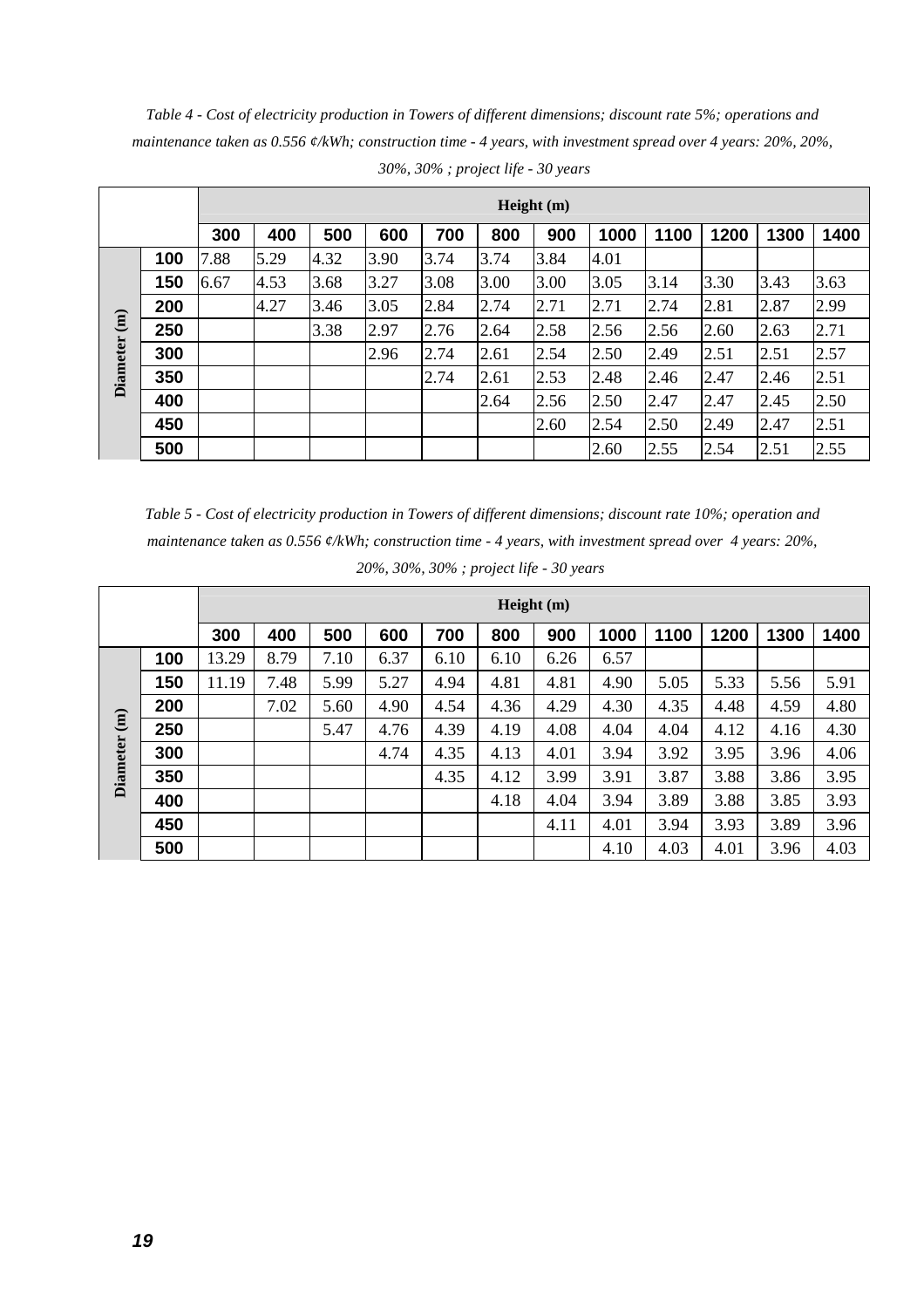#### **1.4 The electricity costs**

In figure 7a, one can see the estimated cost of the deliverable electricity with 30 years projected life, 5% interest, 9.1% interest during construction and about 0.556 ¢/kWh operation and maintenance expense. As we have shown, the increase of the thermodynamic efficiency corresponds roughly to the height of the tower. However, the net deliverable power grows at a power higher than 3 of a characteristic linear dimension of the tower. The actual costs presented in figure 7 reflect relatively low interest rates. In the business plan, it has been assumed there is a 20% owner's investment with a 16.5% return and an 80% loan at 8.5% interest for an average investment cost of 10.1%. The cost at 10% discount rates is shown in figure 7b.

An interesting relation between the rate of water spray and energy production can be inferred from equation 3. For a 1200 m tower, one cubic meter of sprayed water enables the production of 4-6 kWh deliverable electricity (the lower figure is for a higher rate of excess water spray). However, at half the height, the production of electricity per cubic meter of water spray is also about one half. Therefore, the cost of water supply and pumping is relatively smaller for a taller tower.

All the above lead to the choice of very large tower dimensions. In fact, the average cost of electricity drops from over 4.5 cents per kWh for 20 MW average power and slightly over 3 cents per kWh for 40 MW average net power. This is at 5% discount rate. The production costs increases to 3 cents per kWh for 20 MW and about 5 cents for 40 MW average net electricity capacity.

The rough dimensions of the demo-plant were estimated from these tables. The requirement was that the net average output should be higher than 6.5 MW and it should not exceed 10 MW. This requires the following dimensions and electricity costs at 10% discount rate.

| 6.5 MW       | 316 x 150 m                   | 10.44 $\mathcal{C}/kWh$ |
|--------------|-------------------------------|-------------------------|
|              | 445 X 100 m                   | 8.1 $\mathcal{C}/kWh$   |
| <b>10 MW</b> | $400 \text{ X} 145 \text{ m}$ | 7.61 $\mathcal{C}/kWh$  |
|              | 550 x 115 m                   | 6.8 $\mathcal{C}/kWh$   |
|              | 620 x 100 m                   | 6.3 $\mathcal{C}/kWh$   |

It becomes obvious that at the investment which does not exceed 22 million dollars, a 6.5 MW station can be built and 29 million dollars for a 10 MW station. There is no competition by other solar methods even at such small towers.

Interestingly, as far as the electricity cost is concerned, there is a very wide and flat minimal range between the heights of roughly 700 m and 1400 m and for diameters of 200 to 500 meters.

At the optimal dimensions, the cost of electricity is 2.47  $\phi$ /kWh with discount rate of 5%, and 3.88  $\phi$ /kWh at 10% discount rate. This competes with every known technology, with the possible exception of very large hydropower projects, especially cheap combined cycle projects with closely available natural gas sources. (See the following table 6).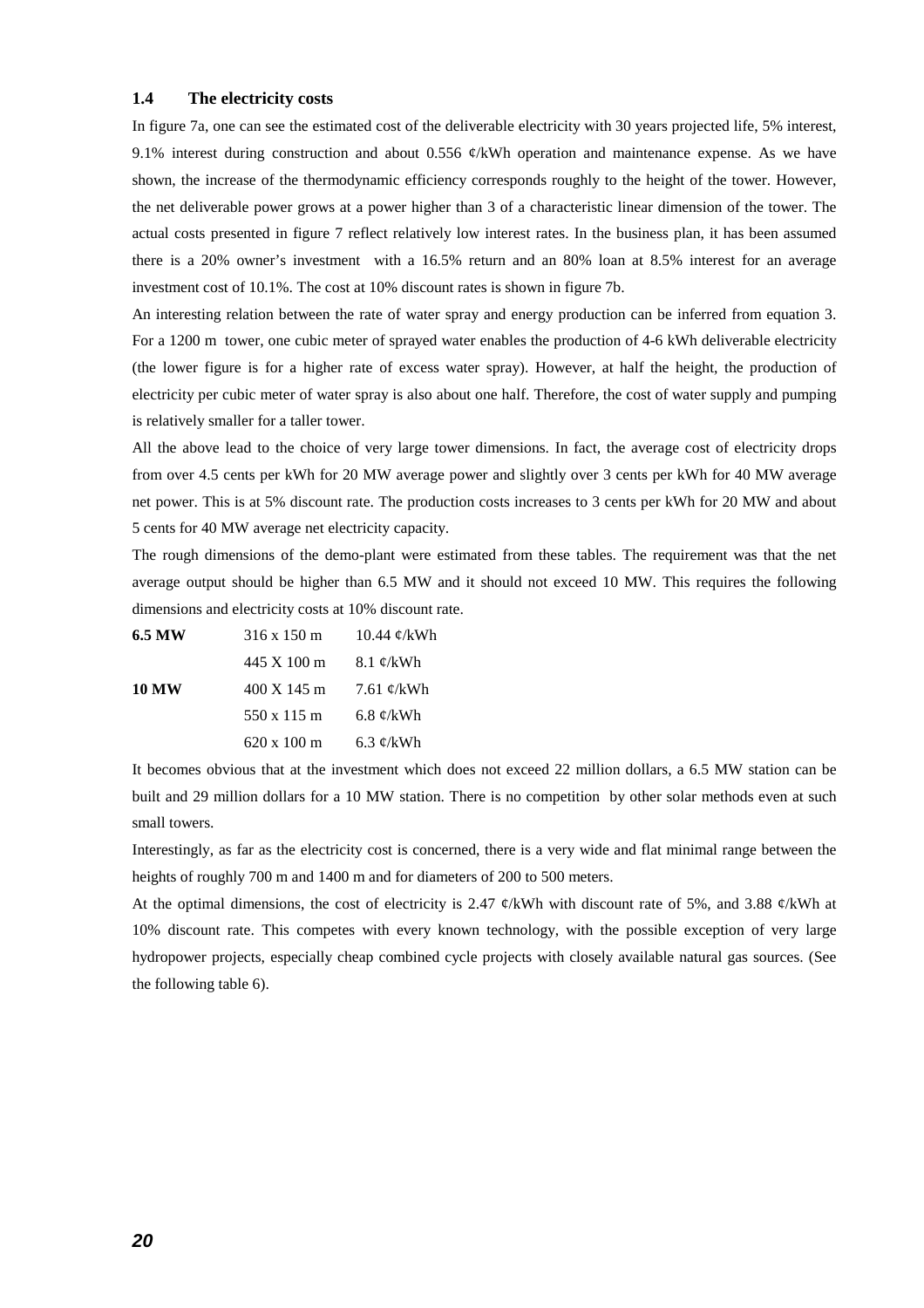| <b>Replaced technology</b> |                  | Cost extreme range | Representative average costs |                   |  |  |
|----------------------------|------------------|--------------------|------------------------------|-------------------|--|--|
|                            | 5% discount rate | 10% discount rate  | 5% discount rate             | 10% discount rate |  |  |
| <b>Nuclear</b>             | 2.47-5.75        | 3.90-7.96          | 3.31                         | 5.05              |  |  |
| Coal                       | 2.48-5.64        | 3.74-7.61          | 4.07                         | 4.99              |  |  |
| Gas                        | 2.33-7.91        | 2.36-8.44          | 3.98                         | 4.47              |  |  |
| <b>Energy Towers</b>       | 1.68-3.93        | $2.51 - 6.42$      | 2.47                         | 3.88              |  |  |

*Table 6 - Characteristic electricity production costs (¢/kWh) by major electricity suppliers, for years 2005-2010 (1996 US dollars) (75% load factor, 30 years)* 

Sensitivity tests show that the increase in fuel costs and reduced interest rates will make the Energy Towers more and more competitive. The cost of gas makes 53-77% of the electricity in the above table. Gas costs are expected to be doubled. Even a superficial observation of energy costs shows that there is a wide range of prices due to a wide distribution of economic parameters. The cost of electricity from the Energy Towers will be affected also by climatic and topographic conditions.

There is a very wide overlap between the projected costs of electricity from the Energy Towers and the leading fuel burning sources of electrical power including nuclear power.

The gross disadvantage of the Energy Towers, at least in their early application, is that they are not as economically attractive at small dimensions and small investments.

The gross advantage is that in addition to income from electricity sale, other benefits are expected, in most cases, these benefits will add to 2-3  $\phi$ /kWh, and in some cases even twice as much.

#### **1.5 The source of energy and estimated potential**

The source of heat is a global air cyclic flow named after its discoverer George Hadley (1735). Hot and humid air rises above the equatorial belt. The rising air cools, vapor condenses and rain is shed. The rate of rising air cooling with moisture condensation is about half a centigrade every 100m. The air then turns south and north and descends back to the earth's surface from a height of up to 10 kilometers, at a latitude between 15 degrees and 35 degrees north or south. The descending air warms up, this time a full centigrade every 100 m. High pressure air belts are formed. Finally, the air turns back towards the equator picking up moisture and heat again.

The areas of air descent turn into arid lands. The hot and dry air forms the desert; it is not the desert that makes hot and dry air.

Figures 8 and 9 show the belt of deserts and arid lands painted yellow and bright red. There are several estimates of the heat transfer which results from the Hadley Cell circulation.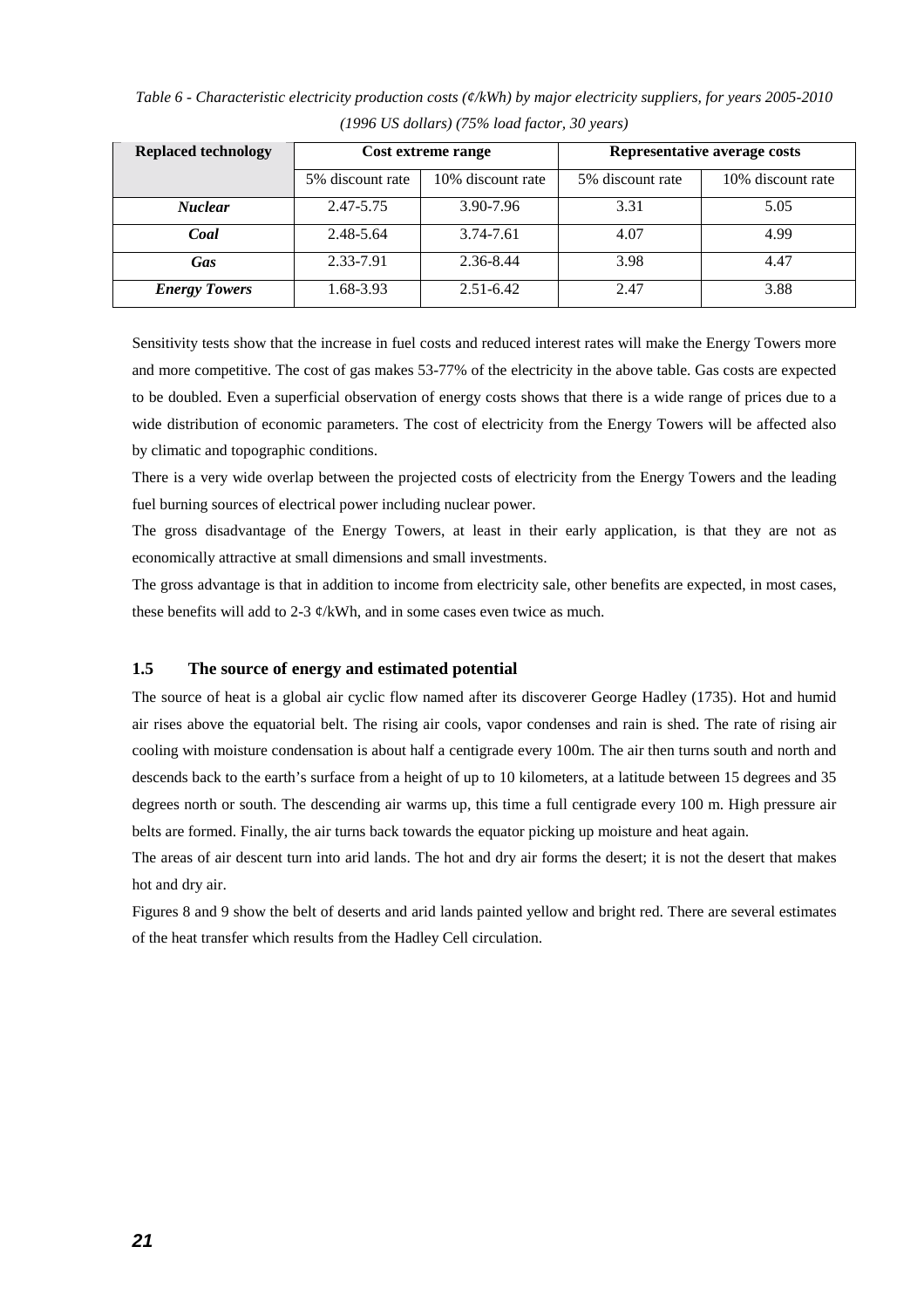

*Figure 8 - Climatic zones in Europe, Asia, Africa and Australia. The yellow areas and the bright red areas marked by the letter "A" are desert or arid lands* 



*Figure 9 - Climatic zones in America. The yellow and bright red areas marked by the letter "A" are desert and arid lands* 

One estimate is over 17 million kilometers of extreme desert and some 25 million square kilometers of arid lands have been formed by the descending air and extra-heat.

The heat transfer is estimated between 2 and  $4x10^{16}$  kWh per year. A typical rate of air descent is one centimeter per second. Assuming a cooling rate of 10-12 centigrade, a similar heat supply is estimated.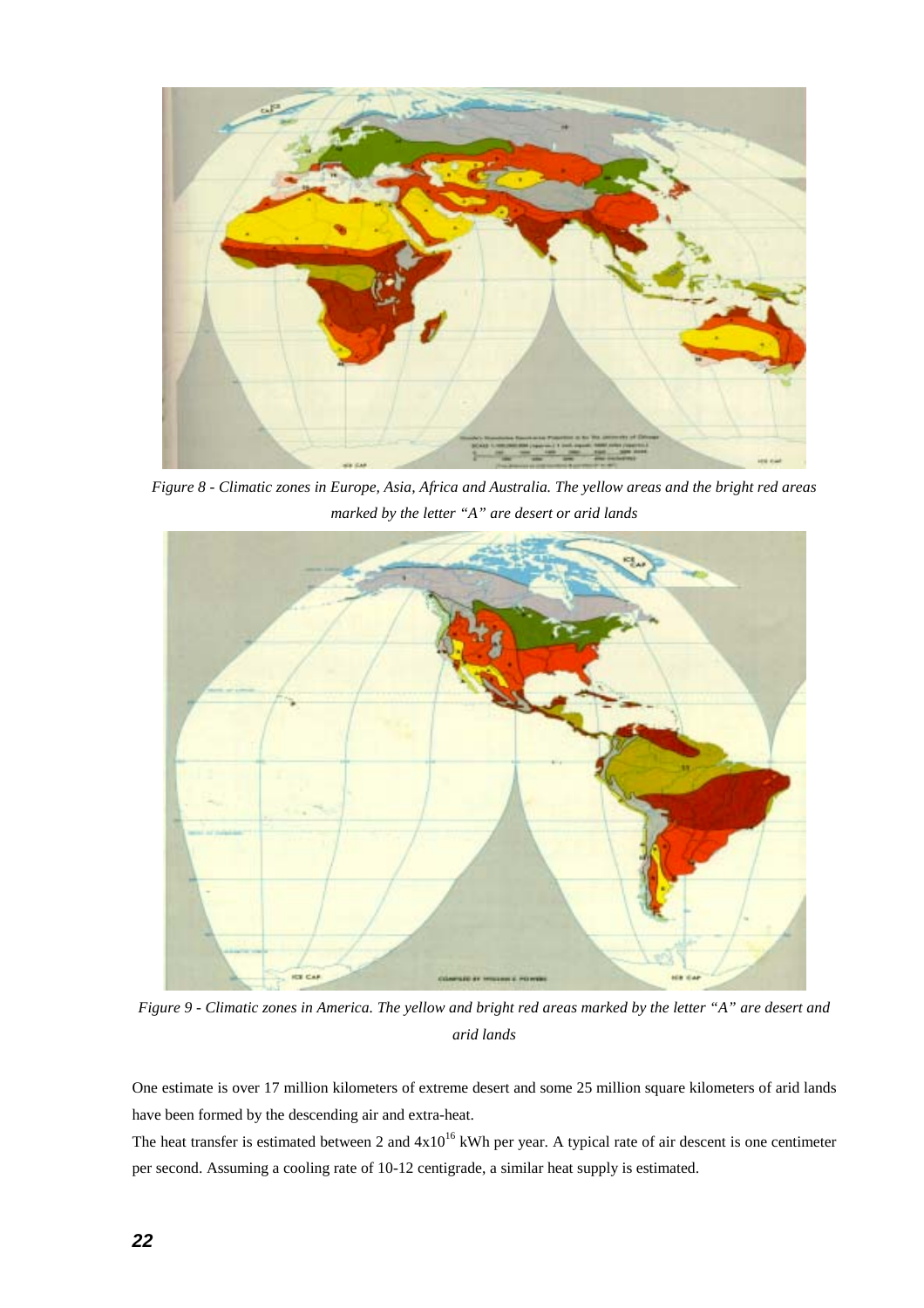The overall efficiency of turning this heat into electricity with towers of about 1000 m is in the order of 1%. The theoretical potential of producing electricity is then  $2-4x10^{14}$  kWh per year. Assuming the future use of all human beings of 5000 kWh per year per capita, this theoretical quantity is sufficient for 40-80 billion people ! An order of magnitude greater than the population of the globe.

Recently, the development team has prepared an estimate of the world potential using a satellite set of measurement data (ECMWF) over 10 years, every hours, and at several elevations. In this somewhat simplified and conservative computations only data of 1200 m above the local ground level were taken into consideration and distances from a water source and elevation above a water source. The computation was made for a base line design tower of 1200 m height and 400 m diameter. The results are summarized in table 7, and are organized in power groups of 50 MW average output from 200 MW and up to 600 MW. The total annual power at this table is about 2.3 X  $10^4$  kWh/year, about 1% of the heat flow through the Hadley Cell circulation.

| Average<br>net power<br>(1) | <u>Area (2)</u>       | Number of<br>required<br><b>Energy</b><br>Towers $(3)$ | <b>Annual energy for</b><br>this area $(4)$ | <b>Electricity cost</b><br>$(5%$ discount<br>rate $(5)$ | <b>Electricity cost</b><br>$(10\%$ discount<br>rate $(6)$ |
|-----------------------------|-----------------------|--------------------------------------------------------|---------------------------------------------|---------------------------------------------------------|-----------------------------------------------------------|
| [MW]                        | $[10^3 \text{ km}^2]$ | $[\cdot]$                                              | $[10^9$ kWh/year]                           | [c/kWh]                                                 | [c/kWh]                                                   |
| 600-550                     | 69                    | 173                                                    | 839                                         | 1.68-1.78                                               | 2.51-2.69                                                 |
| 550-500                     | 233                   | 583                                                    | 2,679                                       | 1.78-1.90                                               | $2.69 - 2.90$                                             |
| 500-450                     | 1,017                 | 2,542                                                  | 10,579                                      | 1.90-2.05                                               | $2.90 - 3.16$                                             |
| 450-400                     | 2,248                 | 5,620                                                  | 20,923                                      | $2.05 - 2.24$                                           | $3.16 - 3.49$                                             |
| 400-350                     | 4,167                 | 10,418                                                 | 34,221                                      | 2.24-2.48                                               | 3.49-3.91                                                 |
| 350-300                     | 5,989                 | 14,973                                                 | 42,627                                      | 2.48-2.80                                               | $3.91 - 4.47$                                             |
| 300-250                     | 8,597                 | 21,492                                                 | 51,775                                      | 2.80-3.25                                               | $4.47 - 5.25$                                             |
| 250-200                     | 13,137                | 32,843                                                 | 64,733                                      | 3.25-3.93                                               | $5.25 - 6.42$                                             |
| <b>Total</b>                | 35,457                | 88,644                                                 | 228,376                                     |                                                         |                                                           |

*Table 7 - The average net power range [MW) from Energy Towers and the total area (thousand of square kilometers) in the world for each range* 

The number of possible towers was calculated assuming that each tower requires on the average a 400 square km open sky space for importing sufficient hot and dry air.

The assumptions are very conservative in several ways, first, each value from the satellite data represents 1.125x1.125 degrees or about 125x125 km. In such a square, it is possible to find points of output much higher than the average one. As an example, the local results in the south Arava were 370 MW net deliverable output, while the representative value from the satellite was only 210 MW.

The summary results at the bottom of table 7 are of extreme interest. The world potential, assuming 200 MW as a the low economic limit, is 230,000 X  $10^9$  kWh/year, sufficient for 46 billion inhabitants at the level of Western Europe.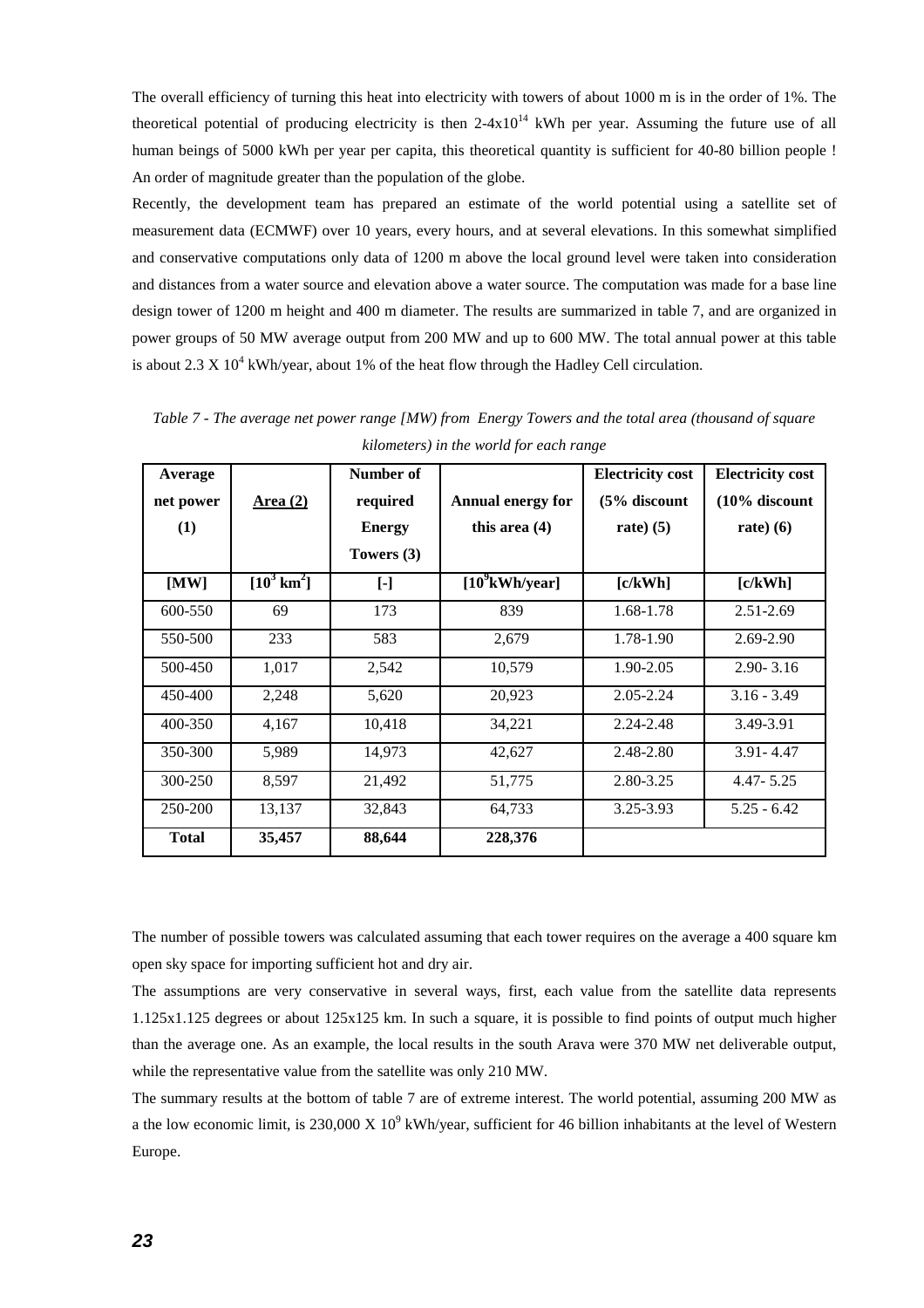Another very interesting outcome is the highly reduced projected costs of electricity production in some categories. Theoretically, there can be built some 756 towers at costs lower than 1.9 cents/kWh at 5% discount rate, and below 2.9 cents/kWh at 10% discount rate (!)

There are some 40 areas where conditions seem very good for the installation of Energy Towers. As the elevation above sea level increases by 100m the net power reduces by about 5%. A longer distance from the sea will increase the cost of the water conduits. However, several or even many towers can be planned around one very large aqueduct, reducing the cost of the water supply per tower.

It is possible to transfer the produced electricity to a distance of 3,000-5,000 kilometers, including a large span of sea, for a cost of not more than 2-3 cents per kWh, and very possibly less. Following is the total potential for different regions.

|              | 200-600 MW average net |                   | 300-600 MW net average |                     |                          |                          |
|--------------|------------------------|-------------------|------------------------|---------------------|--------------------------|--------------------------|
|              | output                 |                   | output                 |                     | 6,000                    | 10,000                   |
| Region       | <b>Annual</b>          | <b>Number of</b>  | <b>Annual</b>          | Number of           | kWh/year                 | kWh/year                 |
|              | energy                 | towers            | energy                 | towers              | per capita               | per capita               |
|              | $10^9$ kWh/year        | $\left[ -\right]$ | $10^9$ kWh/year        | $\lbrack - \rbrack$ | $10^6$                   | 10 <sup>6</sup>          |
| North Africa | 46412                  | 18140             | 14251                  | 4018                | 2375                     | ÷,                       |
| South Africa | 17256                  | 6850              | 5932                   | 1685                | 989                      | $\overline{\phantom{a}}$ |
| India        | 16086                  | 6487              | 4407                   | 1548                | 734                      | ÷.                       |
| Saudi Arabia | 8780                   | 2580              | 6072                   | 1089                | 1012                     |                          |
| Persian Gulf | 6884                   | 1715              | 6440                   | 1543                | 1073                     | $\overline{\phantom{0}}$ |
| California & |                        |                   |                        |                     |                          |                          |
| Mexico       | 27182                  | 10956             | 4748                   | 1442                | $\overline{\phantom{a}}$ | 474                      |
| Chile & Peru |                        |                   |                        |                     |                          |                          |
|              | 23653                  | 8385              | 9542                   | 2730                | 1590                     |                          |
| Australia    | 111783                 | 5004              | 907                    | 289                 | 151                      |                          |
| Spain, Italy |                        |                   |                        |                     |                          |                          |
| Greece       | 3320                   | 1666              |                        |                     |                          |                          |

*Table 8 - Regional potential of Energy Towers* 

The last two columns show the number of people that can be supplied all this electricity from the Energy Towers at 6,000 kWh/year/capita or at 10,000 kWh/year/capita.

An exciting example of the possible application of the Energy Towers would be installations throughout North Africa. Some 1685 Energy Towers could be installed with total electricity in the order of  $5.9X10^{12}$  kWh per year. This is at a station with at least 300 MW and up. This electricity could be provided to Europe, supplying up to 990 million people with their complete electricity. It is interesting that the sky space assumed to provide sufficient hot air for one tower was only about 400 square kilometers. The total desert area necessary for 1685 towers is not more than 674,000 square kilometers. Very small indeed, compared with the desert area in North Africa - 7,256,000 square kilometers.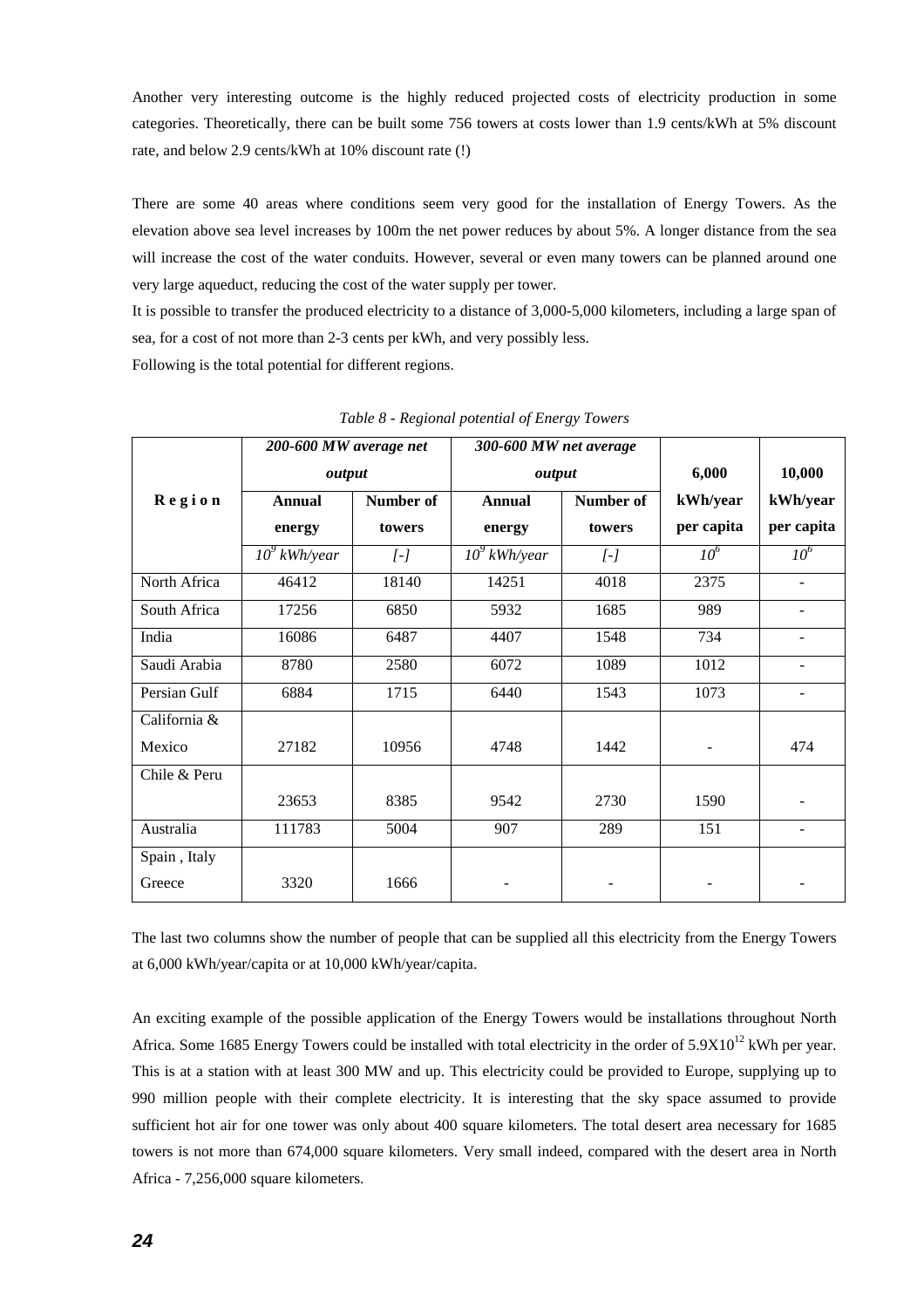The economic success and market penetration of the Energy Towers will depend very little on backup units. It will depend mainly on the cost of alternative electricity sources and the drive for clean renewable energy. The communal external costs are more and more recognized. For natural gas it can be in excess of 1-2 cents per kWh. For coal or oil it may reach 5-7 cents per kWh. There are predictions of large escalations in liquid and gas fuel costs before the end of the decade. As an example, Germany passed the "Infeed Law" for payment of over 10 cents per kWh for clean renewable sources. Spain determined recently a payment of about a quarter ECU per kWh for clean renewable energy. Other European countries are following in different ways.

The cheapest solar technology cannot project electricity cost today for less than 12-15 cents per kWh. While there are great expectations for a price reduction, this is still to be proven. The direct use of solar energy cannot supply the huge needs of electricity today. Solar energy is operational only 6-8 hours a day. Energy storage is possible; however, it is still expensive and inefficient. Electrical batteries are 60-70% efficient and the production of hydrogen and reproducing electricity in fuel cells is 50% efficient. Thus, these two methods of storage nearly double the cost of electricity during 2/3 of the day.

A common way to misrepresent the cost of solar thermal electricity is to combine 6-8 hours of solar source with 16-18 hours of backup. Having 1/4 of the time 12 cents per kWh and 3/4 of the of the time 4 cents per kWh will produce an average cost of 6 cents per kWh that seems to be reasonable. However, the solar component is still at least 3 times more expensive than the electricity from fuel.

#### **1.6 Pumped storage and base load**

Figure 10 shows the net power output over the year and a characteristic daily cycle for each month, in South Arava Valley in Israel. The annual amplitude is about  $\pm$  0.6 of the annual average power. In the figure 10 example, the minimal daily average is about 120 MW and the maximum daily average is 480 MW. The overall average in this example is about 300 MW. The daily cycle has an amplitude of  $\pm$  80-100 MW. The peak potential production is about twice the average (610 MW compared with 300 MW). This is under prevailing conditions in the southern part of the Arava Valley, 40 km north of Eilat, Israel, for a specific tower design.



*Figure 10 - The power distribution over the year*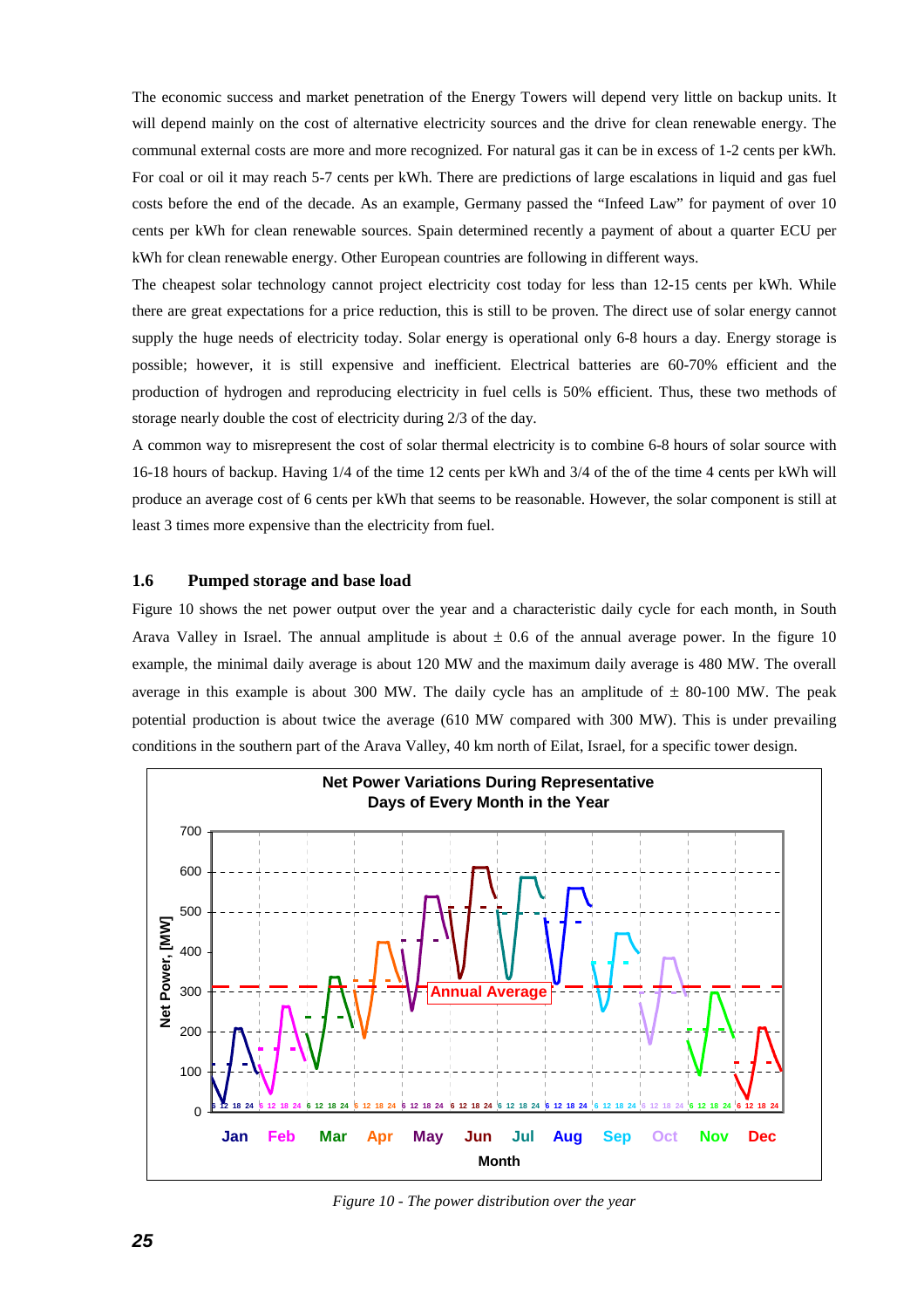One should install the pumping gear for the maximum daily average with an operational reservoir built at an elevated site for the maximum daily average when possible. An alternative way is to install the operational reservoir on the tower itself near the top. Thus, more electricity can be delivered at hours of high demand while more pumping can be done at hours of low demand. (See the explanation to figure 4 above).

During months where the climatic conditions are less favorable, there is a great excess of pumping capacity and thus the power spending for pumping can be done mostly at hours of low electricity demand and low return for electricity delivery.

Contrary to conventional pumped storage, there is no energy loss and no need for investment in pumping and generation gear.

By the Israeli electricity tariff for 1996, the net economic gain was found to be 33.7% if full advantage is taken of the built in pumped storage. In actual terms, it was in the order of 2 cents per kWh.

There may be a certain optimal installed capacity which is lower than the peak production capacity. It can lead to a further significant reduction in electricity cost, and at the same time, a reduced difference between the summer peak and the winter hours. There is even a way to supply a base load if necessary. This happen if the installed capacity of the pumping gear and the generation gear does not exceed the winter average. The structure and some infrastructure elements have a full cost. The result is about 25% increase in the electricity cost. It has been found that an installed capacity of about 70% of the peak leads to nearly a 10% reduction in the electricity costs in the base line design for the Arava as they are presented in this brochure.

Finally, it is possible to vary a product using the electricity as an electricity storage mean. The outstanding example is desalinized water. One can produce desalinated water during summer and transition months when the water use is maximal and stop desalination during winter months. The income per kWh can thus increase, and the net deliverable electricity for general need comes closer to a base load.

In summary, there are ways to improve significantly the economy of the Energy Towers specific to each electrical grid.

There is a serendipitous aspect to the Energy Towers operating in arid lands. The usual increase for power in warmer seasons, due to air conditioning and irrigation, will be met by the Energy Towers increasing the power output during these warmer and dryer days.

#### **1.7 Different parts of the system**

*1.7.1 The spraying system* - consists of commercially available water sprayers arranged in spray stations about 8 meters apart. The rate of spray will be controlled to a high level of accuracy by groups of atomizers, adjusting to different distribution of the air entry at the tower's top.

The whole spray system is supported on a special structure close to the top of the shaft. It creates some resistance to the air flow which adds about four percent to the energy loss coefficient. The sprayers are available on the market. On-off control of the individual atomizers, or groups of them, should produce the exact overall spray rate as well as even distribution over the shaft's top even during changes in the prevailing wind.

*1.7.2 Spray collection* - the excess spray must be taken from the air that comes out the bottom. If 6 kWh are produced for each cubic meter of sea water which is sprayed then the amount of salt which is carried in the air is 6.7 kg for each net kWh to be delivered. This is the most serious potential environmental problem involved in the operation of the Energy Towers.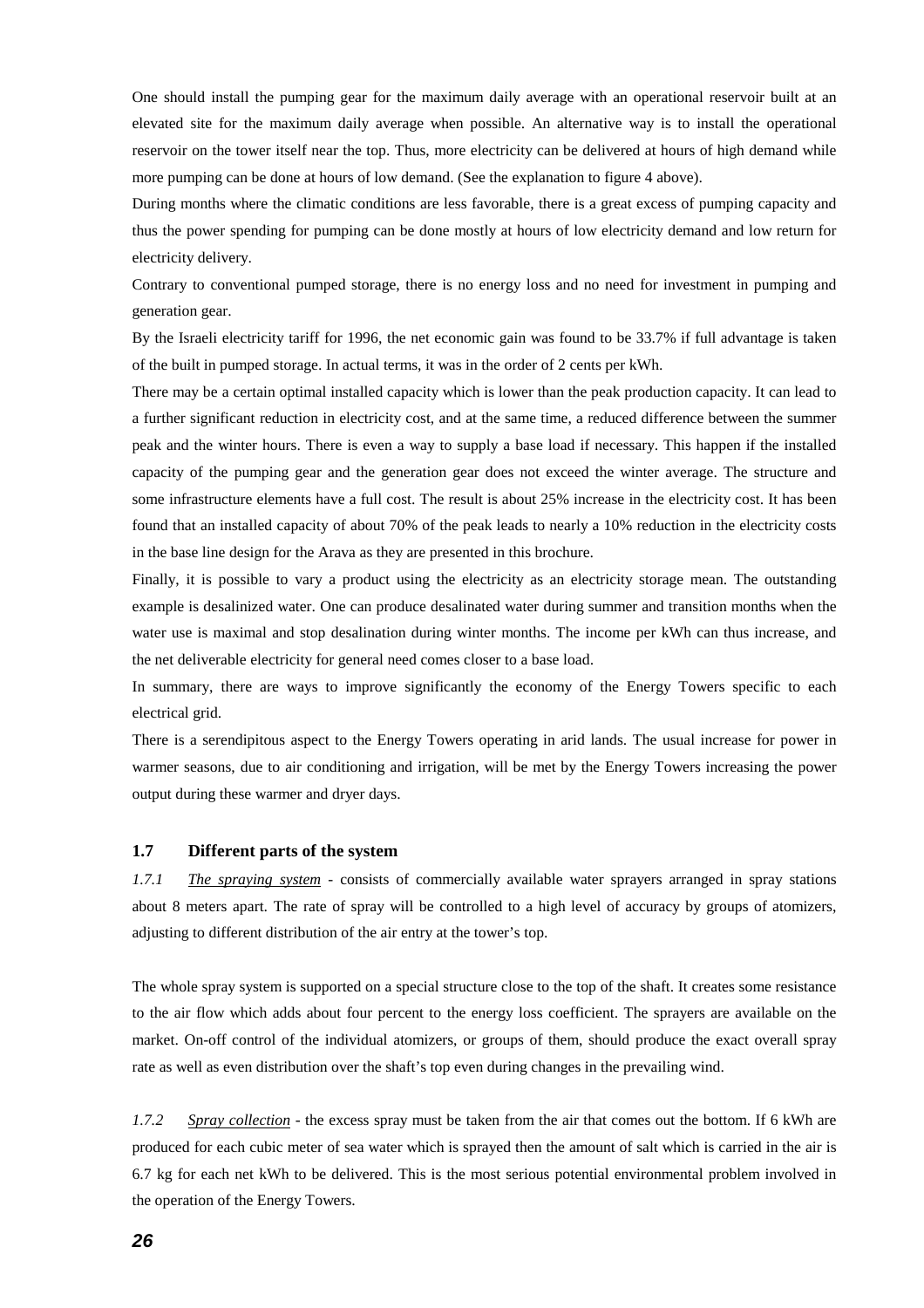*This problem can be solved by precipitation of the salt brine before the air is released. The precipitation takes place in a special area where it can be collected and later returned to the sea. No solid salt will be released.* 

The environmental standard imposed by the project developers was that the rate of salt precipitation outside the spray collection area must be less than the background salt precipitation under natural conditions, such as  $10^{-9}$  kg per square meter per second.

Enhancement of collisions between the spray droplets and their coalescence will produce larger droplets towards the outlet, hasten the precipitation and reduce the size and cost of the salt collection area. The team has managed to eliminate droplets smaller than 300 microns, or even 400 microns, before the air is out. This allows precipitation speed of 1.2-1.6 meters per second.

It is anticipated that eventually the area required for an Energy Tower commercial power station will not exceed 1.5 km in diameter or 520 m<sup>2</sup> per one million kWh per year (by comparison it takes 200-300 m for a conventional coal station and over 5000  $m^2$  is projected for the best future thermal solar stations or photovoltaic cells).

*1.7.3 Turbines and generators -* the turbines are of reaction and axial flow type for large volumes and small heads. These were developed early in the  $20<sup>th</sup>$  century. They are Kaplan type with control on the runner blades angle and the guide vanes angle. The so called "solidity" of the turbine (the ratio of blades area to the overall aperture area) is high, typically with 8 blades and 30 guide vanes. A two speed turbine seems to be the best choice. Today, wind turbines with variable rotational speed and an AC-DC-AC conversion system are preferred. This alternative should be rechecked again with future suppliers.



*Figure 11 - Schematic view of the turbine*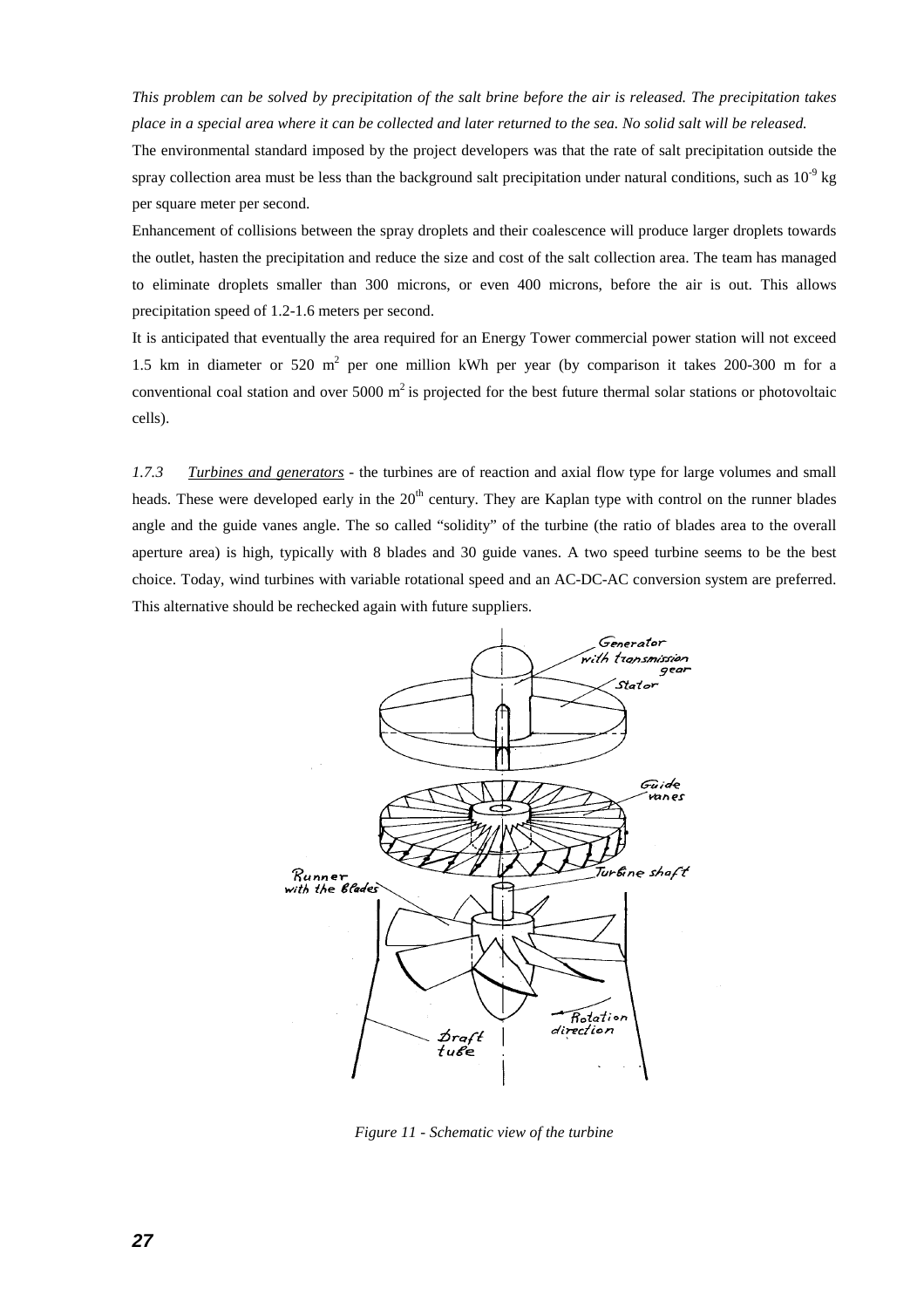The typical turbine would be 30 m diameter. 100 turbines would be arranged in two tiers around the bottom of the shaft. The average production of one turbine would be in the order of 7 MW and the installed capacity may be double.

There is absolutely no similarity between the turbines in the Energy Towers and common wind turbines. The energy source in the Energy Towers is head difference E<sub>net</sub>, 2/3 of which can be used optimally. The turbines in the Energy Towers are shrouded.

In wind turbines, the source of power is a third degree air velocity of which 59% is the maximum theoretically possible exploitation.

Direct mechanical coupling can be designed between about 2/3 of the high head pumps and the turbines, thus saving more than half the investment of the coupled machines (generation, transmission and motor). Several percents of the power are also saved.

*1.7.4 The structure* - at least three designs of the tower were made of reinforced concrete. This may be the preferred choice in places where a high elevation operational reservoir for the pumped storage cannot be installed. It may then be installed on the tower itself.

Steel frame structure was found optimal where the pumped storage does not depend on an operational reservoir on the tower itself. Three independent designers used different frame geometries and arrived at very similar structural weights and costs.

Although the Energy Towers may be 3 times taller than the tallest office building in the world, it was the opinion of all experts, without exception, that it would be much simpler to build.

A significant part of the structural cost is the diffusers, which are needed to reduce the energy losses of the turbines and thus the factor F of energy losses in equation (1) in the power formula.

For example the power N is inversely proportional to the square root of the energy loss coefficient F. The team went to great efforts to choose the largest feasible opening angles for the diffusers so as to minimize their costs.

There is still much potential to reduce the investment in the Energy Towers through structural design and erection methods. Also much can be saved by better measurements of wind speeds and wind drag forces on different structural shapes. Two of the designers estimate that a 30% reduction in structure cost is still possible. This will amount to a 10% reduction of the overall investment.

In recent three dimensional computations of the fluid dynamics made along with wind tunnel experiments, it was proven that the wind forces coefficient C<sub>D</sub> which multiplies the wind Kinetic energy  $\rho V^2 / 2$  ( $\rho$  - air density [kg/m<sup>3</sup>]; V - wind speed [m/sec]) is reduced considerably when the Reynolds number of the flow increases from  $10<sup>5</sup>$  to  $10<sup>9</sup>$  as it is expected under extreme wind storms. The estimated coefficient was 0.3-0.4. It is considerably less than half the coefficient assumed in the building codes.

*1.7.5 Different experiments* - the phenomenon of a cooled air downdraft is very well known. There is no need for proof. In fact, it is commonly experienced by people feeling a blast of wind shortly before the rain reaches the ground.

The phenomenon of "wind shear" which causes aviation disasters is caused by rain shed over a zone of dry air. The disaster may occur when a downward blast hits the ground or when an ascending or descending plane crosses the down blast. The downward air speed can reach 20m/sec and the jet blast diameter can reach one kilometer.

Many experiments were made by the development team in three fields: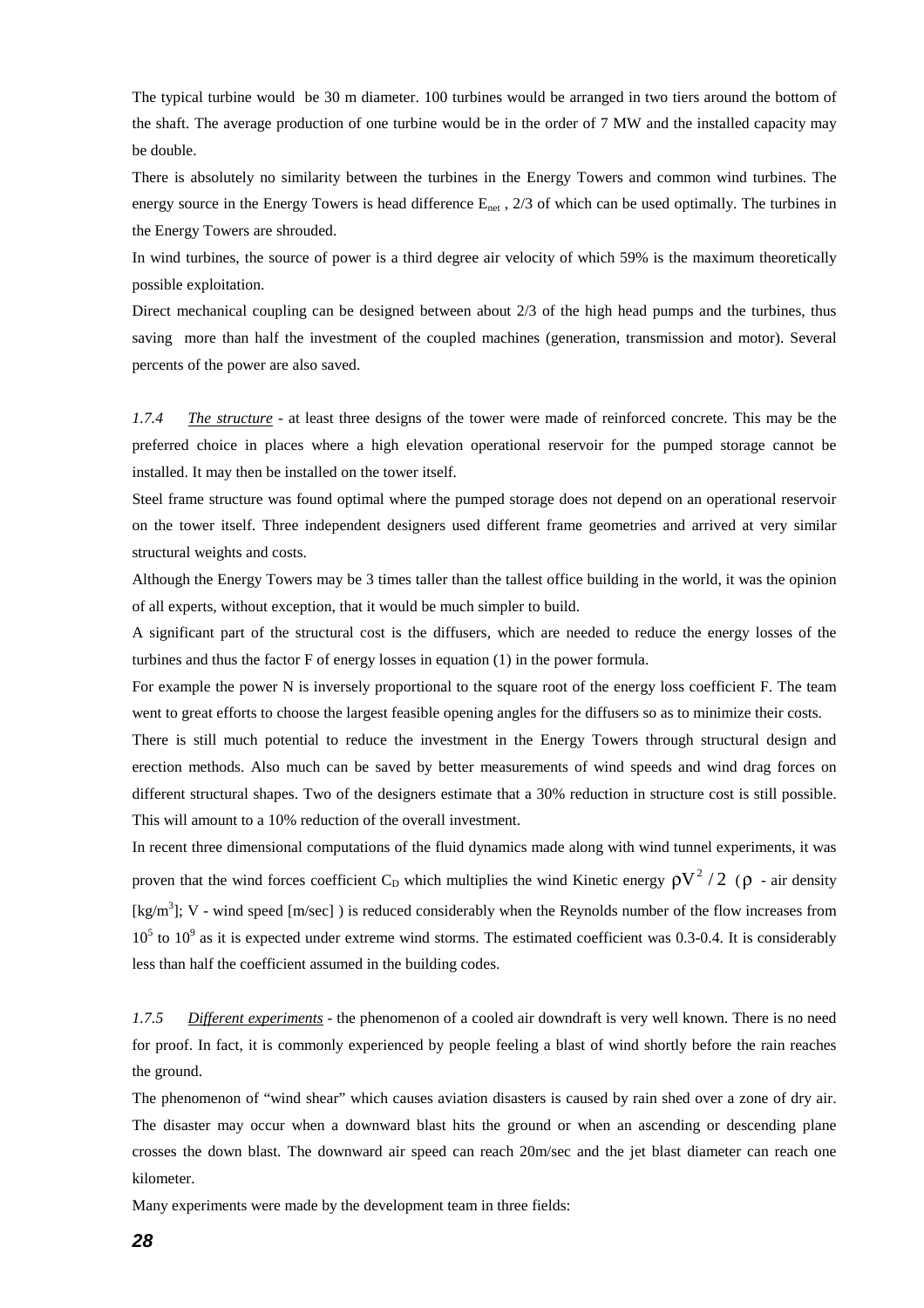- I) Wind tunnel studies and other physical flow simulations.
- II) A medium size model study in a 21 m shaft with a cross-section of 2.1x2.1m.
- III) Spraying laboratory.
- I) Among the wind tunnel studies were the following:

*The top inlet shape* was studied in the wind tunnel for over a year. The final result is that the prevailing wind can produce up to 20% net power. The design resulted in an overall 30-60% gain in net deliverable power.

*Measurements of the energy loss coefficient F* were studied over 2 years in the wind tunnel. Recently, these were confirmed by three dimensional flow computations containing a turbulent flow model. Up to 10% additional power is expected in the full scale power station.

*The effect of air circulation* was studied in the wind tunnel. It was proven that the circulation will contribute up to 20% of the power. This is contrary to intuitive thought comparing the air flow in the tower to the drain in the bath tub.

*Different geometries* were studied over the years.

*Hot air model of the diffusers* was studied in paralleled by a numerical analysis. The stratified flow inside the diffusers has been simulated by heated air instead of cooled air.

II) Among the 21 m shaft mid size model studies were the following:

a) Production of downdraft by evaporative cooling.

b) Measurements of rates of cooling and derivation of the experimental coefficients in the rate equations when droplets of different sizes are clustered in the space.

c) Prevention of droplet absorption to the shaft walls.

- d) Qualitative estimate of air flow rates.
- e) Collision and coalescence of droplets.
- f) A method for fine droplet collection.

III) Among the tests in the droplet laboratory were the following:

- a) Performance of different atomizers.
- b) Development of a rotary atomizer with very uniform droplet sizes.
- c) Production of an extremely uniform droplet size train for experimental purposes.
- d) Measurement of efficiency in droplet collision.
- e) Effect of electrostatic charging on final droplet collection.

Many meteorological profile measurements were collected and some have been made specifically for the tower's conditions. Measurements were made for wind speed, direction, temperature and humidity to at least one kilometer height. From the measurements, skilled meteorologists produced 24 hour profiles of typical days, for each month of the year. Another model defined all characteristic synoptic conditions of the climate in the region. In estimating the power output of the towers, the climatic conditions are still the least reliable factor. They could range as much as ±10%.

Recently, satellite weather measurements were utilized in a preliminary way to help analyze different sites in different corners of the world. The available data are at 5 different tower elevations, every 3 hours, every day, for 10 years. The data have been worked out for a 1.125 X 1.125 degree grid.

*1.7.6 The reliability of predictions from different models* - each one of the subsystems of the Energy Towers processes, occurring inside and outside the tower, has different scaling rules. All of them are very well known. Well established engineering practice has adapted safety factors which provide a very wide margin of security to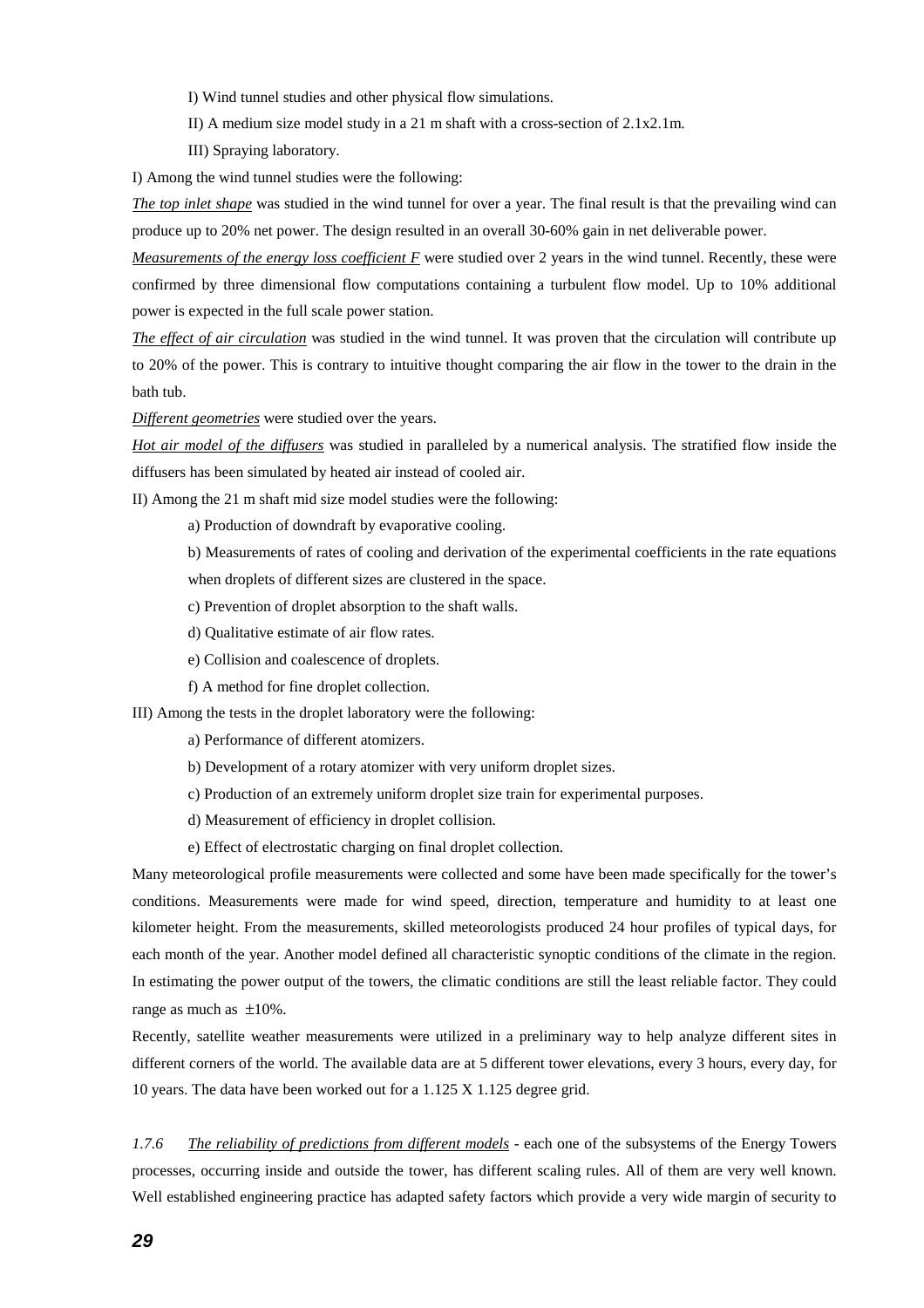applications such as structures. The development team used very conservative approaches in the design of the specific components.

The remaining uncertainties in the estimates are mainly due to variability in unit costs and the inaccuracies in climatic statistics. It has been assumed that the anticipated cost of electricity production has a standard deviation of  $\pm 20\%$  , and behaves like a normal population (see section 6).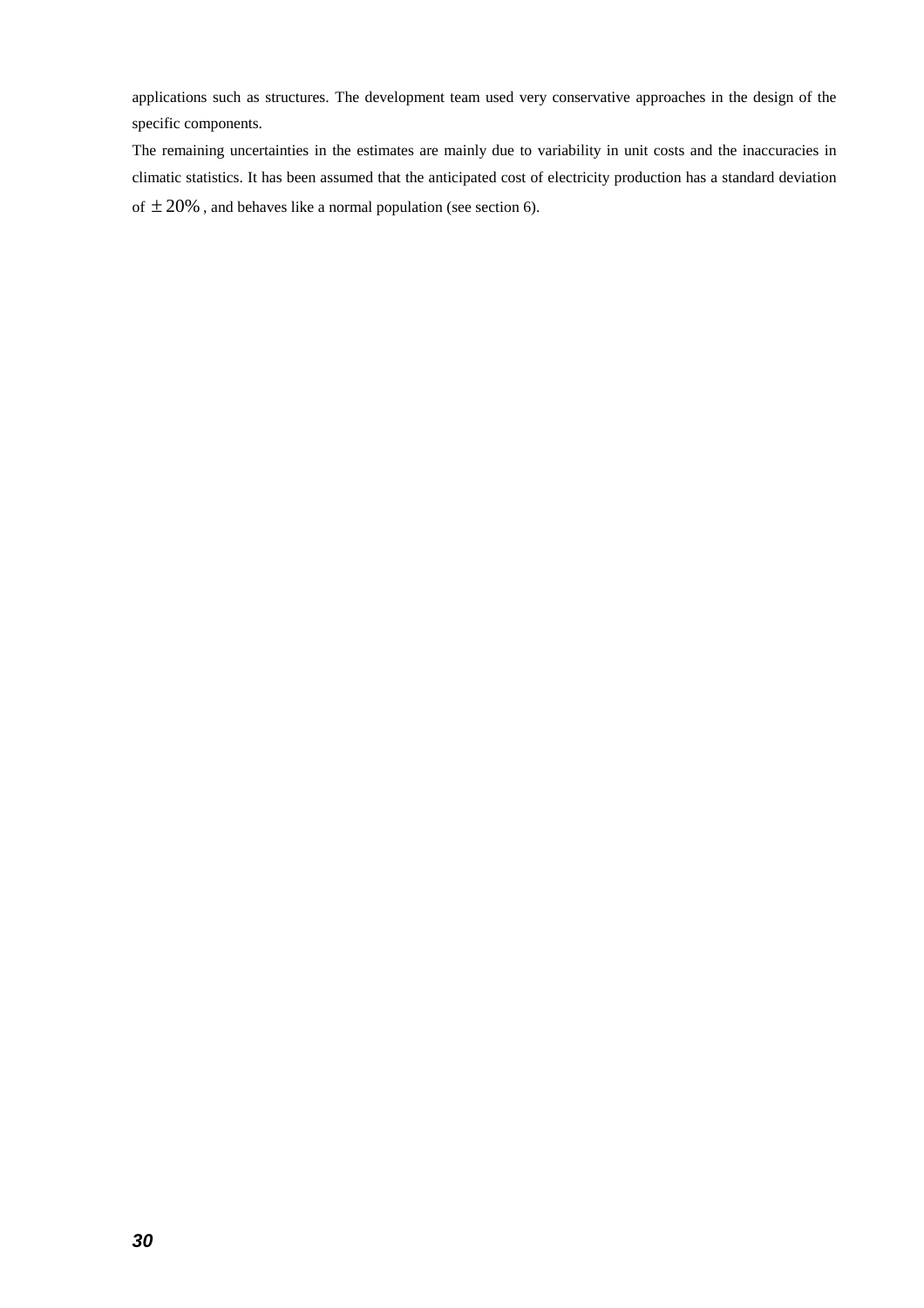# **2. The economy**

Following are estimates for a tower of the following dimensions in the south Arava, near Timna, 23 kilometers north of the Eilat Bay and 80 m above sea level.

| Optimal vertical cylinder height                  | $1200 \text{ m}$  |
|---------------------------------------------------|-------------------|
| Total height                                      | 1280 m            |
| Diameter of main shaft                            | $400 \text{ m}$   |
| Net average power                                 | 371 MW            |
| Installed turbine capacity                        | 1374 MW           |
| Installed pumping capacity                        | 589 MW            |
| Annual deliverable electricity (95% availability) | $3.09x10^{9}$ kWh |

*Table 9 - Main dimensions and performances* 

*Table 10 - Investment cost following standard conservative design* 

| $S$ y s t e m                  | <b>Previous nominal</b><br>investment<br>[M\$] | <b>Present</b><br>nominal<br><i>investment</i><br>[M\$] | <b>Nominal investment</b><br>plus interest during<br>construction [M\$] |
|--------------------------------|------------------------------------------------|---------------------------------------------------------|-------------------------------------------------------------------------|
| <b>Water supply</b>            | 335                                            | 146.3                                                   | 159.8                                                                   |
| <b>Structure</b>               | 472                                            | 267.5                                                   | 292.3                                                                   |
| <b>Turbines and generators</b> | 434                                            | 364.5                                                   | 398.1                                                                   |
| <b>Infrastructure</b>          | 43.5                                           | 43.5                                                    | 47.5                                                                    |
| <b>Others</b>                  | 29.2                                           | 29.2                                                    | 31.9                                                                    |
| <b>Total</b>                   | 1313.7                                         | 851                                                     | 929.6                                                                   |

#### *Investment cost following an updated design utilizing technological improvements*

The major changes in this table are the direct power system connection to about 2/3 of the pumping gear and due to the reduced construction cost. First is the reduction in steel prices, and second, the reduction in the computed loads on the structure. The unit cost of steel reduced from 2000 U.S. dollars per ton to 1400. The resulting cost investment is enumerated in the table above.

The range of costs found for natural gas combined cycle, nuclear power stations and coal power stations, from an updated brochure named "*Projected Costs of Generating Electricity - Update 1998*", published by the "Organization for Economic Co-operation and Development and International Energy Agency (OECD/IEA), 1998 is repeated here. The electricity production costs were estimated for power stations that will be operational in the years 2005-2010. The costs are taken from actual projects in 22 countries and normalized to 75% capacity factor and either 5% or 10% discount rate. Table 11 is identical with table 6 above. The cost range for the Energy Towers was taken from table 7.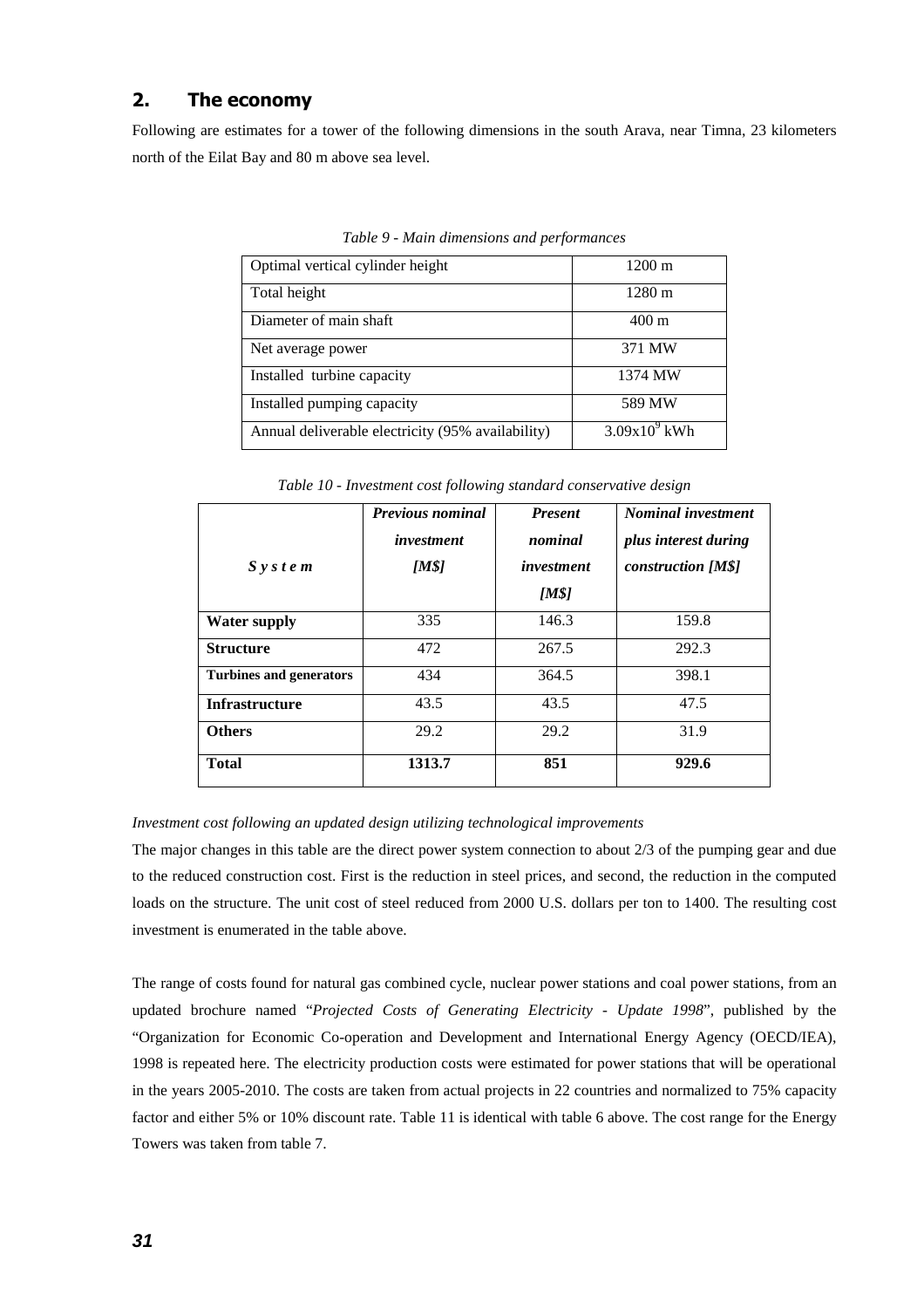| <b>Replaced technology</b> |                  | Cost extreme range | Representative average costs |                   |  |
|----------------------------|------------------|--------------------|------------------------------|-------------------|--|
|                            | 5% discount rate | 10% discount rate  | 5% discount rate             | 10% discount rate |  |
| <b>Nuclear</b>             | 2.47-5.75        | 3.90-7.96          | 3.31                         | 5.05              |  |
| Coal                       | 2.48-5.64        | 3.74-7.61          | 4.07                         | 4.99              |  |
| Gas                        | 2.33-7.91        | 2.36-8.44          | 3.98                         | 4.47              |  |
| <b>Energy Towers</b>       | 1.68-3.93        | $2.51 - 6.42$      | 2.47                         | 3.88              |  |

*Table 11 - Summary of electricity costs predicted for 2005-2010 with a 75% load factor,* 

For the Energy Towers, the cost of operation and maintenance is assumed to be 12 dollars per kW per year or 0.556 cent/kWh, which is relatively high.

The investment in construction was assumed to be 20% for the first year, 20% for the second year, 30% for the third year and 30% for the fourth year, respectively.

The main observation is that the cost of electricity from Energy Towers is smaller than the average characteristic cost of electricity from coal, gas and nuclear power, and that there is a wide cost overlap between the Energy Towers and the major sources of power today.

Despite the fact that all countries use the same energy technologies and the same fuels, electricity prices vary widely. Therefore, there will be many places in the world where the electricity from the Energy Towers will be highly attractive and, in some less attractive.

Besides the replacement of electricity production costs, the towers have a built-in capacity for "pumped-storage" and will eliminate the penalty from greenhouse gas emission and other environmental benefits. It has been estimated that these will add 2-3  $\phi$ /kWh to the tower's benefits.

Adding 2-3 cents to the electricity production costs, one gets the following table of possible prices for the electricity from the Energy Towers, which are still competitive with the common electricity sources.

*Table 12 - Possible price for electricity from Energy Towers, including the value of pumped storage and some bonus for clean energy* 

|                      | Range of prices in $\phi$ /km |               | Characteristic average prices |              |  |
|----------------------|-------------------------------|---------------|-------------------------------|--------------|--|
| <i>Source</i>        | 5% discount                   | 10% discount  | 5% discount                   | 10% discount |  |
| <b>Nuclear</b>       | 4.47-8.75                     | 5.90-10.96    | 5.31-6.31                     | 7.05-8.05    |  |
| Coal                 | 4.48-8.64                     | 5.74-10.61    | $6.07 - 7.06$                 | 4.99         |  |
| Gas                  | 4.33-10.91                    | 4.36-11.44    | 5.98-6.98                     | 6.47-7.47    |  |
| <b>Energy Towers</b> | 1.68-3.93                     | $2.51 - 6.42$ | 2.47                          | 3.88         |  |

The Energy Tower's advantage is very obvious.

Strictly speaking, the possible price for electricity should be even larger than in the above table when it is composed of the following 4 different sums:

- One) The replaced electricity production cost;
- Two) The bonus for clean energy;
- Three) The built-in capacity for pumped storage;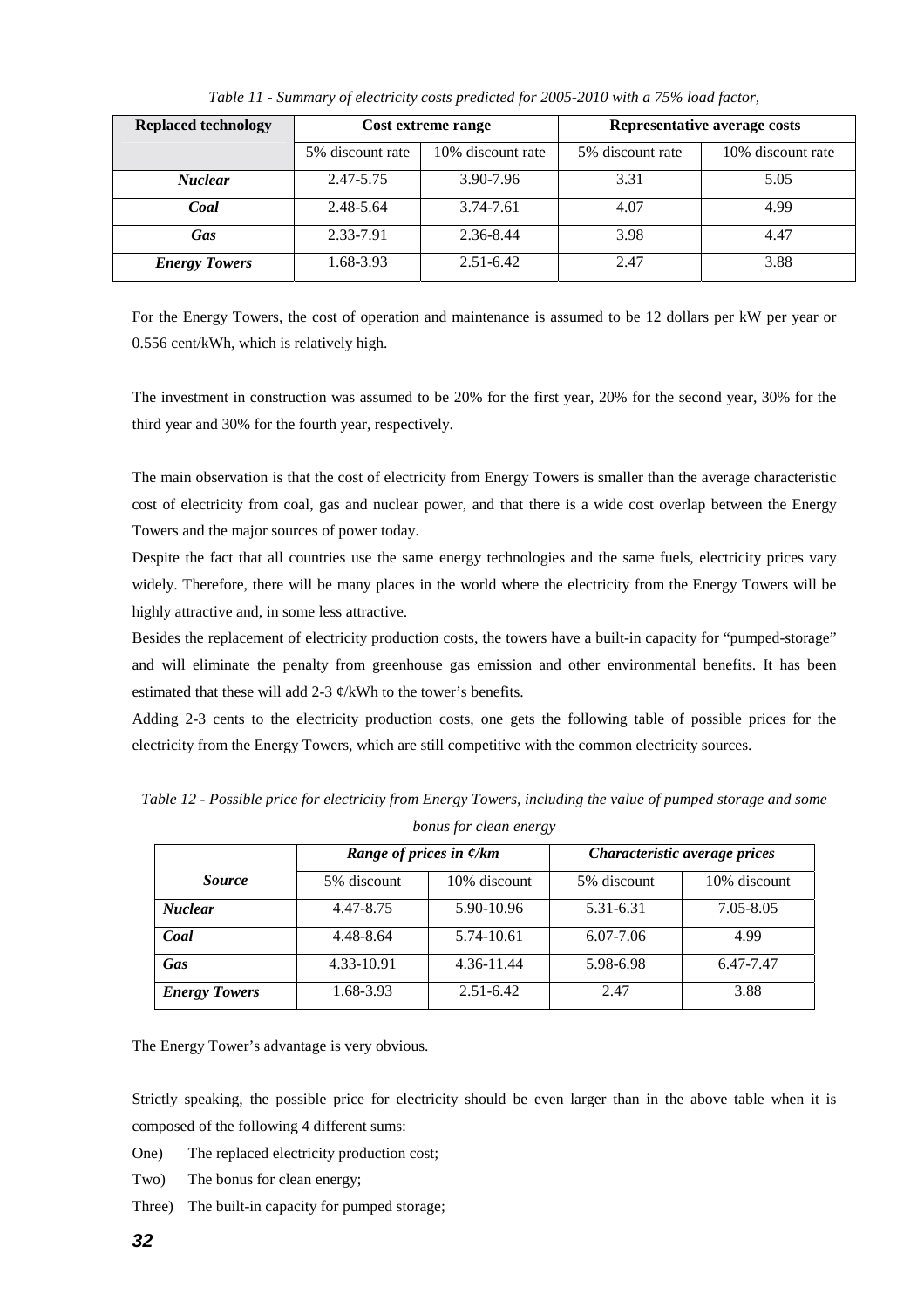Four) The profit required for the conventional electricity sources to meet a certain IRR. As an example, adding 5% IRR to a coal fired power station, requires an increase in price of about 1 *¢*/kWh. An increase of 5% to the IRR by gas stations, will require about 0.3 *¢*/kWh addition to the price.



*Figure 12 - Internal Rate of Return for Energy Towers 851 million dollars initial investment under the conditions of south Arava; 4 years construction; 30 years life project; 0.556 ¢/kWh operations and maintenance* 

Following is a table of possible income for the electricity production in the Energy Towers under the conditions of south Arava Valley in Israel and accordingly the Internal Rates of Return (IRR), net present value and payback period.

| Discount rate      |              | 5% discount rate |      |            | 10% discount rate |      |       |      |       |
|--------------------|--------------|------------------|------|------------|-------------------|------|-------|------|-------|
|                    | <b>Units</b> | Coal             |      | <b>Gas</b> |                   | Coal |       | Gas  |       |
| 1. Possible income | c/kWh        | 5.98             | 9.14 | 5.15       | 11.36             | 6.24 | 12.11 | 4.86 | 11.57 |
| <b>2. NPV</b>      | M\$          | 1373             | 2608 | 1048       | 3475              | 469  | 1637  | 195  | 1530  |
| 3. Pay back period | years        | 6.5              | 3.8  | 7.9        | 3.0               | 8.4  | 3.3   | 13.7 | 3.5   |

*Table 13* - *The economic performance of the Energy Towers with the possible income* 

**The range of IRR for possible incomes between 5 cents per kWh is between 13% - 28% before tax.**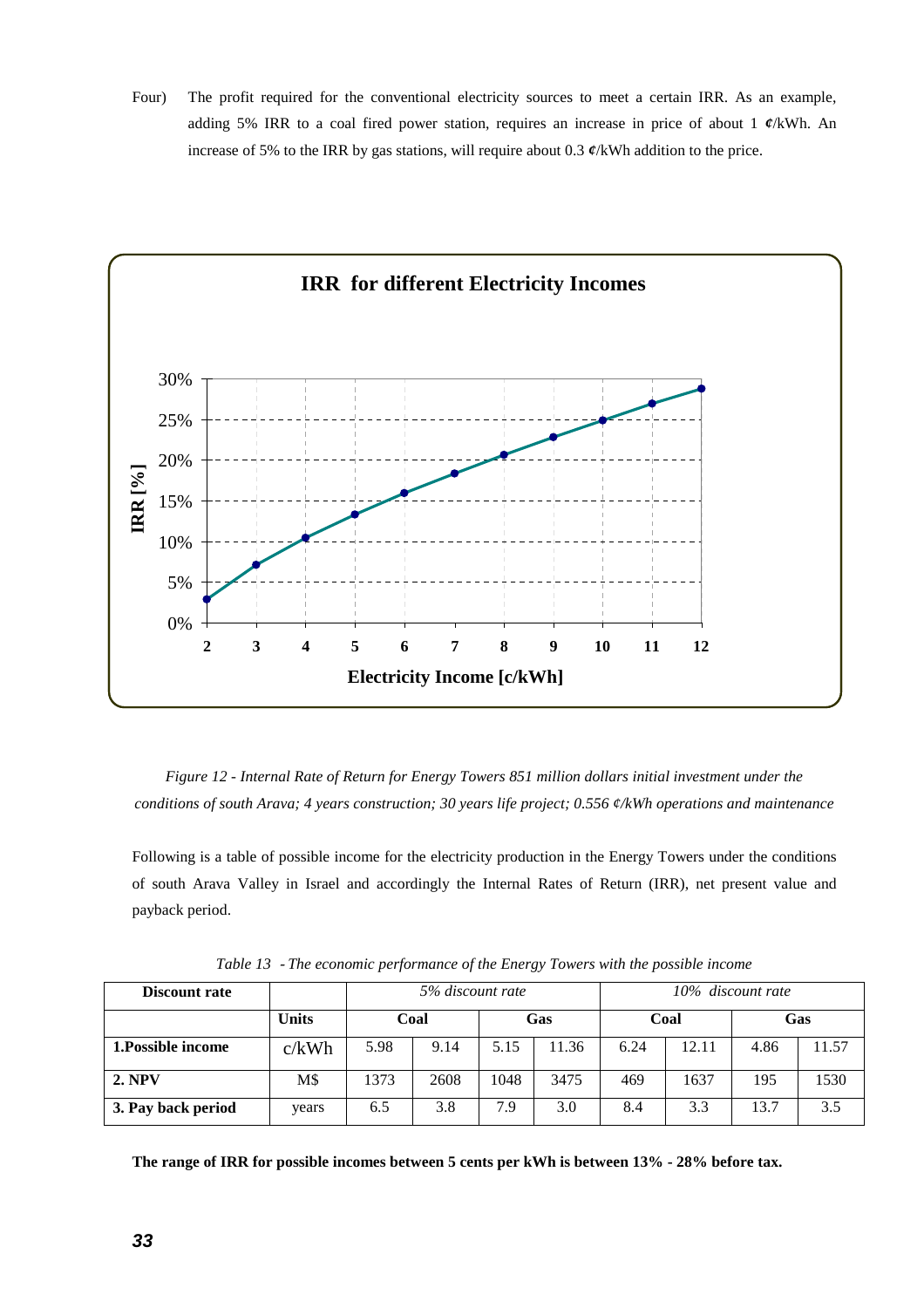# **3. Benefits of the Energy Towers in addition to electricity sale production**

The extra benefits of the Energy Towers are divided into three groups:

A) Replaced costs such as pumped storage and greenhouse tax.

B) Direct income to the project.

C) Benefits of a macro-economic nature for which the project may or may not be compensated.

They add up to about a dozen benefits. Following are some of them.

#### GROUP A

#### **3.1 Pumped storage**

The idea of built-in pumped storage was explained above with the possible average income up to 1.89 cents per kWh. Mention should be made also about the ability to have a guaranteed minimum power during certain hours of the day, which is of a great saving in the national grid (see section 1.6 and figure 4).

#### **3.2 Overall environmental contribution, or the Kyoto Protocol**

The external communal costs of operating fuel fed power stations are very significant.

There are wide differences in their estimates. The reasonable choice were 1-2 cents per kWh for combined cycle with natural gas. It is 6-7 cents for coal or oil operated power stations. It is, however, only gradually that these communal external costs are internalized. Most recently, in November 2001, the Kyoto Protocol was reconfirmed in Morocco and signed by 158 countries.

#### GROUP B

#### **3.3 Desalination of sea water**

Including sea water desalination into the Energy Towers scheme can save a large part of the initial investment. This is especially effective with Reverse Osmosis which is the preferred method. A detailed analysis showed savings of about half the investment and about 1/3 of the energy outlay. Characteristically, an 88 cent cost per cubic meter desalination was reduced to 53 cents per cubic meter, a 40% saving. There is saving on the water intake, conduit of sea water and return of end brine. There is a saving of high pressure pumps for about half the water because of the reduced end brine. There is no need for energy recovery from the end brine. Also there can be a saving in the water pre-treatment.

As an illustration, a 388 MW net average power station was computed to produce  $3.4x10^9$  kWh per year. Desalination of  $200x10^6$  cubic meters of water will require not more than  $700x10^6$  kWh,  $20.6\%$  of the energy. This capacity can be installed gradually in small modules without the need for a serious initial investment.

Advances in the desalination technology are expected to reduce costs and energy outlay. Projections are as low as 50 cents per cubic meter or less. The most recent bid showed a cost of 52.7  $\ell$ /kWh. The chances are that, in combination with the towers, the cost will be 30 cents per cubic meter. Israeli agriculture could then afford it.

There is an added potential benefit of combining desalination and electricity delivery. It can be shown that the water production can be used as the equivalent of a very large capacity seasonal "pumped storage". A base line supply of electricity can be obtained almost without any additional cost.

The ability to reduce desalinization cost is a technological breakthrough that may solve one of the most crucial environmental, economic and political problems in arid lands.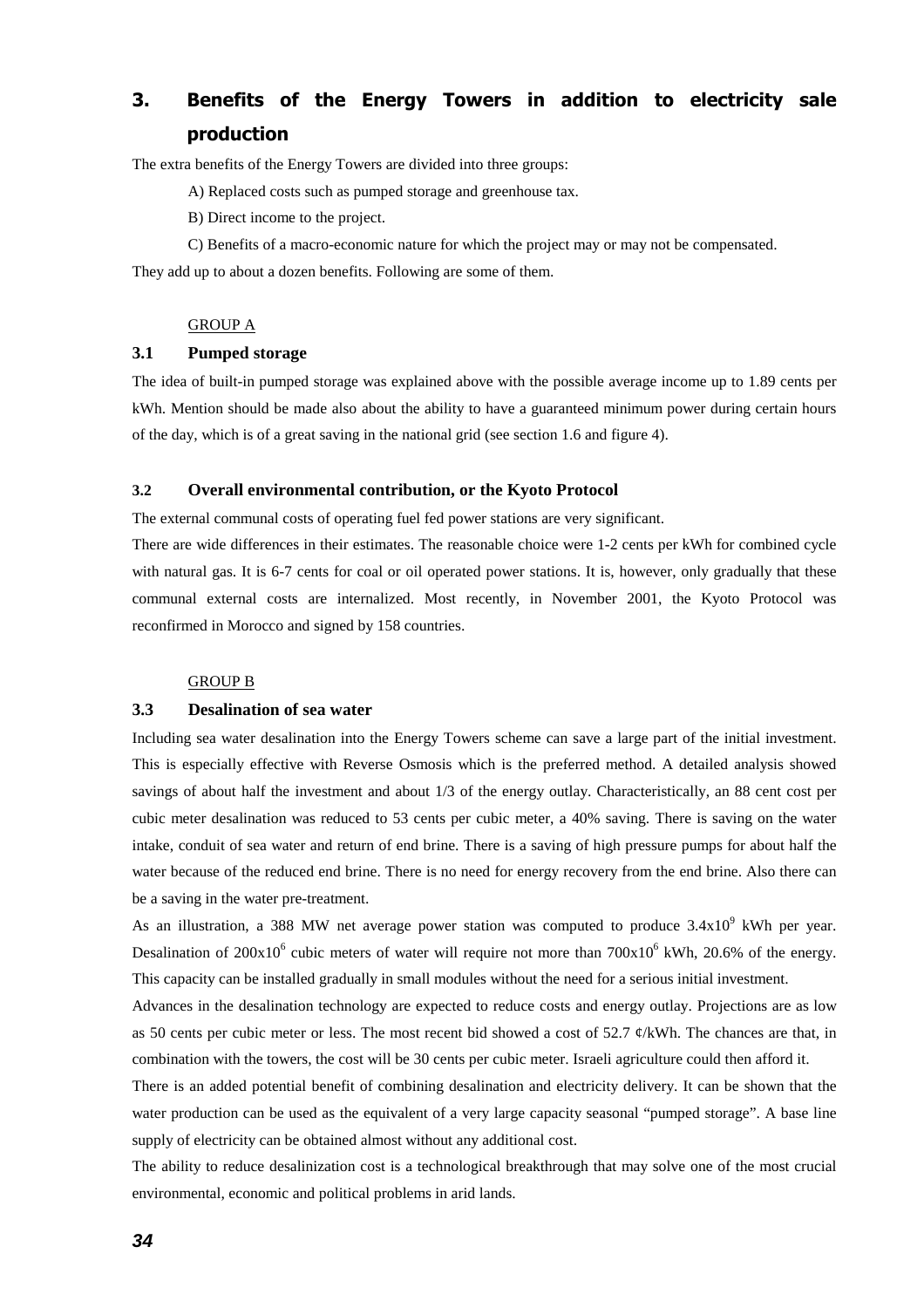In the example mentioned above, North Africa could install Energy Towers to supply all Europe's electricity need, (see paragraph 1.5 above), and at the same time, to produce water many times the volume of the Nile's flow. North Africa could then become a food store for Europe. The economic development of North Africa will provide a market for European industry and help regional cooperation and stability.

Similarly, South California and Mexico could provide all the electricity to this part of the continent, and unlimited amounts of water to desert regions. Peru and Chile could provide all the electricity to South America and every quantity of fresh water.

It is not possible to estimate how much of the economic benefits should be credited to the towers. If 5 cents is charged per cubic meter for 200x10<sup>6</sup> cubic meters per year, it would amount to 10 million dollars income per year or 0.3 cents per kWh added income.

The Washington Post stated (April 17, 1999), that **"only 2.5 percent of the earth's water is fresh water of drinking quality. In many parts of the world, drinking water is being consumed faster than it can be replaced by precipitation. The United Nations warns that fresh water shortage poses the biggest obstacle to producing enough food for a burgeoning world population, reducing poverty and protecting the environment. Today 31 countries are short of water. Many others have shortages in certain parts, like the U.S. and China. By the year 2025, the number of countries with water shortage will grow to 48. The need for fresh water to produce food for a projected 8.8 billion people will grow by 17-55%, depending on the degree of efficiency achieved; according to Ismail Sergeldi, Chairman of the World Commission on Water for the 21st Century"**.

What a wonderful coincidence that the Energy Towers technology makes cheap water production possible in the countries that suffer most from water shortage.

Another example of the Energy Towers' application is in Jordan Rift Valley, which should replace the repeatedly rejected old idea of the Red-Dead Sea Canal. Between Aqaba and Eilat and the Dead-Sea. It is possible to produce over 50,000 MW average power or 50 billion kWh per year. This is instead of 85-90 MW or 750 million kWh per year from the Red-Dead Sea Canal. The investment per kW is \$ 2300 in the Energy Towers as compared to nearly \$ 30,000 kW (yes, more than ten fold). The electricity cost will be in the order of less than 4 cents per kWh at normal market conditions, compared to more than 10 fold.

Two great advantages of the Energy Towers project are:

- One) It can be built in stages. One stage may consist of a 350-500 MW unit, with an investment of 0.850 to 1.210 billion dollars;
- Two) It is possible to produce desalinated water at or above sea level, for less than 50 cents per cubic meter. In the proposed Red-Dead Sea Canal, the cost of desalinated water was at best more than 1.5 dollar per cubic meter.

The project could and should serve as an exemplary model for cooperation between Israel and Jordan, while the Read-Dead Canal as well as Med-Dead Canal were repeatedly rejected by every Israeli professional team. At present it is pursued as an exclusive Jordanian project despite tremendous anticipated damages to the existing economical activities and to the environment.

#### **3.4 Prevention of salinity in large irrigation projects**

The largest irrigation projects in the world are in the process of gradual destruction due to salinization. Examples are along the Colorado River, the Murray-Darling River in Australia, the Orange River in South Africa, the Indira Gandhi Canal in Rajasthan, India, etc.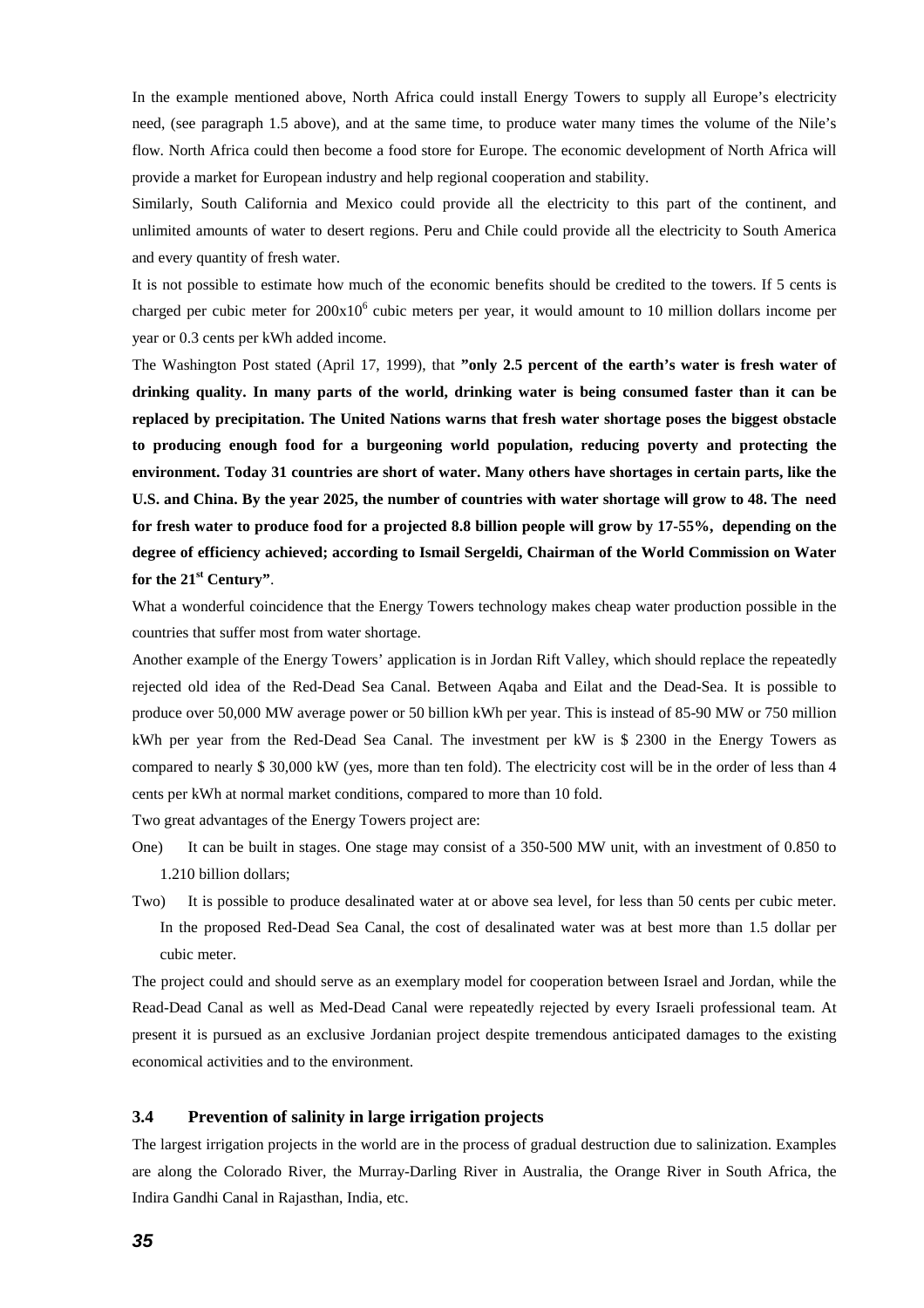The process is due to evaporation of most of the irrigation water and the return of the drainage water to the source with all the salts preserved. Sometimes more salts are added from saline layers that are leached by the drainage water. The salts keep re-circulating many times through the soils and gradually build up. There are several results:

a) Progressive reduction in crop yields.

- b) Destruction of soils.
- c) Loss of large parts of the water volume due to salinization.
- d) Increase in irrigation systems and drainage systems because of increased leaching requirements.

The solution seems to be straight forward. The drainage water must be intercepted so that it cannot return to the river or aquifer involved. Analysis shows that for each cubic meter of brackish water which is intercepted, it is possible to gain 0.5 cubic meter, downstream at the water source.

Until now, the obstacle to this straight forward solution was the very large investment required. The decision makers always preferred to postpone this spending, being sure that the final disaster would not occur during their watch.

The large expense is due to the very long and large conduit which is needed in most cases. The typical cost of transferring the brackish water to the disposal site is about 0.1-0.15 cents per cubic meter per kilometer. As an example, in the Indira Gandhi Canal, the distance is in the order of 1000 kilometers and the cost more than one dollar per cubic meter. It would amount to spending over 3-3.5 billion dollars per year.

There are several ways to reduce the volume of the brackish water for disposal:

- a) Evaporation ponds which are relatively expensive if properly built.
- b) Concentration by spray lines which must use the Energy Towers technology or a similar one.
- c) Desalination, if there is a market for desalinated water. It requires a certain level of agricultural sophistication and often a very difficult change in the local politics.

The desert climate brings to mind spraying the brackish water inside the Energy Towers. The result would be two fold:

a) Reduction of the water volume to be disposed to some 3-5% of the original volume.

b) Gain up to a 10 kWh (with 1.2 km Tower) for each cubic meter which is evaporated.

Using just 3 cents net income per kWh, the net earning is 30 cents per intercepted cubic meter and the reduction in disposal cost is 95-97% per cubic meter leaving a cost of only about 5 cents for brine disposal to a distance of 1000 kilometers.

The project of saving the water source and land becomes an immediate benefit instead of a large initial expense.

Again, it is difficult to determine how much can be charged to the benefit of the electricity production installation, and what is the value of saving these projects. If the authorities would compensate the Energy Towers by just 10 cents per cubic meter taken away, it would amount to 1.1-1.3 cents per kWh additional benefit.

India becomes a very attractive area of application, not only that 3/4 of a billion people can be supplied each 6,000 kWh/year. (See table 8). The Indira Gandhi irrigation project in Rajasthan can be saved. A lot of desalinated water could be produced for Gujarat and Rajasthan.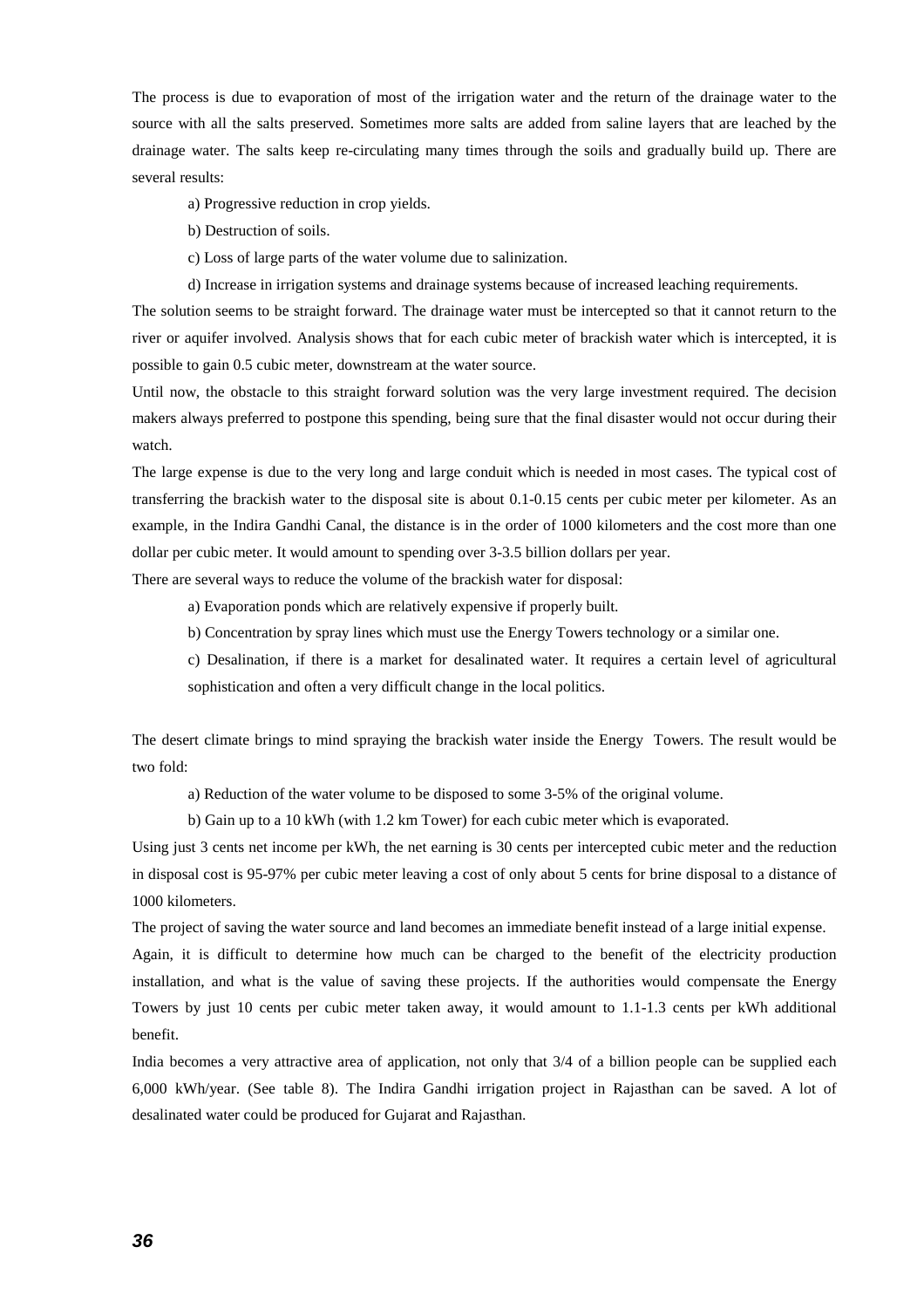#### **3.5 Fish farming**

A kilogram of fish grown in ponds requires 1.5-2.5 kg of food as compared to 5kg of food plus some 2 liters of fuel for a kilogram of beef. A growing demand for fish is causing over-fishing with serious environmental ramifications and rising prices.

In the South of Israel, there are at least three obstacles to large scale of fish farming despite the high expertise developed there.

a) Shortage of cheap land near the sea.

b) Very high cost of water pumping to the required distances and elevations where land is available.

c) Very serious pollution of the Eilat-Aqaba Bay due to the excretion of some 2/3 of the original fish food.

The combination with the Energy Towers solves all three problems in a very satisfactory way. (The detailed explanation exceeds the level of this brief presentation). The water which is sprayed into the tower is used first in the fish ponds. The pollution problem is solved in a way which will not be elaborated on here. However, it is intrinsic to the incorporation with the tower.

The Eilat chapter of the Oceanographic & Limnological Research Institute has helped to estimate the potential of fish farming from one tower. It was found to be 15,000 tons annually by once through water use and up to 75,000 tons with 5 times water circulation and aeration associated with one tower. The typical projected fish price was estimated at 6 dollars per kilogram bringing this economic activity around one tower to 90-450 million dollars annually.

Charging just 0.5 dollar per kg of fish for the water supply and disposal, brings the income up to 1.1 cent per kWh. The development of fish farms away from the sea shore is economically impossible without the towers because it requires a huge initial investment in the conduits bringing water in and taking water back.

#### **3.6 Cooling of thermal power units**

The water shipped out of the tower and back to the sea could be used for cooling other thermal power stations. It thus permits a wider choice of sites for power stations which are still being operated by fuel or even for solar power stations. The main saving is in the cost of land which can reach over 2 cents per kWh. Solar thermal power stations will also require cooling.

#### **3.7 Pre-cooling of compressed air for gas turbines**

The air that comes out of the tower is cooler than the ambient air, often by 15 centigrade or more. The air fed into the gas turbines is compressed first. The pre-cooling of this air adds considerably to the net power of the turbine due to higher air volume and less energy needed for compression. The measured improvement is nearly 1% per centigrade. Alternative cooling methods require an investment increase of over 10% in the gas turbine station.

So far, we have discussed 6 added benefits directly related to the Energy Towers income. Following are some added benefits of a macro-economic nature.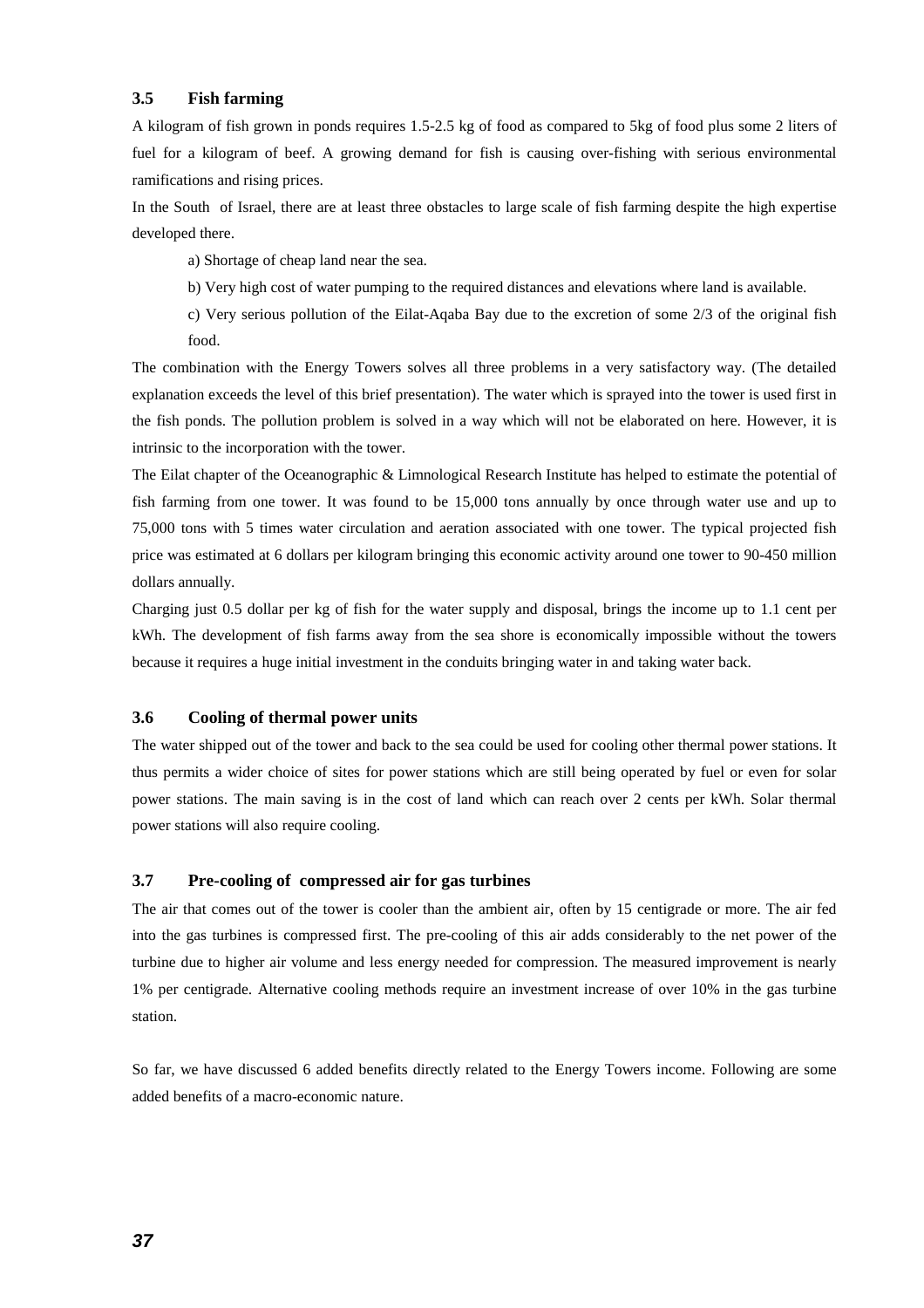#### GROUP C

#### **3.8 Saving fuel import**

The equivalent for coal to produce the energy of a 388 MW net average power Tower is 1.27 million tons per year or 60-80 million dollars a year.

The Israeli government has recently granted 15% of the investment to a power station using local energy sources. In other times and other places this has reached 30%. This benefit can be estimated to be equivalent to 0.7-1.5 cents per kWh. More generally, it can be considered as one of the macro economic benefits.

#### **3.9 Alleviation of limits for power use**

At the end of 1997, the Kyoto Convention formulated the requirement that greenhouse gas emissions be reduced by the year 2010, to roughly the level of the year 1990. The international community is slow in activating a concrete protocol to enforce it. However, it is bound to come soon. A more recent convention in Marakesh, Morroco reconfirmed the Kyoto protocol and was undersigned by 158 countries.

The Energy Towers alone can provide a solution for nearly 2/3 of the necessary reduction in greenhouse gas (leaving unsolved the fuel burning by transportation and the emission of methane from garbage piles).

#### **3.10 Protection against price fluctuations**

It can be proven that if Y is the overall economic product of the country, which is partly a function of the fuel price P, then the overall economic damage is expressed very closely by

$$
\frac{1}{2}\frac{\partial^2 Y}{\partial P^2}\sigma_p^2\ ,
$$

where Y is the yield relative to the product at the average fuel cost and P is also the fuel cost relative to the average fuel price.  $\sigma_p^2$  is the variance of the price fluctuation with time, also in relative terms.

It can be proven that when the economy works not too far from optimal, the whole term is negative, reducing the economic product yield. Moreover, it can be proven that the second derivative is larger than an unity. The computed variance of oil prices since 1972 is 0.24. Thus, the damage can be quite considerable.

#### **3.11 Avoiding the need for strategic reserves and other strategic expenses**

The strategic need for fuel is extremely high. Very large fuel storage has to be maintained. Wars are being launched in order to protect fuel interest.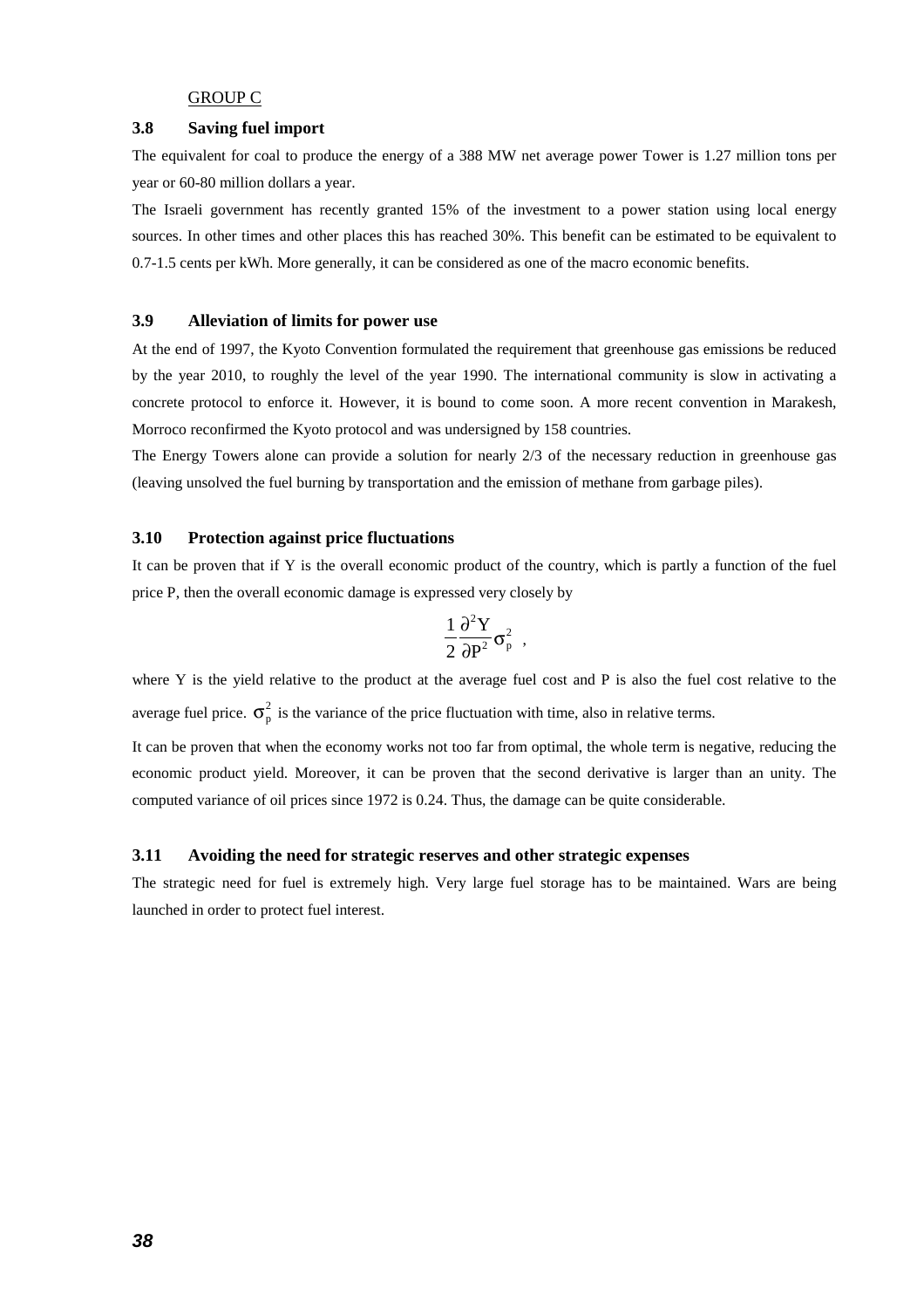#### **3.12 Summary of added benefits**

| <b>GROUP A</b>                            |                               |  |  |  |
|-------------------------------------------|-------------------------------|--|--|--|
| Environmental saving                      | 1-7 cents/kWh                 |  |  |  |
| <b>Pumped Storage</b>                     | Up to $34\%$ or 2 cents / kWh |  |  |  |
| <b>GROUP B</b>                            |                               |  |  |  |
| Desalination                              | $0.3$ cents/kWh               |  |  |  |
| Salinity prevention                       | $1.1 - 1.3$ cents/kWh         |  |  |  |
| Fish farming                              | 1.1 cents/kWh                 |  |  |  |
| Cooling water of thermal power stations   | 2 cents/kWh                   |  |  |  |
| Pre-cooling of air for gas turbines       | 1% added up power for 1       |  |  |  |
|                                           | centigrade cooling            |  |  |  |
| <b>GROUP C</b>                            |                               |  |  |  |
| Improved balance of payment               | $0.7-1.5$ cents/kWh           |  |  |  |
| Alleviation of limits to power use        | Very high                     |  |  |  |
| Protection against fuel price fluctuation | Very high                     |  |  |  |
| Strategic savings                         | Very high                     |  |  |  |

*Table 14 - Summary of added benefits* 

One cannot add all the values in every case even if they have been quantified. However, it is noted that under many circumstances the economic justification, at least in the communal levels, can be easily doubled beyond the direct income from electricity. Strategically, the dependence on fuel import and fuel price fluctuations can be fatal.

#### **3.13 Technological improvements**

Still, there are nearly a dozen technological improvements that can lead to higher energy output and lower investment. Realistically, these can reduce the cost of electricity up to 30%.

While it is highly recommended to continue the development, there is no need or justification to postpone the commercial application until more development will be obtained.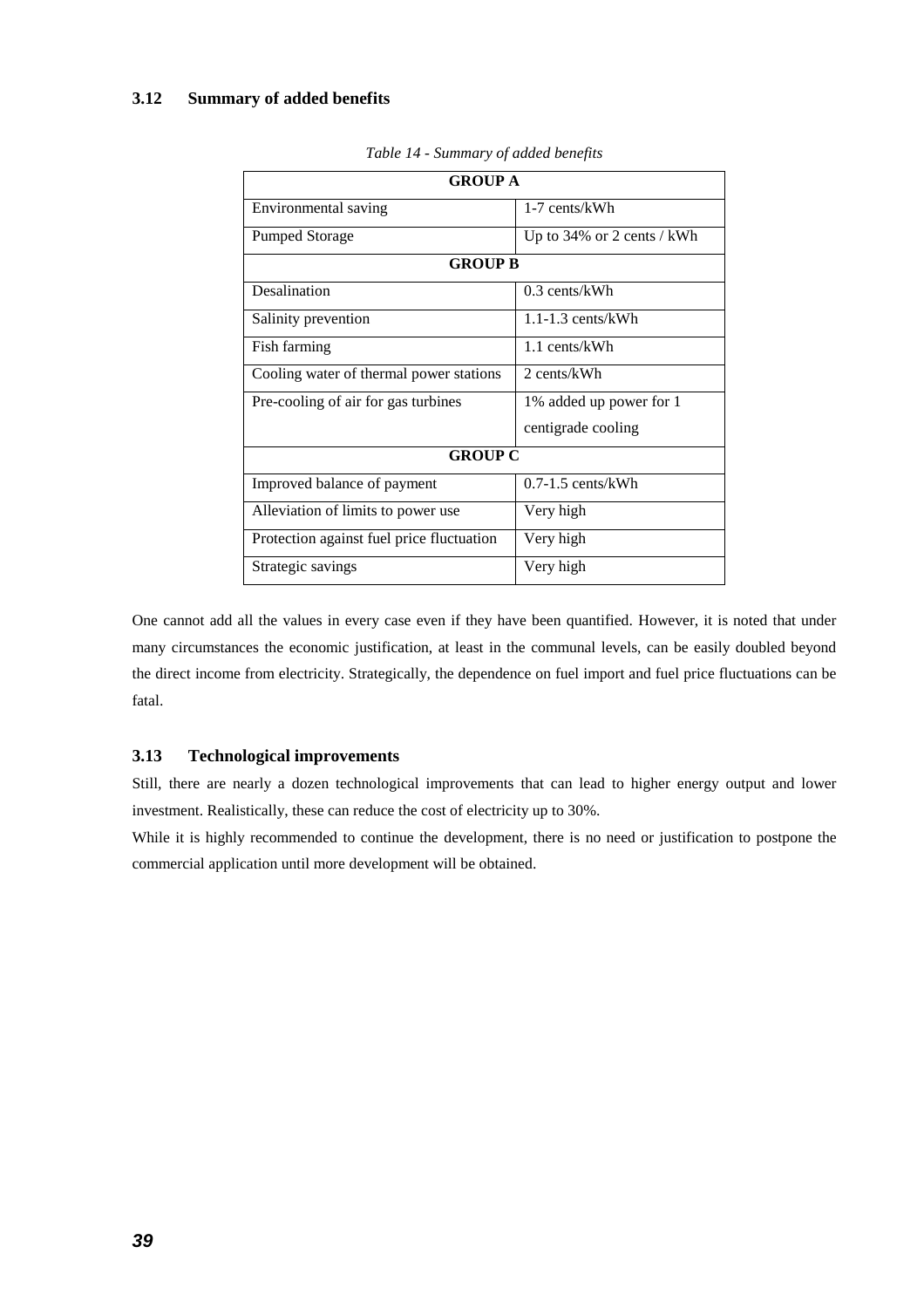### **4. Anticipated markets**

Notably, the world climate is in a process of change. Southern Europe may become hotter and dryer. The "Energy Towers" technology has a positive feed-back, in this respect, becoming economically more attractive in cases where the electricity demand increases for operating irrigation and for air conditioning increases.

Based on current energy consumption (as shown in figure 13) and expected growth rate (2.5% per annum according to IEA) energy consumption is projected to grow in arid areas suitable for introducing to the Energy Tower by around 53 billion kilowatt/hour annually. In order to meet this demand it will be necessary to construct power stations with an average total capacity of nearly 10,000 MW installed each year over the next two decades. Note that this estimate does not include new power stations that are required to replace old stations. The annual output energy from a typical Energy Tower is 3.09 billion kWh.



*Figure 13 - The annual electricity consumption (in 1998) in those areas where Energy Tower is most efficient Source: EIA, Table 6.2: "World Total Net Electricity Consumption, 1989-1998".* 

*Notes to figure 13:* 

*\* The consumption in North & Central America relates to Mexico and the following states in U.S: California, Arizona, New Mexico, Nevada, Colorado and Oklahoma.* 

*\* Notably, the potential market would more than double by adding long enough transmission lines for the electricity and realizing even a part of the additional benefits mentioned above.* 

Hence, full provision of the potential growth is at least 17 units of Energy Towers per year or an investment rate of the order 14 billion dollars or more.

As the technology advances, it is possible that even some other European countries around the Mediterranean,

such as Italy, Greece and Turkey will be appropriate for the introduction of Energy Towers.

**We have already mentioned the example of North Africa. It would be possible to erect, over the time, towers to produce nearly all the electricity needs of Europe. Water desalinization could be performed for**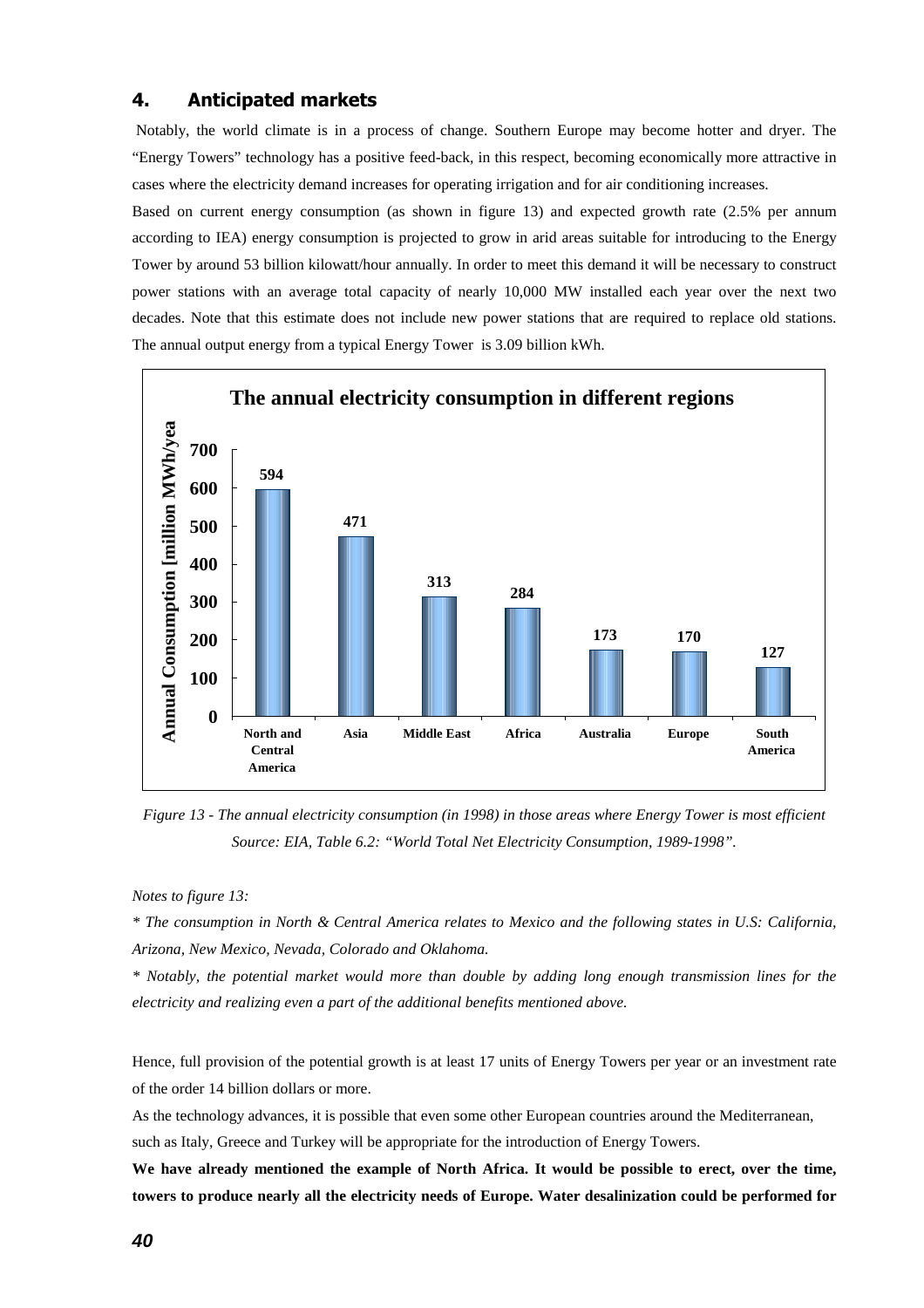**the local use. North Africa could become the agricultural storehouse for Europe's fresh agricultural supply. The additional income from energy and agriculture would permit the economical advance of North Africa and thus, also producing a larger market for the European technology.** 

**The overall market is immense. It is measured in investments of more than a trillion dollar**.

**The rate of penetration with time is very difficult to estimate. We can assume initially only one tower with an investment of not more than one billion dollars. Within 2 years we can expect an initiation of another tower and then not less than one tower per year. Eventually in few years it can reach the rate of at least 2-3% of the market every year.** 

**In view of the fact that no other electricity source competes with the Energy Towers, with the possible exception of very large hydro-electric towers, it is more reasonable that the market share of the Energy Towers will soon exceed 10% of the market. Another effect could be that the low cost will widen the areas where Energy Towers could be economically attractive.** 

A recent estimate of the increase in the electricity production ("World Energy Outlook"; International Energy Agency; 1998), predicts 3% annual growth rate between 1995 and 2000, adding from 13204 TWh per year to 27326, i.e. some 564 X 10<sup>9</sup> kWh per year. It is equivalent to the addition of about 65000 MW average installed power annually.

Clearly, installed power must also compensate for power stations that have finished their technical life. This could easily reach 2-3% of the existing power capacity, i.e. over some 300 TWh per year. The total added business directly to Energy Towers could easily exceed 10 billion dollars a year and reach several tens of billion dollars a year in newly installed stations.

The whole economy described in the above demonstrates that the project is extremely attractive even with only one commercial tower.

The extreme gap between the anticipated annual marketing and the real marketing potential makes it possible to use first only the most attractive sites from every possible point of view.

As an example, a site in Gujarat - India, with an average net output of 430 MW, will have an anticipated electricity production cost of 2.12 and 3.28 cents per kWh at 5% and 10% discount rates, respectively. If the computation is as conservative as in the Israeli southern Arava Valley, the actual net average output could be 70% higher, and the production costs less than 1.7 cents per kWh at 5% discount rate, and much less than 2.5 cents per kWh at 10% discount rate.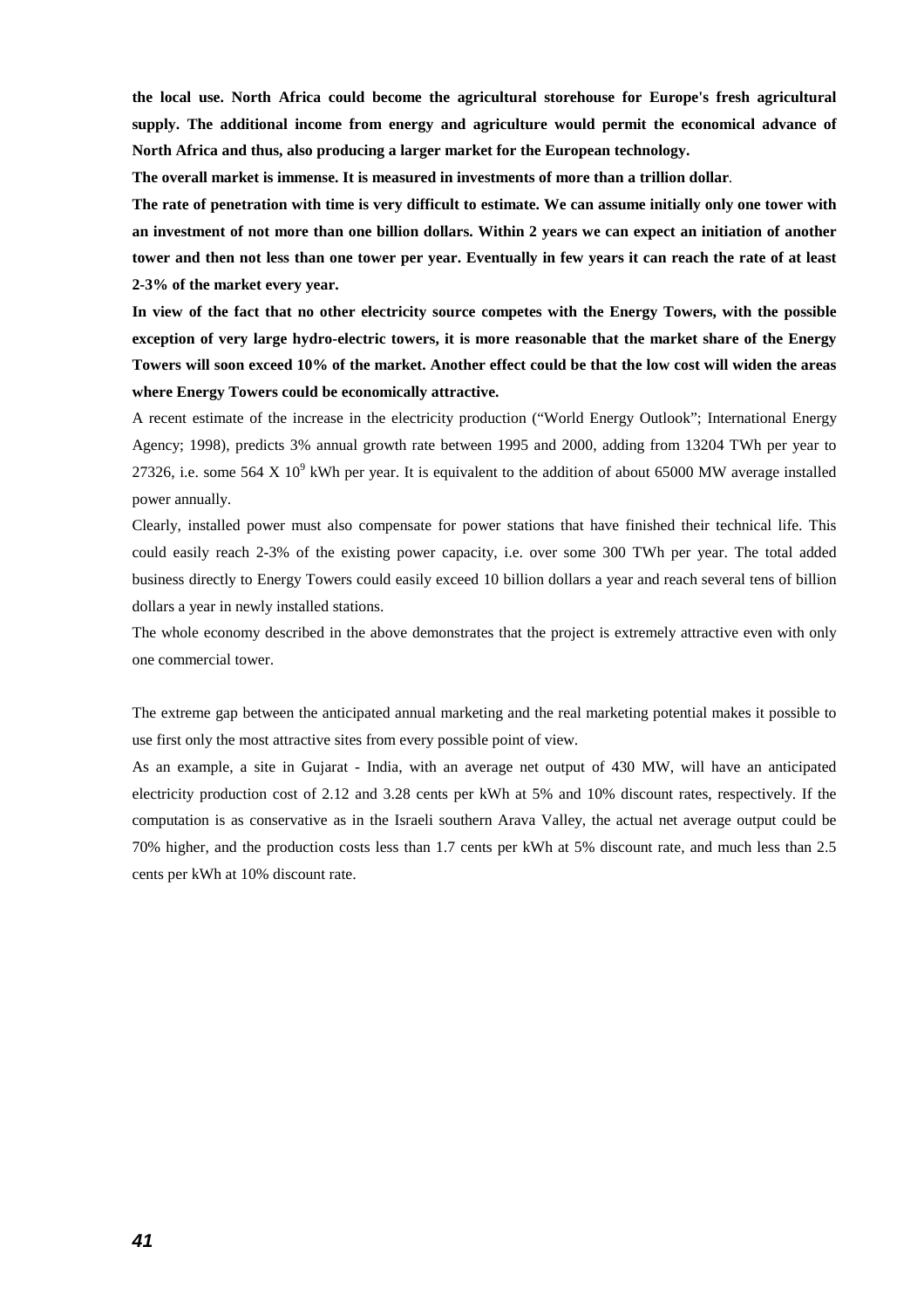## **5. The need for a pilot plant and the design stage**

Several working rules were followed by the development team:

a) To avoid as much as possible the dependence on new technologies and to use, if possible, only proven and widely used ones.

b) To check as much as possible, by all the means available to the team, all cardinal answers in more than one way and if possible by more than one team.

c) To welcome reviews by outside professionals.

d) Wherever in doubt, to make sure that the estimates and decisions are on the conservative side.

As a result, there is great confidence in the estimates for each subsystem and in the success of the system as a whole.

Some of the reviews, performed by highly qualified engineers, expressed the opinion that there is no need for a pilot plant. Some reviewers suggested building a small but commercially viable power station. As explained above, this last suggestion was preferred also by the Steering Committee. Possible dimensions of the demonstration plant were given in chapter 1.4 for 6.5 MW and 10 MW.

A work program was prepared for the pilot plant and it will be revised for the demonstration plant. Two things are required from the demo-plant:

- 1) To be capable of covering at least the running expenses from electricity sale;
- 2) It will be possible to show the measured parameters of performance are sufficiently close to the computed once, say, within accuracy of  $\pm 10\%$ .

The whole work program consists of several parallel activities.

- a) Full scale planning and quotations from suppliers.
- b) Planning of the demonstration plant.
- c) Undertaking the necessary statutory process.
- d) Legal and patent activities.
- e) Site data collection.
- f) World climate survey and search for more sites.

g) **A** *parallel effort should be made to continue the scientific efforts to refine different design points, to use the know-how which has been developed so far for other applications, etc.* 

The important point is that during the first year to a year and a half, general design and specifications will be prepared so that quotations could be obtained from qualified contractors.

In the following table 15, obviously we have assumed initially an extremely high error in estimating the cost of a certain component  $\pm 50\%$ . The weighed average standard error turns to be  $\pm 20\%$ . After the first 1-1.5 year, the weighed average standard error will reduce from 20% to almost 10%.

Following is a table (table 16) with the anticipated probability to have a cost estimate deviation of one, two and three standard errors or more. Accordingly, we can see the possible deviation in the actual cost. It's obvious that there is an extremely low probability that the "Energy Towers" economy will ever turn negative.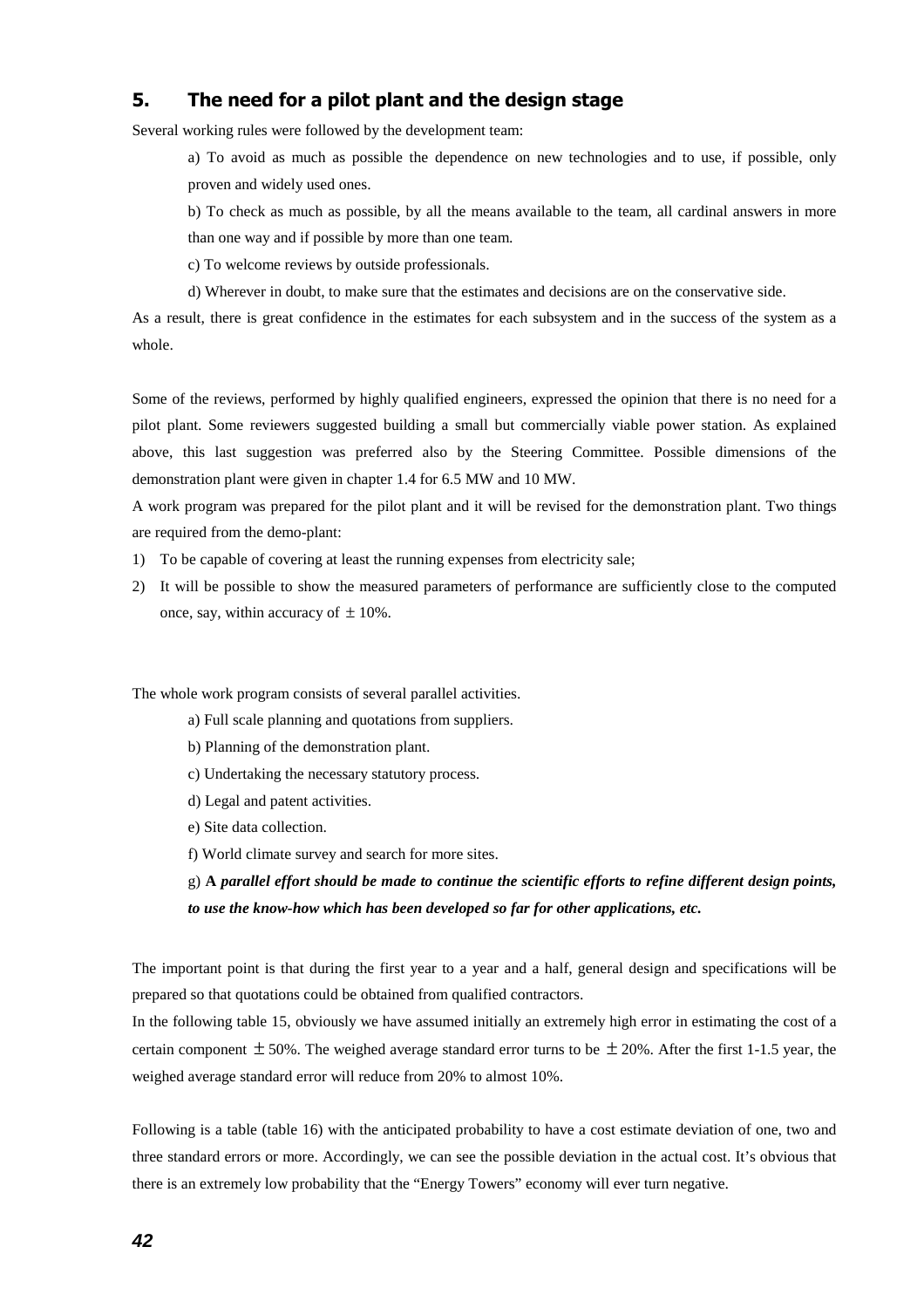| System                 | Weight | Error | Error following first stage |
|------------------------|--------|-------|-----------------------------|
| Structure              | 0.3    | ± 50% | ±10%                        |
| Water supply           | 0.3    | ± 50% | ±10%                        |
| Turbo-generator        | 0.3    | ± 50% | ±10%                        |
| Others                 | 0.1    | ± 50% | ±10%                        |
| Climate date           |        | ±20%  | ±15%                        |
| Computation            |        | ±10%  | ± 5%                        |
| Weighed standard error |        | ±20%  | ± 10.4%                     |

*Table 15 - Estimate of standard deviation of electricity production cost* 

*Table 16 - Changes in the electricity production cost in Eilat (Israel)(cents/kWh) due to upwards errors in the cost estimates for today and after the first stage* 

| <b>Probability for a larger error</b>                                                           | 50%      | 15.87%     | 2.28%         | 0.135%     |
|-------------------------------------------------------------------------------------------------|----------|------------|---------------|------------|
| Deviations from estimate                                                                        | $\theta$ | $\prime$   | $\mathcal{L}$ | 3          |
| <u> Today - Estimated standard deviation of electricity production cost = <math>20\%</math></u> |          |            |               |            |
| Standard deviation                                                                              | 0        | <b>20%</b> | 40%           | 60%        |
| Electricity production cost [c/kWh ] at 5%                                                      | 2.47     | 2.86       | 3.24          | 3.62       |
| discount rate                                                                                   |          |            |               |            |
| Electricity production cost [c/kWh] at 10%                                                      | 3.88     | 4.54       | 5.20          | 5.87       |
| discount rate                                                                                   |          |            |               |            |
| Stage 1 - Estimated standard deviation of electricity production cost = $10\%$                  |          |            |               |            |
| Deviations from estimate                                                                        | 0        | 10%        | 20%           | <b>30%</b> |
| Electricity production cost [c/kWh] at 5%                                                       | 2.47     | 2.66       | 2.86          | 3.04       |
| discount rate                                                                                   |          |            |               |            |
| Electricity production cost [c/kWh] at 10%                                                      | 3.88     | 4.21       | 4.54          | 4.88       |
| discount rate                                                                                   |          |            |               |            |

It is significant that the possible income of table 13 exceeds the maximum required income of 5.87 ¢/kWh under 10% discount rate and at 60% upward deviation of the costs estimates which has today the probability of only 0.135%. After the first stage (1-1.5 years) the standard deviation reduces from 20% to 10% and the maximum production cost for the same conditions reduces from 5.87 to 4.88 ¢/kWh.

Clearly, there are sites where the production costs will be much lower than those in Eilat, and the chances for the Energy Tower to turn non-economical are negligible.